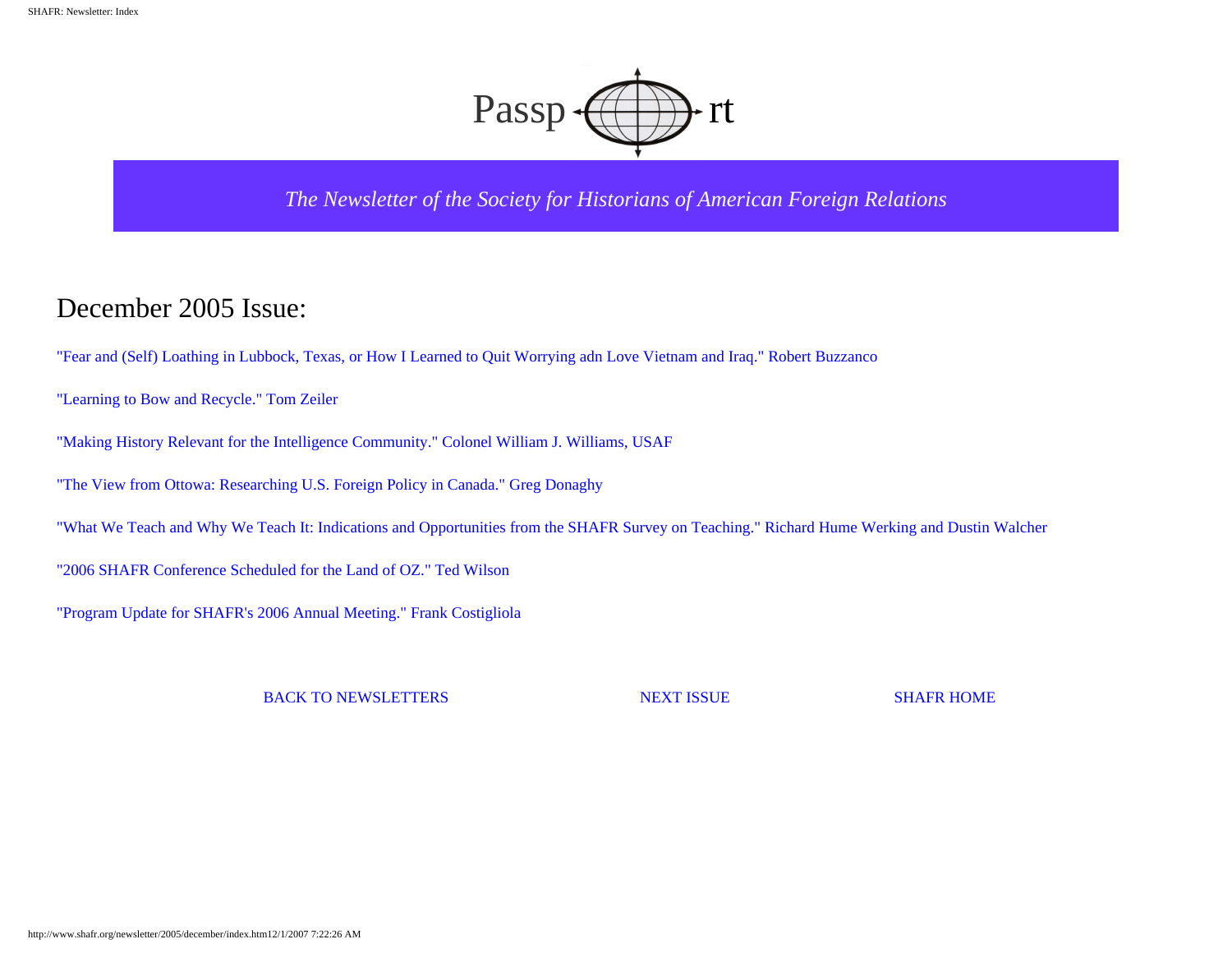# December 2005 Newsletter

## Fear and (Self-) Loathing in Lubbock, Texas, or How I Learned to Quit Worrying and Love Vietnam and Iraq

## Robert Buzzanco, University of Houston \*

<span id="page-1-0"></span>The United States lost the Vietnam War because "the American people came to hate the war" and, hence, "they hated themselves." One might expect such an observation from a talk-show host or new-age guru, yet those words were uttered not by television's Dr. Phil, but by Dr. Keith Taylor of Cornell University, one of our more esteemed historians of Vietnam studies.(1) Dr. Taylor's belief (which cannot truly be called an analysis) reflects an increasing trend in studies of the Vietnam War toward attempts at rehabilitating southern Vietnam(2) and its leaders, justifying the American war on Vietnam, and devising better excuses for the failure to defeat the Vietnamese Communists and retain a state below the seventeenth parallel.

Taylor expressed his views recently at the Vietnam War Symposium sponsored by the Vietnam Center at Texas Tech, where such ideas, which are increasingly popular in public discussions of Vietnam, have become the *de facto* party line. Separate from the professionally run archives there, the center clearly resembles a right-wing think tank, although it seeks academic legitimacy and claims to represent views on Vietnam, as its director James Reckner says, from across the political spectrum. While it is true that Reckner has given a voice to officials from the Socialist Republic of Vietnam and some antiwar groups such as the Vietnam Veterans Against the War (VVAW), the vast majority of voices heard at center events represent the far right to the near right. In the past decade or so, the center has featured a laundry list of hawkish military and diplomatic officials, representatives of the southern Vietnam and Laos regimes, a number of representatives from POW-MIA groups, the Swift Boat Veterans, and a host of scholars defending the war and castigating those who opposed it. At the conferences(3) I have attended, well-established and respected scholars like George Herring, Randall Woods, and David Anderson seem to have constituted the left fringe of the proceedings—probably a unique experience for all of them. Since the center was established by a number of Vietnam veterans and has included a number of influential retired officers and government officials on its board, this bias is neither surprising nor illegitimate, but representatives of the center in Lubbock have a duty to make their mission and purpose clear.

Of course, the issue is bigger than what goes on in Lubbock. Over the past few years there has been a revival of Vietnam revisionism. While the war was undeniably unpopular while it was being fought, in the 1980s candidate Ronald Reagan called it a "noble cause," and Army Colonel Harry Summers published the best-selling *On Strategy* to defend the war and give impetus to the "stabbed in the back" thesis that has become *de rigeur* among many conservatives. Just in the past half-decade or so, scholars and researchers like Michael Lind, Lewis Sorley, Ed Miller, Mark Moyar, Ron Frankum, B. G. Burkett and Glenna Whitley, and Keith Taylor, among others, have argued that the war was indeed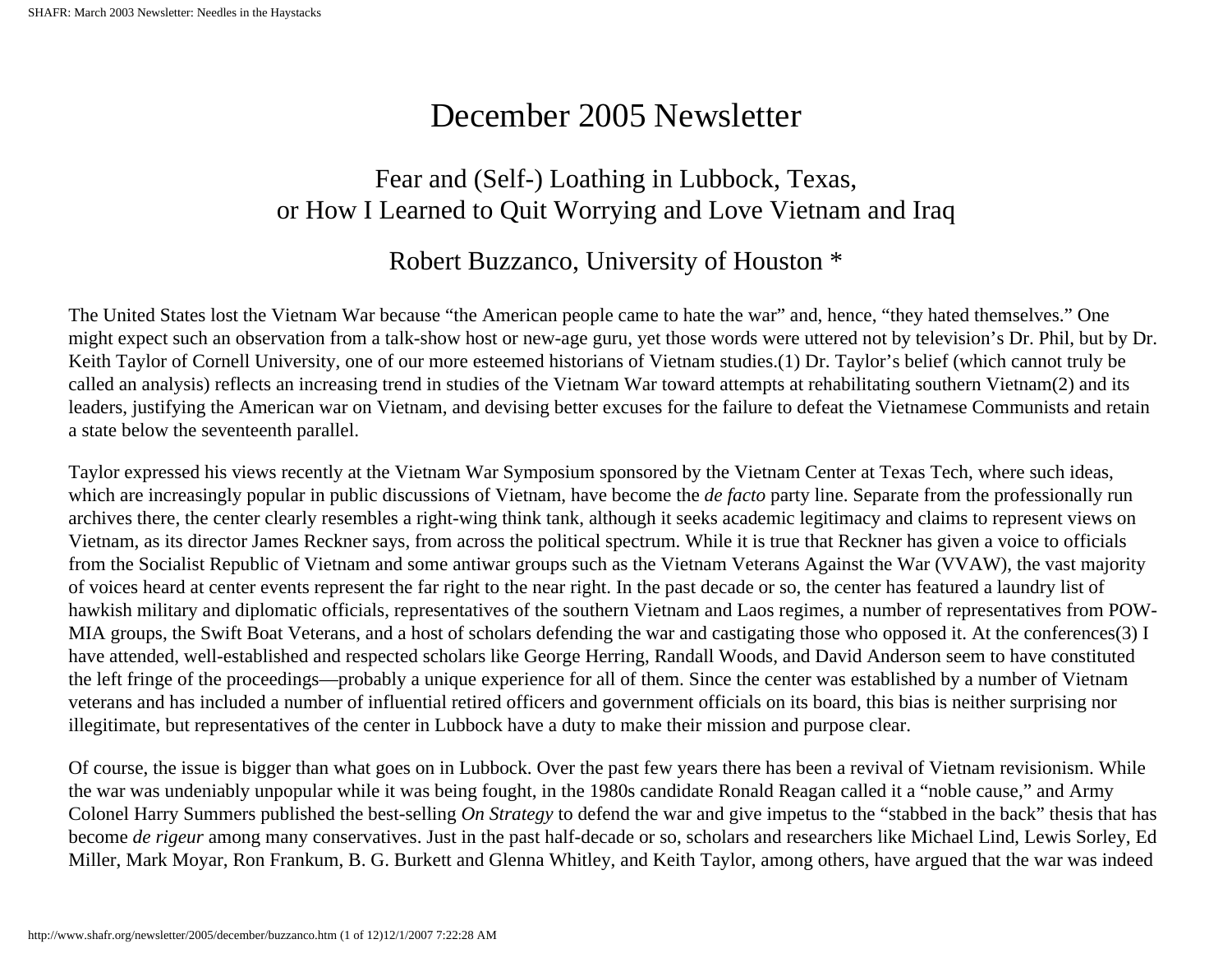a noble cause, that Vietnam below the seventeenth parallel was a viable and stable state, that the war was not fought disproportionately by the poor, that the U.S. military won in the field but was undermined at home, and that poor decisions and leadership in the United States—not the skills and appeal of the Vietnamese Communists–were the main reason for American failure. Today, with the United States facing increasingly dismal prospects in Iraq, such messages cannot be dismissed merely as poor history, for they are being used in the political arena to justify not only the war in Indochina in the 1960s and 1970s, but American foreign policy and intervention per se.

#### **Refighting the Last War**

The best-known scholarship on the Vietnam conflict produced in the decade or so after the war ended, such as the work of George Herring, George McT. Kahin or Gabriel Kolko, was highly critical of the war, and most of the books on the war published since then have tended to be critical of U.S. policy on many levels. In the early 1990s, however, historians began to reappraise and apologize for John F. Kennedy's role in Vietnam, arguing that the young president was actually committed to withdrawing U.S. troops.(4) More recently, Philip Catton, Ed Miller, and others have suggested that America's hand-picked leader in southern Vietnam, Ngo Dinh Diem, was actually a capable leader, and his ouster and death, sanctioned by the United States, was a major mistake, for he was developing a stable regime below the seventeenth parallel. Indeed, at a session chaired by Keith Taylor during the 2004 meeting of the Society of Historians of American Foreign Relations (SHAFR), Ron Frankum and Mark Moyar spoke glowingly of Diem, with only a few concerned questions from the audience of experts.(5)

In the late 1990's B.G. Burkett and Glenna Whitley, Lewis Sorley, and Michael Lind, among others, published forceful justifications of the war and revised existing interpretations of the men who led and fought it. In their view, American soldiers suffered from "stolen valor" and had their "history" and their "heroes" robbed from them by the media, politicians and activists who opposed the war. Moreover, Lind and Sorley contend that the United States actually won the war militarily but lost because weak politicians were unwilling to defend southern Vietnam against the 1973-1975 onslaught from the North. They also argue that American intervention in Vietnam was in fact essential to the containment of communism during the Cold War.(6)

Most of the recent work on Vietnam is still critical. However, it would be a mistake, perhaps a grave one, to write off the revisionist authors as a fringe element. The positions they have taken received powerful reinforcement in the public sphere during the 2004 campaign, when the Republican-funded Swift Boat Veterans for Truth successfully attacked, if not smeared, the Democratic candidate, Senator John Kerry, a Vietnam vet himself and the recipient of three Purple Hearts. Though Kerry tried to highlight his Vietnam service, traveling with a "band of brothers" who had served with him on a swift boat in the Mekong Delta and turning his nominating convention into a military parade, the Swift Boat vets charged that he had lied to receive two of his medals and claimed his 1971 antiwar testimony (which Kerry ran away from) as spokesman for the VVAW was disloyal.

Nearly thirty years after the war ended in a victory for the National Liberation Front and the Democratic Republic of Vietnam in April 1975, Vietnam was once again a compelling national political issue. Kerry had hoped to use his story of Vietnam to take him to the White House, but the Swift Boat vets created an alternative version of both Kerry's service and the war. The battle over a war in Indochina that had been so painful and costly decades ago was once again joined.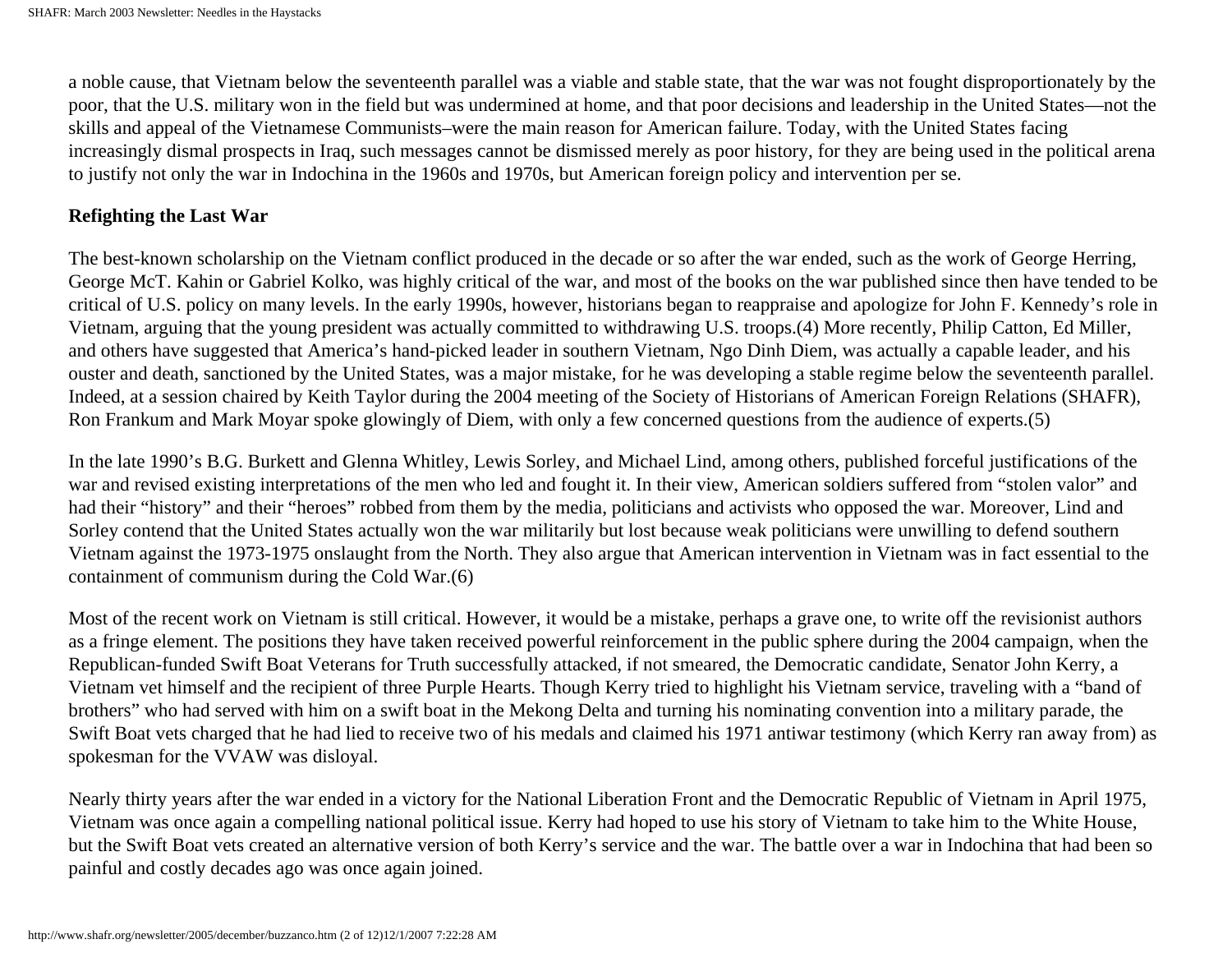#### **Keith Taylor's Vietnam: Emotions without Evidence(7)**

Amid the power of the Swift Boat attack on Kerry, which was mounted, ironically, in defense of an administration headed by two draftdodgers, questions about the history of Vietnam take on a new urgency and importance. If a tragic war that was so unpopular while being fought can be presented so positively and can affect a presidential campaign in a subsequent generation, then there are historical forces at work that need to be reckoned with.

Keith Taylor is not recognized as a leading scholar of the war period, but his views are well received and representative of a much larger body of scholars and public figures—from the Texas Tech people to the Swift Boat vets—who are spoiling for a fight, or a re-fight, over Vietnam. Accordingly, it is essential to look at the arguments Taylor makes and repudiate them forcefully and quickly.(8) As these new versions of Vietnam's history gain currency and are taught in high school and university classes, they may facilitate more invasions. After Iraq, perhaps the United States will take on Iran, North Korea or Venezuela.

What is immediately striking about Taylor's critique is its passion and anger. He is mad at Kennedy and Johnson for what he believes were half-hearted efforts to win in Indochina. He is upset at those without his "sense of honor" who dodged the draft, and he is disturbed by those who did not support the war, even if it was "a consequence of poor leadership." His arguments, like those of many other revisionists, are based on emotions, on what he *feels* should have happened, on sympathy, pity, or hatred for the soldiers, Vietnamese, U.S. leaders, or antiwar protestors—hence his belief that self-loathing Americans caused the United States to fail in Vietnam. But it is a huge leap to say that virtually an entire nation and a generation hated America and hated themselves. The vast majority of those who opposed the war did so for well– considered reasons, and among them were "average Americans" such as ministers, businessmen, students, military officers, and many thousands of soldiers. Many of the most radical showed their respect for our society and customs by refusing draft induction and accepting the consequences. To say that Americans hated their society and themselves is intellectually immature and an insult to those who tried to stop the war because of the way it was ripping apart Vietnam and American society.

Yet Taylor maintains that he is proud that he is "not among the self-loathing Americans who notice people in other countries looking to us for leadership and see nothing but neocolonialism and imperialism." Just where are all these people who are looking to "us" for leadership? Surveys often show that over 90 percent of people in other countries are hostile to American actions, institutions or symbols. Maybe Taylor should look at, say, southern Vietnam, where so many people were apparently so eager for U.S. leadership that they took up arms to attack those of their countrymen who collaborated with the Americans, staged a series of *coups d'etat* to oust American client regimes, and waged a brutal long-term war against U.S. forces. Taylor's opinions on Vietnam sound much like those of George Bush and others who, in the aftermath of 9/11/01, decided that the attacks in New York and Washington occurred because "they" hate "us" because "we have freedom" or because "we're so good."

The emotional underpinnings of Taylor's views surface once again when he takes up the subject of the way the war was fought. One of the bigger flaws in American planning for Vietnam, we learn, was a "lack of attention." As Taylor says, "I believe that Kennedy made bad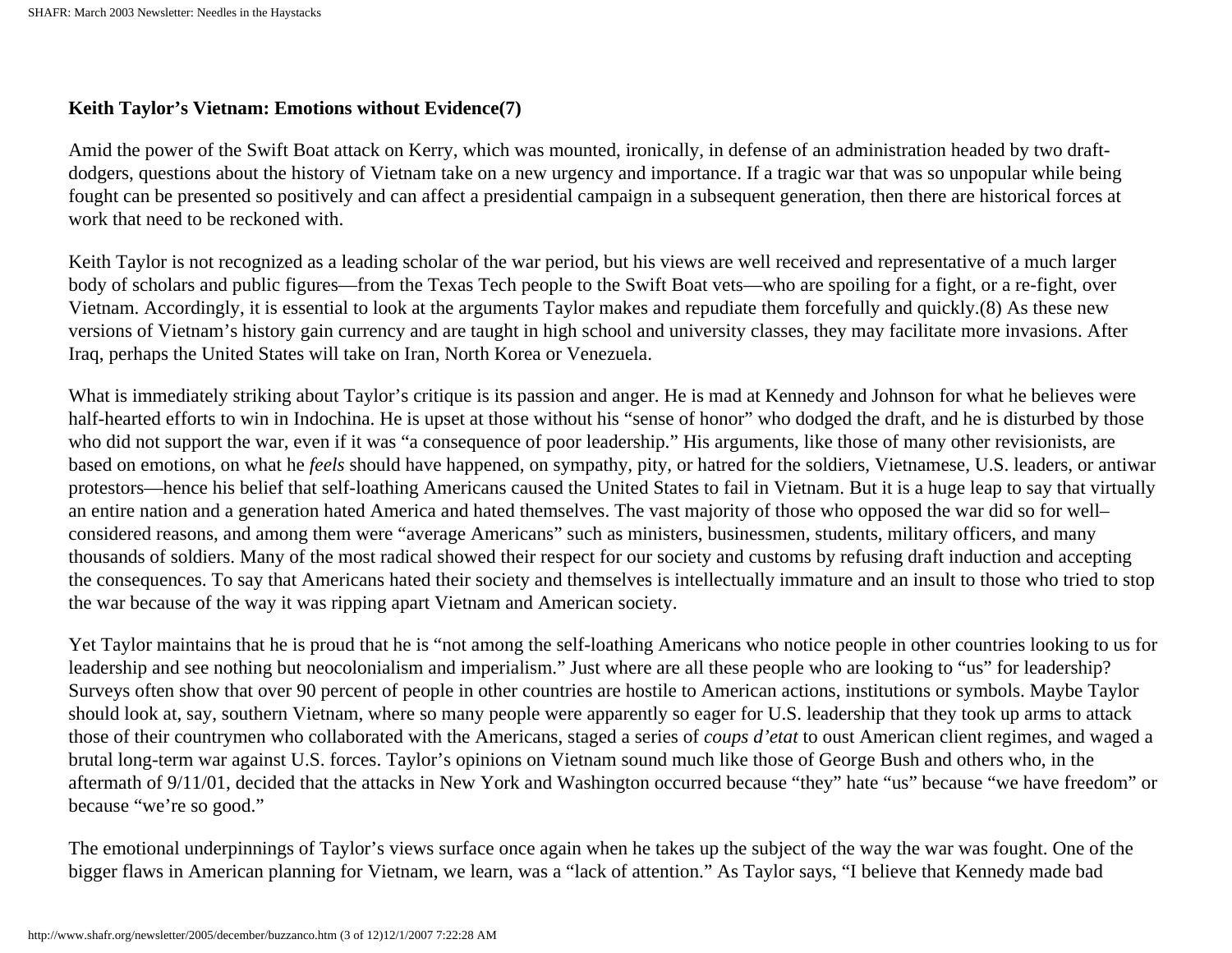decisions about Vietnam because he was not paying sufficient attention and Johnson did so because it was not his priority." Yet one of the problems for those researching Vietnam is the sheer mass of material dealing with the war, probably many millions of pages. This massive record testifies to the vast amount of attention given to Vietnam by national leaders and confirms its priority in state affairs. Yet Taylor "believes" that American leaders suffered from attention-deficit disorder, that Kennedy, who saw Vietnam as a way to reclaim credibility lost in Laos and Cuba, and Johnson, who agonized over the war daily and probably went to an early grave because of the stress it caused him, did not take Vietnam seriously enough.

Taylor also believes that the United States was trying to help the southern Vietnamese establish democracy, and he laments that the "governments opposed to a non-Communist Vietnam were able to mobilize their populations without regard to dissent." Does he mean to say that the nations of Western Europe and Scandinavia opposed to the war were also "opposed to a non-Communist Vietnam" and did not allow political dissent within their systems? He goes on to assert that "one of the fundamental long-term aims of the United States was to develop the right to dissent" in southern Vietnam, as in other countries around the world. One cannot really mock this view, because it is too repugnant to be humorous. Are we to really believe that Castillo Armas, the Shah of Iran, Suharto, Pinochet, Middle Eastern monarchs, Israeli authorities in Palestine, the South African apartheid regime, Pol Pot and others supported by the United States were developing the right to dissent, or that the very authorities who produced McCarthyism, COINTELPRO, and Homeland Security were trying to extend democracy? One expects to encounter such opinions on right-wing talk radio or in the books of John Gaddis(9), but not in the lecture halls of Cornell.

Taylor's tirades do not stop at Vietnam. He also emotes about 9/11 and the current war. Because we have hated ourselves ever since Vietnam, he says, we were vulnerable and the terrorists knew it. "9/11 happened because we were weak." Now, with the war in Iraq foundering, Taylor is having a bad flashback, because he sees the so-called Vietnam Syndrome resurging: "I saw people at pointy-headed universities indulging as self-hating Americans," and "it seemed awfully familiar."(10) Again, emotions run into the brick wall of history. Even if a "Vietnam Syndrome" really existed (which is doubtful) or, if it did, lasted more than a few years, one cannot look at U.S. global policies for the past two and a half decades and proclaim them weak. Consider American arms sales to Iran, meddling in Afghanistan, and support for terrorism in Latin America in the 1970s and 1980s. From Reagan's illegal wars in Latin America, to the Gulf War and sanctions afterwards, to the invasion of Iraq, the United States has not been reluctant to use military power in the past three decades, and military spending remains enormous. The Pentagon's current \$441 billion annual budget exceeds the rest of the world's spending *combined*.(11)

More significant, however, is that when Taylor asserts that the terrorists struck on 9/11 because the United States was weak, he is substituting affective concepts like weakness and evil for historical analysis. Al-Qaeda's actions are unjustifiable, but it is perilous to ignore the motives and history behind them. To untold numbers throughout the world, the proximate causes of 9/11—American bases in Saudi Arabia, U.S. support for Israel's repression of Palestine, and the destructive sanctions against the people of Iraq—rang true. To most people across the globe, 9/11 did not happen because the U.S. was "too weak" but for precisely the opposite reason: because it so indiscriminately used its strength and power against weaker countries. Even if Taylor is right, and "pointy-headed" professors and activists (a category which apparently excludes mild-mannered professors of Vietnamese history at Cornell) are now upset because the United States has awakened from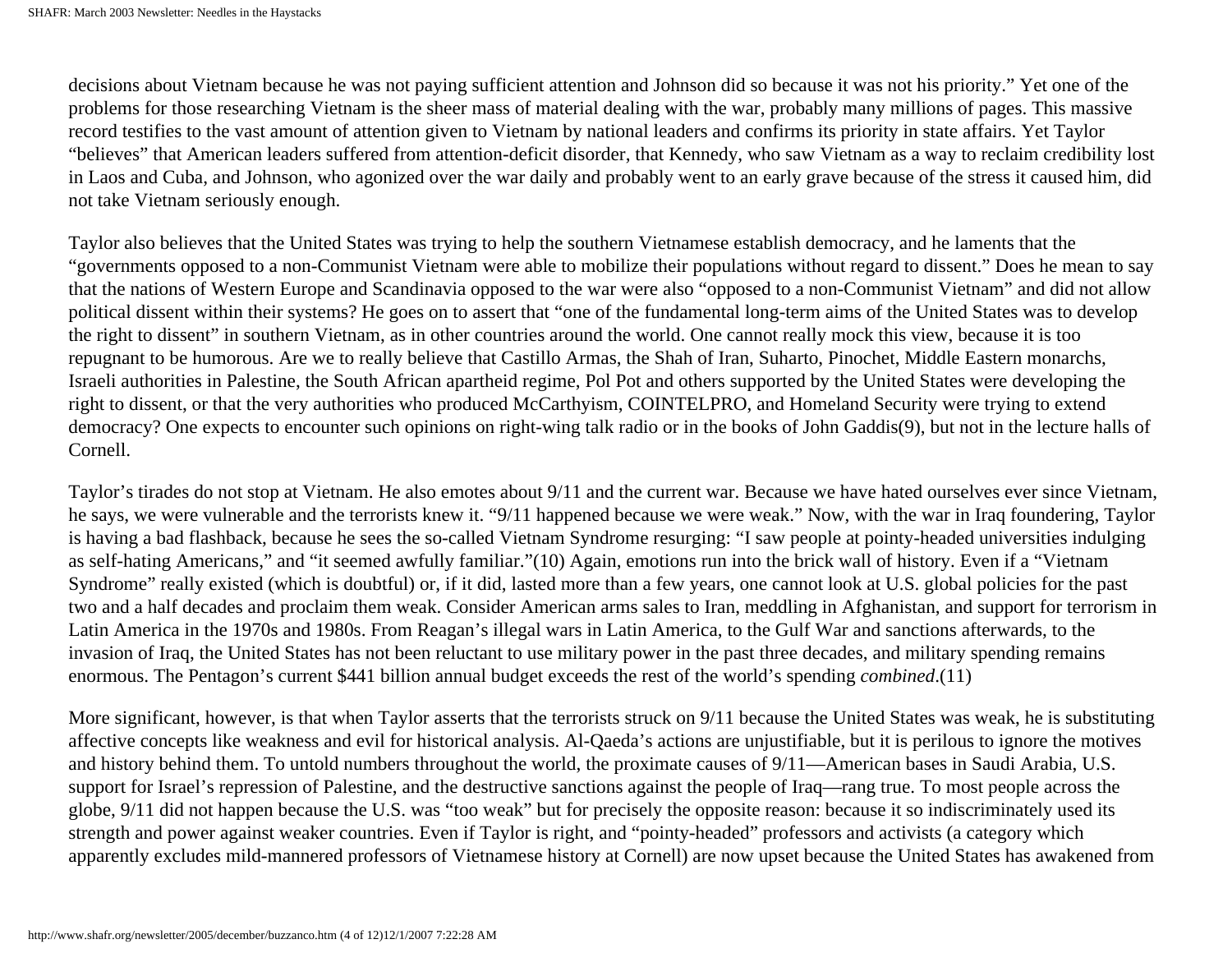its weakness and is giving the world the leadership it seeks, it is folly to try to explain away the U.S. defeat in Vietnam and doubts about American policy in Iraq simply as products of self-loathing and weakness without examining the reasons for the enmity that so much of the world feels for the United States.

Even if the defense of Vietnam put forth by Taylor and the other apologists for the war is emotive and bathetic, emotions and symbols are powerful and real to believers, and therefore it is important to look critically at their arguments. Facts may be "stupid things," as Ronald Reagan once said (in an alleged misstatement), but evidence does have more legitimacy in our epistemology than do values or desires. So what then are Taylor's specific points along the continuum of self-loathing anti-Americanism?

He begins by claiming that there are "three axioms" in the dominant antiwar interpretation of Vietnam "subsequently taken up at most schools and universities as the basis for explaining the war." They are, first, that there was no legitimate non-Communist government in Saigon; second, that the United States had no legitimate basis for intervention in Vietnam; and finally, that the United States could not have won the war under any circumstances. This is the "ideological debris" of the antiwar movement, not "sustainable views supported by evidence and logic." But how did Taylor arrive at his conclusions? Were they the result of vast research in presidential libraries, poring over documents in the National Archives, long sojourns to study the holdings of military collections? No, he says. "What enabled me to do this," to conclude that these axioms were "debris," was "that I finally came to terms with my own experience." So there we have it: Taylor's long and intimate journey—from soldier, to grad student in Ann Arbor, where he "simply subscribed to the dogmas of the antiwar slogans then fashionable," to professor at an elite university who has seen the light about America's noble purpose in the world—is the basis for his "evidence and logic." But let us test these axioms and Taylor's other claims using the criteria of evidence and logic.

Taylor asserts that it is a "foundational tenet of the Communist version of national history" to say that Ho Chi Minh represented the only "legitimate or viable" government in Vietnam after 1945. He also claims that the southern government, under Ngo Dinh Diem and his successors, had established a real state. What does the evidence say?

If we are to believe George Herring, David Anderson, George Kahin, Gabriel Kolko, Dave Marr, William Duiker and many others, Ho Chi Minh and the Viet Minh, both nationalist and Communist, ultimately led the resistance to French(12) colonial rule and to Japanese occupation, politically and militarily. We know that Ho advocated inclusion, often defying his more sectarian comrades, and was willing to join forces with any individual or group opposing the French. We know that in 1945 and 1954 Ho declared Vietnam independent, quoting from the U.S. Declaration of Independence, and made overtures through the OSS and in private letters to Harry Truman appealing for American support but was ignored.

We also know that virtually every American official understood that Ho was overwhelmingly popular and would easily win any real election, as even President Dwight Eisenhower conceded.(13) The subsequent history of the war testifies to the appeal and effectiveness of the nationalist-Communist coalition. By almost any "expert" standard, the contemporary consensus about Ho's popularity, along with the durability of his appeal, would constitute evidence of legitimacy and viability.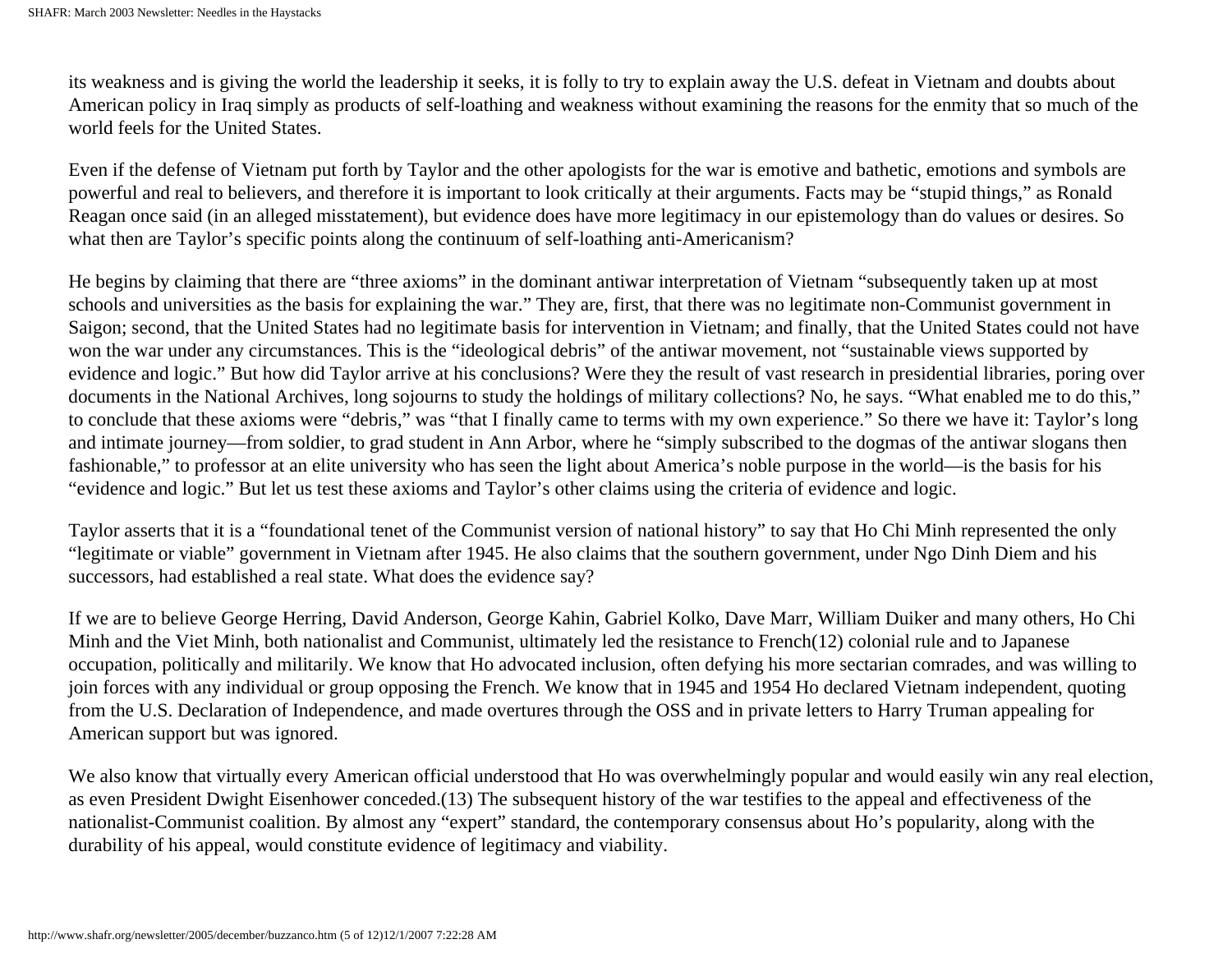Taylor's argument about the viability of southern Vietnam as a state, which was the gist of the 2004 SHAFR panel mentioned above (with Philip Catton and others agreeing in print), is more troubling. Just as disturbing as the assertions that were made during that session, which the panelists essentially conceded were not backed by hard evidence, was the lack of critical commentary from the audience, which was full of scholars of the Vietnam War. Politeness has its place, but it would not have been bad form to point out that these assertions flew in the face of what we know and have no basis in fact.(14)

Lamenting the "good old days" of Ngo Dinh Diem is the first of the revisionists' tactics. Diem, they argue, was not a puppet of the United States and was on the verge of developing a real state below the seventeenth parallel. But we know that while in office he created a kleptocracy, and the Ngo family put 78 percent of the American aid it received between 1956 and 1960 into the military budget, while using no more than 2 percent on health, housing, or welfare programs, which are essential to modernization.(15) To solidify their power, Diem and his brother Nhu formed the Can Lao, or Personalist Party, made the military responsible for protecting the family regime, closed newspapers, retook land that had been redistributed to peasants, militarized the civil order, and imprisoned and executed tens of thousands of alleged dissidents.(16)

By the early 1960s Diem's repressive regime had set into motion two major lines of opposition. Clearly, his attacks had had an impact on the guerrillas, and besieged southern cadres pressured the Politburo in the north to establish the National Liberation Front (NLF). But more important, Diem had alienated so many southerners that he had also prompted a broad internal campaign against his rule that has been overlooked by the apologists. Not only did many southerners join the NLF, Diem's own military and government officials began to seek his ouster. The opposition political parties and the *coups d'etat* staged against him were organized not by the Communists, but by *his own people*. Finally, it was *his own generals* who overthrew and killed him in November 1963, with U.S. acquiescence. And in the aftermath of the coup it was generals in the ARVN, not Ho or the Viet Cong, who staged an *opera bouffe* in Saigon featuring about a dozen governments over the next fifteen months. How does this add up to stability, legitimacy or effectiveness? How does providing the Ngo family junta with billions of dollars in aid and military equipment, and tolerating Diem's repression until late 1963 constitute abandonment? How does the ouster of Diem, by *his own people*, constitute a grave turning point in a war that was inexorably headed toward failure from the first?

If the rehabilitation of Diem is the first of the revisionists' tactics, then the claim that southern Vietnam was a viable state is surely the second. James Carter has shown compellingly in his dissertation, "Inventing Vietnam: The United States and State-Making in Southeast Asia," that there never was a real state below the seventeenth parallel, one that could exist on its own without massive infusions of American military and economic aid, without Americans building both a political and physical infrastructure, creating a currency, covering up for the defects of its leaders, staging phony elections, dropping 4.6 *million tons* of bombs on an area the size of New Mexico, and so forth. Nationhood involves more than a titular head of state and an army. It requires sovereignty, a degree of consensus, development, and international legitimacy, among other criteria, and since southern Vietnam lacked the essentials, the United States had to try to invent them, with results that were really not surprising to those who were involved in decisions about Vietnam at the time.

Taylor would argue, of course, that Carter is merely one more "pointy-headed" scholar. But Senator Mike Mansfield was an expert on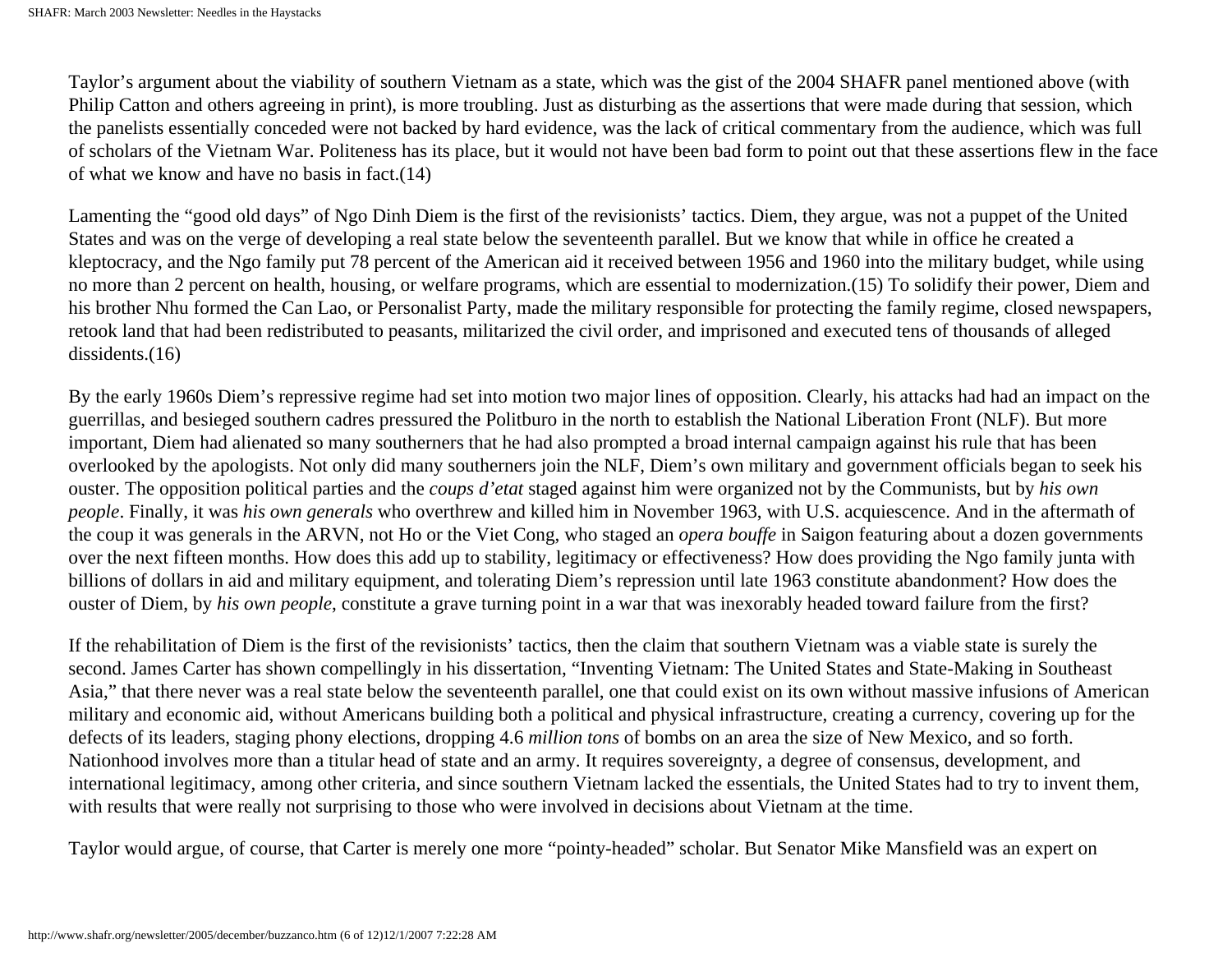Vietnam and an early Diem supporter, and in 1965 he said that the United States was "no longer dealing with anyone [in Saigon] who represents anybody in a political sense. We are simply acting to prevent a collapse of the Vietnamese military forces which we pay for and supply." That same year Ambassador Henry Cabot Lodge said that there was "no tradition of a national government in Saigon. There are no roots in the country. . . . I don't think we ought to take this government seriously. There is no one who can do anything. We have to do what we think we ought to regardless of what the Saigon government does."(17)

In early 1965, Johnson, who was apparently giving Vietnam a modicum of attention, considered committing combat troops, but General William Westmoreland was skeptical, observing that "we would be occupying an essentially hostile foreign country." General Victor Krulak, the Marines' Pacific Commander, expressed himself more bluntly to the undersecretary of the Navy, saying that "despite all our public assertions to the contrary, the South Vietnamese are not—and have never been—a nation."(18) Even more striking was the observation of a young congressman from Illinois in 1966. "Twelve years have elapsed since we began contributing economic assistance and manpower to . . . Vietnam, " he said. "Yet, that nation continues to face political instability, lack a sense of nationhood, and to suffer social, religious, and regional factionalism and severe economic dislocations. Inflation continues to mount, medical care remains inadequate, land reform is virtually nonexistent, agricultural and education[al] advances are minimal, and the development of an honest, capable, and responsible civil service has hardly begun." Thus Donald Rumsfeld laid out in some detail a strong argument against the viability of the southern state.(19)

Robert "Blowtorch Bob" Komer, pacification guru and hawk, did not pull any punches either. "Hell, with half a million men in Vietnam, we are spending twenty-one billion dollars a year, and we're fighting the whole war with Vietnamese watching us; how can you talk about national sovereignty?" Paul Warnke, a defense department official and longtime establishment policymaker, agreed, pointing out that "the people I talked to [in Vietnam] didn't seem to have any feeling about South Vietnam as a country. We fought the war for a separate South Vietnam, but there wasn't any South and there never was one."(20)

After the rehabilitation of Diem and "South" Vietnam, Taylor and his colleagues employ the last tactic of the revisionist campaign. They look at Vietnam from an American perspective and find that the United States had a legitimate basis for intervention and could have been successful had it chosen different strategies, political and military. But again, there are stupid facts in the way.

Taylor seems to argue that American intervention in Vietnam was legitimate because "nurturing baby democracies in a world awash with tyranny" is the duty of the United States. Calling the Diem regime "democratic" is a bastardization of the term, but more to the point, there are international conventions governing the rights of a nation to intervene in the affairs of another. On that score it is difficult to see any justification for the U.S. invasion of Vietnam. Even if one accepts the legitimacy and viability of the southern state, Vietnam was at best (or worst) a civil war, and with no sanction from the United Nations or any other controlling body, America's military invasion does not meet the test for accepted intervention.(21)

Of course, the right to intervene ultimately becomes a political question. For the Kennedy and Johnson invasion of Vietnam to have been legitimate, however, it would have had to have a coherent rationale, a clear goal, and a viable strategy. Perhaps most important, there would have had to have been international recognition of the need for such action. But those criteria just do not exist in the record. The U.S. failure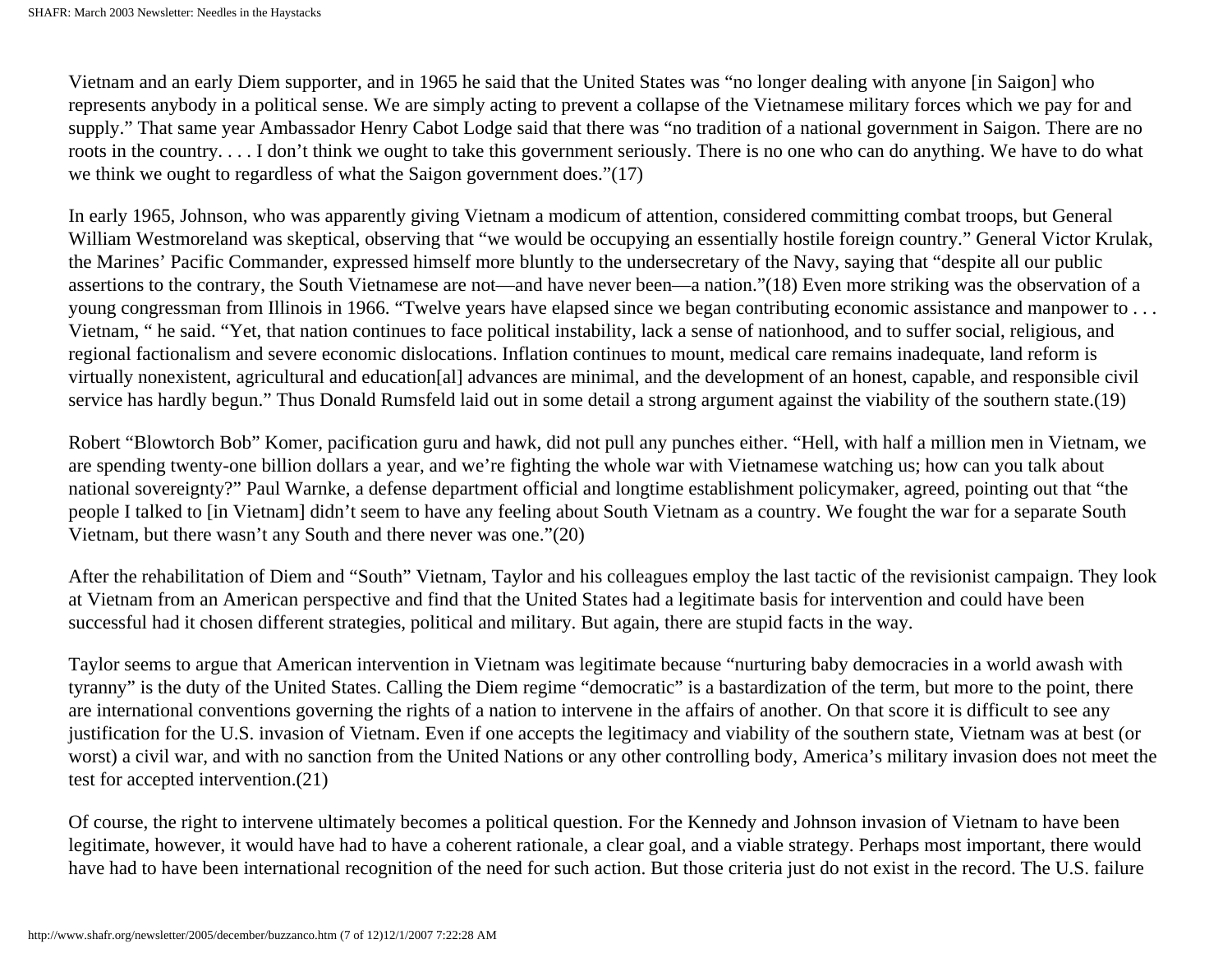to attract "many flags" to the war effort is well established.(22) Only through the carrot of military contracts and other economic compensation did the United States persuade South Korea, Australia, and New Zealand to join the war. There was no international support for the intervention, nor was there any definite goal in mind other than to prevent the people of Vietnam from choosing the leaders they wanted, because those leaders were almost certainly going to be Communists.

Folded into Taylor's argument that the war was legitimate is the belief that it was winnable. He blames the outcome of the war on "poor strategic thought and deficient political courage," and he throws several barbs at the antiwar movement. It is not clear how Taylor measures LBJ's deficiency in courage, but he appears to believe that LBJ decided to "persuad[e] the enemy to give up rather than [do] what was necessary to obtain victory." He refused to mobilize the economy for war and call up reserves, and he "allow[ed] war policy to be inhibited by a misreading of the likelihood of Chinese intervention." This is pretty standard stuff, promoted by Richard Nixon and others since the early 1980s, and scholars have dealt with it all.(23)

I suspect it would surprise the millions of Vietnamese who lost loved ones to hear that LBJ merely decided to "persuad[e]" the enemy to give up rather than take measures "necessary to obtain victory," whatever they might have been. Indeed, the claim that Johnson's initial forays into Vietnam were "gradual" or "limited" ignores fundamental political and physical realities. What kind of commitment should Johnson have made in those crucial months of 1964 and 1965? 500,000 soldiers? Would Congress or, more important, the public have supported such a massive commitment to such a small, peripheral country? Even during the crucial July 1965 deliberations on the war, the military's biggest disagreement was over the activation of reservists, not troop numbers. And where would all these troops and arms and equipment have gone, had Johnson not pursued "limited war" and "graduated escalation?" As late as 1966, with nearly 400,000 U.S. troops in country, Secretary of Defense Robert McNamara still described Vietnam as "primarily an agricultural country; the only major port is Saigon. The deployment of large U.S. military forces, and other friendly forces such as the Korean division, in a country of this sort requires the construction of new ports, warehouse facilities, access roads, improvements to highways leading to the interior of the country and along the coasts, troop facilities, hospitals, completely new airfields and major improvements to existing airfields, communications facilities, etc."(24)

Obviously, we have to judge the war by what we do know. We know that most military officials were never enthused or optimistic about the war and had grave misgivings about the political and military conditions in Vietnam. We are aware of the skill and tenacity of the enemy, and his ability to strike, melt back into the population, and quickly hit again. We agree that the Vietnamese enemy had an impressive capacity to withstand huge casualties and had a sturdy reserve that could be called on to replenish losses. We know that the physical infrastructure of southern Vietnam was so underdeveloped that it could not have sustained a more rapid or massive deployment of U.S. manpower. We know that the world—including traditional U.S. allies—either did not support or openly opposed the invasion. We know that the war took a huge toll at home. Over 58,000 Americans died, and government spending on the war led to a global financial crisis. We know that the United States unleashed the greatest concentration of firepower ever used against a small country and ended by training most of its destructive power upon its putative ally, Vietnam below the seventeenth parallel. And we know that southern Vietnam never had a stable government, billions of American dollars and half a million American soldiers notwithstanding.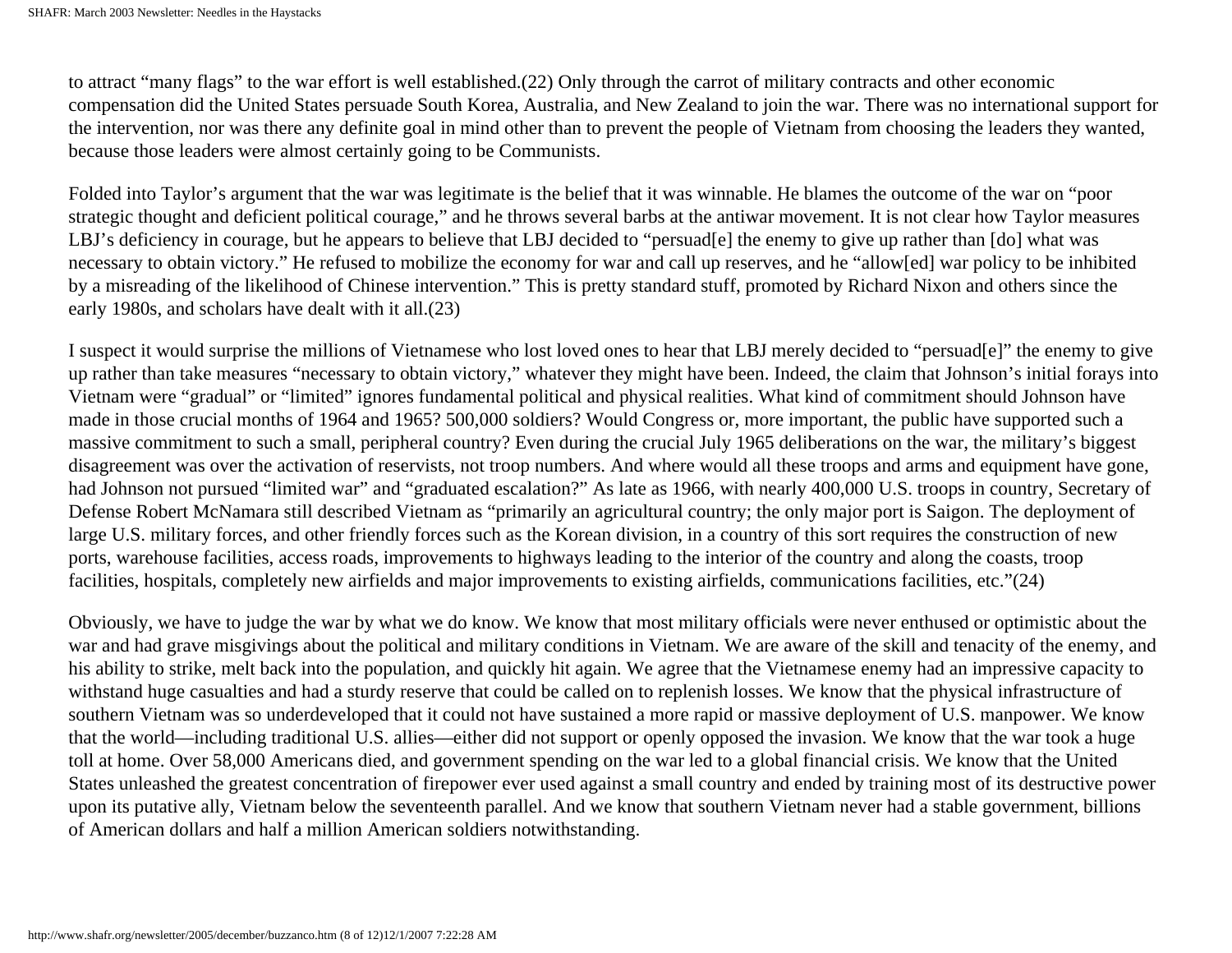What don't we know? First, we don't know how the People's Republic of China would have reacted to a more aggressive war. It would have been folly to try to predict Mao Zedong's actions during the Cultural Revolution. Nor do we know how American soldiers, who were beset by drug problems and racial conflict and were often opposed to the war themselves, would have responded to more aggressive missions and higher casualty rates. We cannot say for certain how the rest of the world would have responded to an even more destructive American intervention in Indochina. And, perhaps most important, we have no idea what the fallout at home would have been to a more rapid escalation of a war that never went well and was highly unpopular and costly. Just because Keith Taylor says that the war was winnable, that Kennedy and Johnson did not pay enough attention to Vietnam, that China would have sat idly by, that a more dynamic strategy or a strategy of pacification (which is it?) would have made the difference, does not make it so.

Finally, Taylor and the other revisionists take aim at the antiwar movement, antiwar politicians, and the media. Had Americans supported the war and not been so self–loathing, U.S. troops would have been able to fight without restraint or undue political considerations, with higher morale, and they would have succeeded in Vietnam. Again, this takes agency away from the Vietnamese Communists and places the outcome of the war squarely in America's hands. It also substitutes right-wing apologia for research and evidence. As Taylor himself points out, the majority of the American people supported the war strongly up until the Tet Offensive in early 1968. In fact, the army's own study of media matters found that the press was not unduly adversarial or aggressive for the most part, that, "government and media first shared a common vision of American involvement in Vietnam" until the war turned sour and journalists became more critical.(25) Similarly, most politicians were on board at the outset, as evidenced by the overwhelming votes in favor of the Gulf of Tonkin Resolution. And public opposition to the war was and is not a clean-cut proposition. While millions of Americans from all walks of life opposed the war, plenty supported it as well, and many held negative views of both the war and antiwar protestors. Often, if the war seemed to be going well, more people supported it; when things seemed to be going badly, the numbers in opposition rose. The Vietnamese, not the Americans, held the initiative, militarily and politically.

But Taylor and others like Lind and Sorley persist in their analysis. Tet was a great American victory undermined at home, they contend, ignoring Joint Chiefs of Staff Chair Earle Wheeler's view that "it was a very near thing" and Army Chief Harold K. Johnson's admission that "we suffered a loss, there can be no doubt about it."(26) And so it goes. The withdrawal of 1973 and defeat of 1975, they argue, was another case of political officials and the American people, in effect, surrendering while on the verge of victory. Weak politicians, confused media, and self-loathing antiwar Americans dominate this ideological discourse. The Vietnamese could have had an effective government if only Ngo Dinh Diem had not been ousted. The government of southern Vietnam was stable and legitimate. Never mind that it was so internally riven that it changed heads of states and regimes on a regular basis and had to be maintained by American money and blood. Attention-deficit suffering U.S. leaders also deserve fault for not fighting to win, although no one seems to know what that means, nor can they describe it, since it did not happen.

#### **Memory and History**

"The struggle of man against power," the Czech playwright Milan Kundera wrote, "is the struggle of memory against forgetting." And so,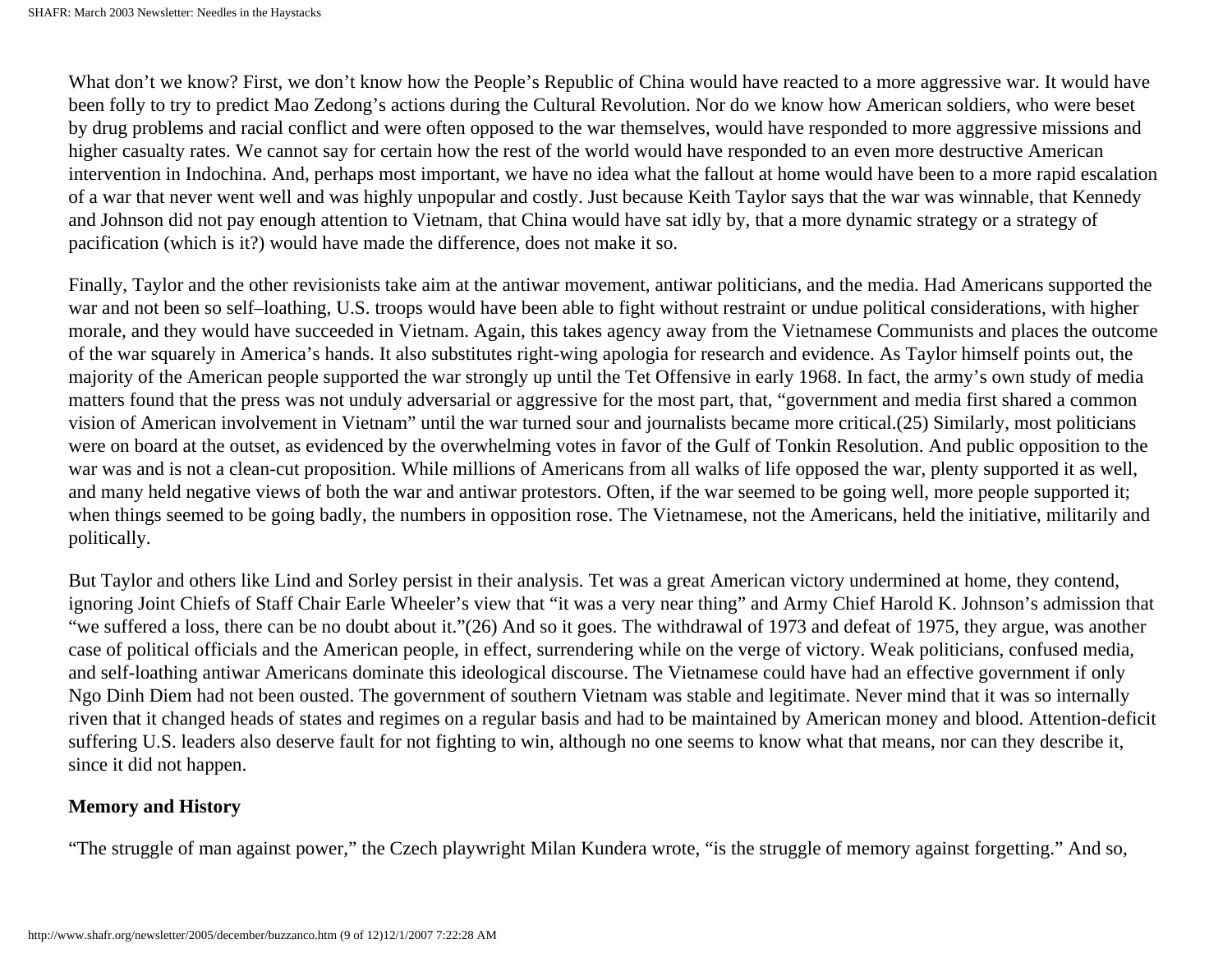thirty years after the liberation or fall of Saigon, we are still struggling to determine what we should remember about Vietnam and whether it has any lessons to teach us today. If Swift Boat partisans and self-loathing explanations come to dominate the discourse over this past war, if the ideological detritus of the Texas Tech Vietnam Center gains more public and academic acceptance, then the doors are open to the increased politicization of history in support of interventions and wars, and the legacies of those who fought the war and fought against the war are stained. If the war in Vietnam can simply be explained away by labeling its opponents as "self-hating" or accusing them of "weakness," we have lost our history and abdicated our responsibility to learn from the mistakes of the past and to help create a better world. The distance between My Lai and Abu Ghraib, as we have seen, is not as great as it might seem.

If one of Taylor's self-hating antiwar Americans were to stand up and say "all American soldiers in Vietnam were baby-killers and war criminals," that person would, with justification, be summarily and harshly repudiated. Yet those who support the war can make ugly blanket statements about self-hatred and anti-Americanism among those who opposed the war in Vietnam or the invasion of Iraq and pass them off as Ivy League scholarship. I will continue to rely on evidence, the archives, the work of George Herring, George Kahin, Gabriel Kolko and others. I cannot help but conclude that Vietnam was a moral and political disaster, and that it is essential that we remind everyone we can of that, if only to make sure that those who would use Vietnam for other purposes, like justifying war and interventions and human-rights abuses, do not do so without challenge.(27)

\* I would like to thank James Carter, Ginger Davis, and Bill Walker for their comments and suggestions on this article.

(1)Taylor is the author of *The Birth of Vietnam* (Berkeley, 1983, reprinted 1991), which has become one of the standard histories of Vietnam up to the tenth century in English. His field is Vietnam studies, which is distinct from Vietnam War studies and generally focuses on Vietnam's history before the arrival of European colonialists.

(2) As I have written elsewhere and will explain below, I think it is proper to describe the area of Vietnam below the seventeenth parallel, the demarcation line established by the United States, the Soviet Union, and the People's Republic of China, among others, at the 1954 Geneva Conference, as southern Vietnam rather than the Republic of Vietnam [RVN] or the Government of Vietnam [GVN]–as U.S. officials and, subsequently, U.S. scholars have. To call the area below the seventeenth parallel the RVN or GVN conveys a level of legitimacy that I believe does not exist. That southern Vietnam was a viable and real state is a key point in the analysis set forth by Taylor and others. Needless to say, I think otherwise, as do many other historians of Vietnam. On this point, see especially Gabriel Kolko's *Anatomy of a War* (NY, 1985) and a dissertation recently completed under my supervision at the University of Houston by James Carter titled "Inventing Vietnam: The United States and State-Making in Southeast Asia." Carter shows with impressive evidence that the United States did not conceive of Vietnam as an independent state but as a project, a country to be essentially invented both politically and physically–in terms of its government, infrastructure, currency, foreign affairs and other accouterments of a modern state.

(3) Information about the center and its past events can be accessed at http://www.vietnam.ttu.edu/vietnamcenter/index.htm. Despite the appearance of some speakers critical of the war, it is hard to look at rosters of past events and not see a decided right-wing tilt. (4) Arthur Schlesinger's Pulitzer Prize-winning *A Thousand Days* (NY, 1965), which was published before the massive escalation that went terribly wrong, deals with Vietnam rather matter-of-factly, but in 1978, with the outcome known, he argues in *Robert Kennedy and His Times*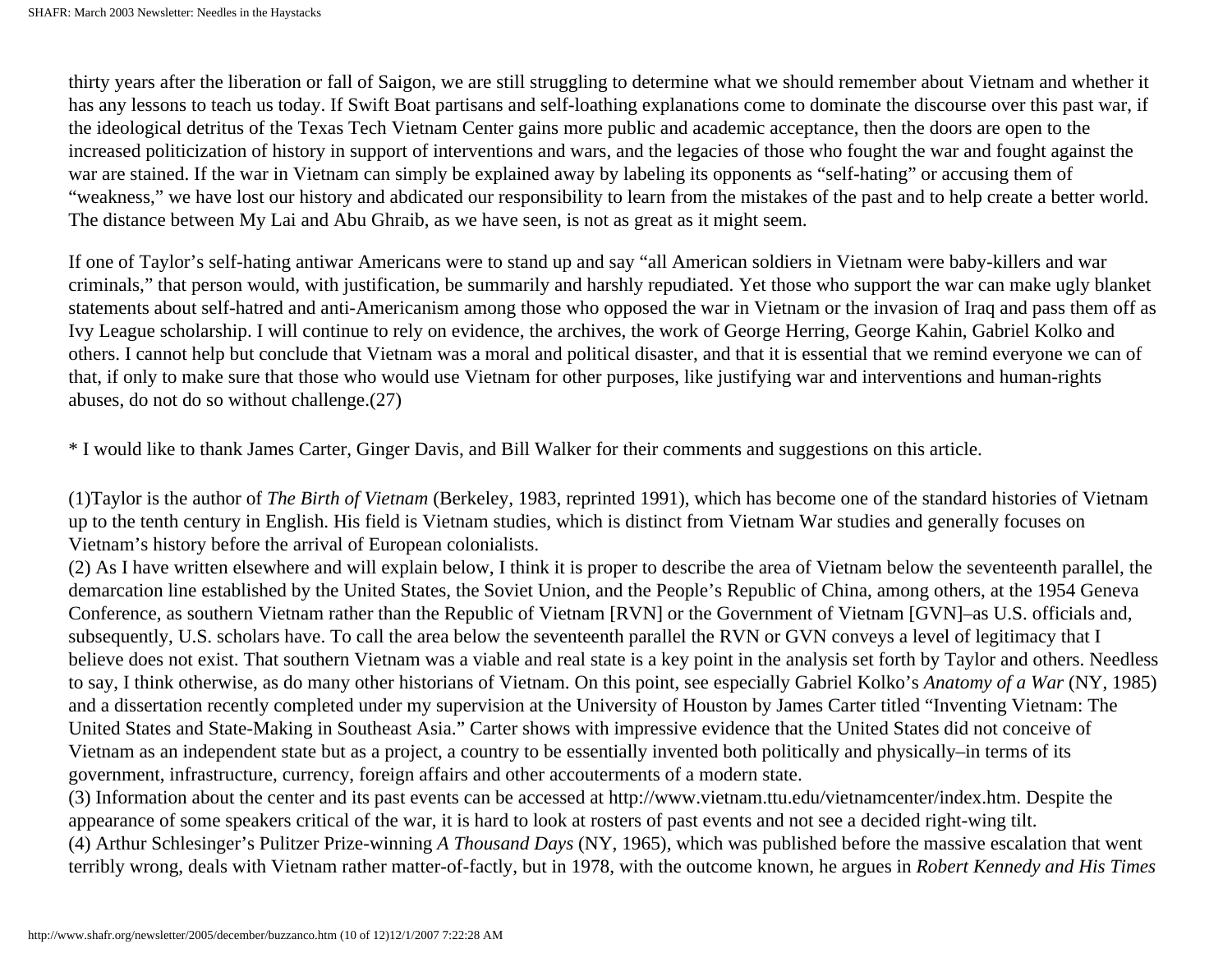(NY, 1978) that JFK was preparing a withdrawal or de-escalation. See also John Newman, *JFK and Vietnam* (NY, 1992); Howard Jones, *Death of a Generation* (NY, 2003); Robert Dallek, *An Unfinished Life* (NY, 2003); Fred Logevall, *Choosing War* (Berkeley, 1999); David Kaiser, *American Tragedy* (Cambridge, MA, 2000); and Lawrence Freedman, *Kennedy's Wars* (NY, 2002). For a thorough repudiation of these Kennedy apologists, see Noam Chomsky, *Rethinking Camelot* (Boston, 1993), and Lawrence Bassett and Stephen Pelz, "The Failed Search for Victory: Vietnam and the Politics of War," in Thomas Paterson, ed., *Kennedy's Quest For Victory* (NY, 1989), 223-52. (5) Philip Catton, *Diem's Final Failure* (Lawrence, KS, 2003); Miller and Moyar papers presented at Texas Tech conferences on Vietnam; Ron Frankum and Mark Moyar papers delivered at 2004 meeting of the Society of Historians of American Foreign Relations, Austin, Texas. Unfortunately, the papers from that session have not been posted on the H-Diplo website at http://www.h-net.org/~diplo/reports/. (6) B. G. Burkett and Glenna Whitley, *Stolen Valor* (Dallas, 1998); Michael Lind, *The Necessary War* (NY, 1999); Lewis Sorley, *A Better War* (NY, 1999).

(7)I would like to thank my good friend William O. Walker III, now at the University of Toronto, for helping me develop my thoughts on this section. Taylor, by making an emotive argument resting on this concept of self-loathing, is engaged in what International Relations/Political Psychology scholars call attribution theory. If "we" don't like a particular group, then "they" are "disposed" to act against "our" interests, like those who opposed the war. It then becomes only a short, illogical leap of faith to identify them as self-loathing, thereby creating an adversarial "other." Those in "our" favor, the well-meaning Diem clique or American soldiers who "wanted to win the war," for example, fail but are well intended. It is the "situation" in which they find themselves that makes failure more likely. That situation is compounded by the self-loathers. The responsibility for failure never rests with America's authoritarian clients or with U. S. officials.

The "self-loathing" paradigm has contemporary resonance as the spectrum of permissible dissent over U.S. adventurism increasingly narrows —and that is why the lines of thought opened by the Texas Tech crowd and Keith Taylor are in fact quite important, despite the small numbers of their proponents thus far. The recourse to seeking charges of treason, real or metaphorical, against those who oppose Bush's foreign policy is a way of stifling dissent in the name of the new American century. Terror is too dangerous for there to be freedom at home while it is pursued via intervention abroad.

(8) The subsequent critique of Taylor will be based on his article, "How I Began to Teach About the Vietnam War," *Michigan Quarterly Review*, Fall 2004, his talk at the Texas Tech conference, "When Americans Hate Themselves: Another Way to Remember the Vietnam War," and an article about the Taylor presentation in the *Lubbock Avalanche-Journal*, 19 March 2005, pp. A1 and A8.

(9) See John Lewis Gaddis, *Surprise, Security, and the American Experience* (Cambridge, MA, 2004); and Gaddis, *We Now Know: Rethinking Cold War History* (NY, 1997). Even many establishment thinkers, such as David Kennedy and the late James Chace, have taken issue with Gaddis's work, which puts the onus of the cold war solely on the Soviet Union, apologizes for apparent American misdeeds in that era, and contends that Americans have acted out of a desire to extend liberty and freedom globally. Listen to the Gaddis-Kennedy exchange at http://www.nytimes.com/audiopages/2004/07/25/books/20040725\_GADDIS\_AUDIO.html. See Chace's review of Gaddis, "Empire, Anyone?" *New York Review of Books*, 7 October 2004, excerpt at http://www.nybooks.com/articles/article-preview?article\_id'17454. (10)Taylor in *Lubbock Avalanche-Journal*, 19 March 2005, A8.

(11) See graph at http://www.globalissues.org/images/USvsWorld2004Top25.gif;

*New York Times*, 14 May 2005.

(12)See, for instance the older biography of Ho by Jean Lacoutre, or the more recent and comprehensive work of William Duiker.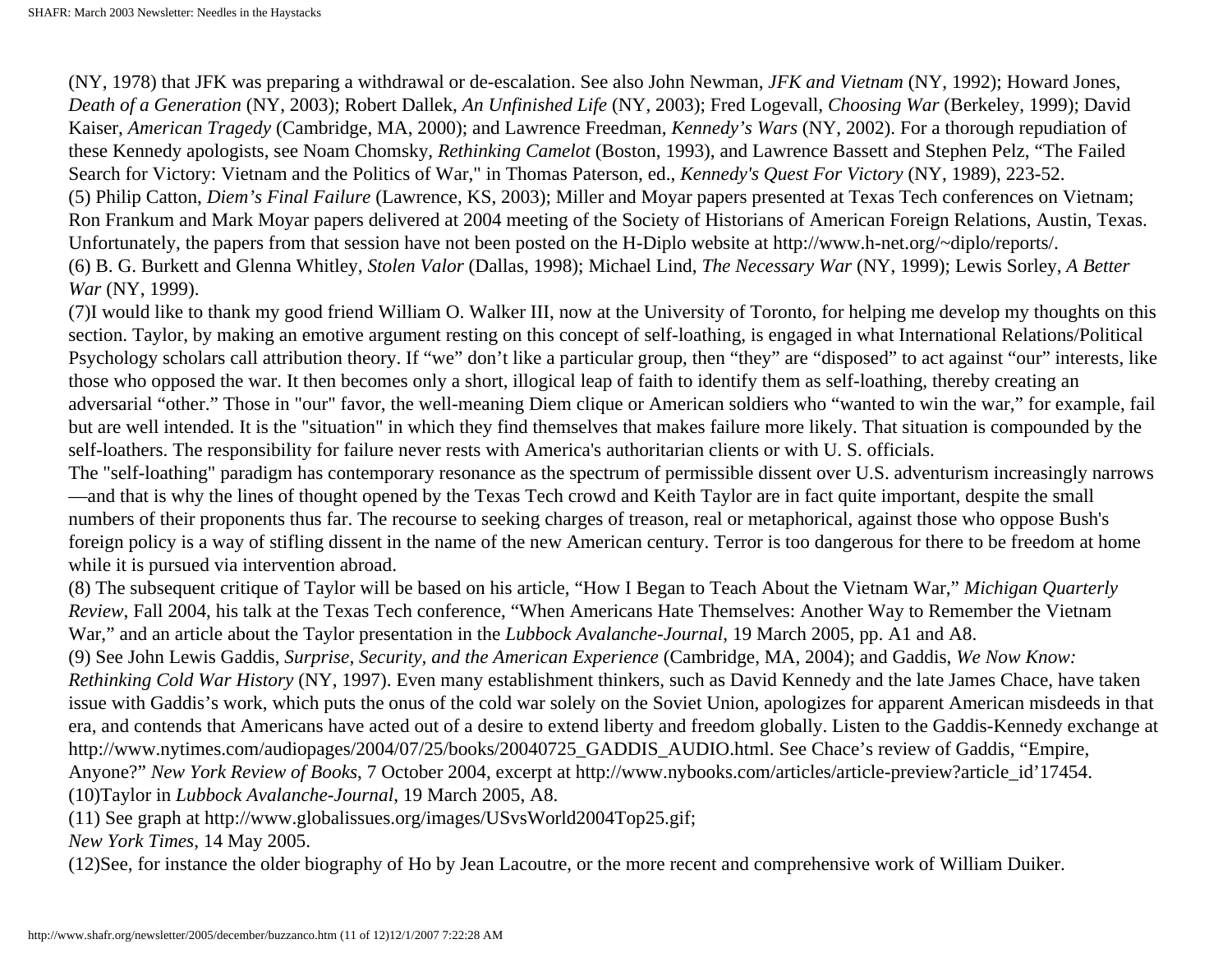(13) Dwight D. Eisenhower, *Mandate for Change*, 1953-1956 (NY, 1963), 337-38; see also Army Plans and Operations position paper, "U.S. Position with Respect to Indochina," 25 February 1950, Record Group 319, G-3 0981 Indochina, TS, in National Archives. Also in Robert Buzzanco, *Masters of War* (Cambridge, MA, 1996), 31.

(14) Lest anyone ask "well, why didn't you speak out," I have to admit to briskly walking out of the room just moments before the entire panel ended. On more than one occasion I have spoken up–"pissed in the punch bowl," as a friend describes it–and frankly don't like the role of crank. There were many others who could have contributed and I didn't see the need to do so and begin the equivalent of an intellectual pie fight. Perhaps I was craven, but I'd probably do the same again. And in some way, this article is my penance for my silence in Austin. (15) David Anderson, *Trapped by Success* (NY, 2002), 133.

(16) The following treatment of Diem is taken from my *Vietnam and the Transformation of American Life* (Malden, 1999), 56-58.

(17) Mansfield quoted in George Kahin, *Intervention* (NY, 1986), 345. Lodge quote in *Foreign Relations of United States*, Vietnam, III, 1965, 193, and also in Carter, "Inventing Vietnam."

(18) Westmoreland and Krulak quoted in Buzzanco, *Masters of War*, 190 and 257.

(19) Rumsfeld in "An Investigation of the U.S. Economic and Military Assistance Programs in Vietnam," *42nd Report by the Committee on Government Operations, October 12, 1966*, 127.

(20) Komer quoted in Lloyd Gardner, *Pay Any Price* (Chicago, 1995), 303. Warnke quoted in Christian Appy, *Patriots* (NY, 2003), 279. (21) See especially Telford Taylor [a prosecutor at Nuremberg], *Nuremberg and Vietnam: An American Tragedy* (NY, 1970), and Richard Falk, ed. *The Vietnam War and International Law*, 4 vols. (Princeton, 1968, 1969, 1972, 1976).

(22) See Christos Frentzos's dissertation at the University of Houston, "From Seoul to Saigon: U.S.–Korean Relations and the Vietnam War." (23) Richard Nixon, *No More Vietnams* (NY, 1985). See also William Westmoreland, *A Soldier Reports* (NY, 1976); Harry Summers, *On Strategy* (Novato, CA, 1982); Guenter Lewy, *America in Vietnam* (NY, 1978); Norman Podhoretz, *Why We Were in Vietnam* (NY, 1982).

(24) McNamara quote is in *Hearings before the Committee on Armed Services and the Subcommittee on Department of Defense of the* 

*Committee on Appropriations, United States Senate, 89th Congress, 2nd Session, January – February 1966*, 12.

(25) Quote is from promotional materials for William Hammond, *Reporting Vietnam: Military and Media at War* (Lawrence, KS, 1998).

(26) On this topic, see chapter 10, "The Myth of Tet: Military Failure and the Politics of War," in Buzzanco, *Masters of War*.

(27) The importance of this was reinforced recently when the editors of H-Diplo, the listserve in our field, refused to allow a colleague to post a referral to my original article in *Counterpunch* because, they said, it was inappropriate to the field and presentist. How can an article about a major research center on Vietnam and the way historians look at the war not be appropriate? The editors also refused even to engage my questions about this decision. With such gatekeeping, we should all be concerned about the nature of the history we do.

BACK TO December 2005 TABLE OF CONTENTS

NEXT SHAFR HOME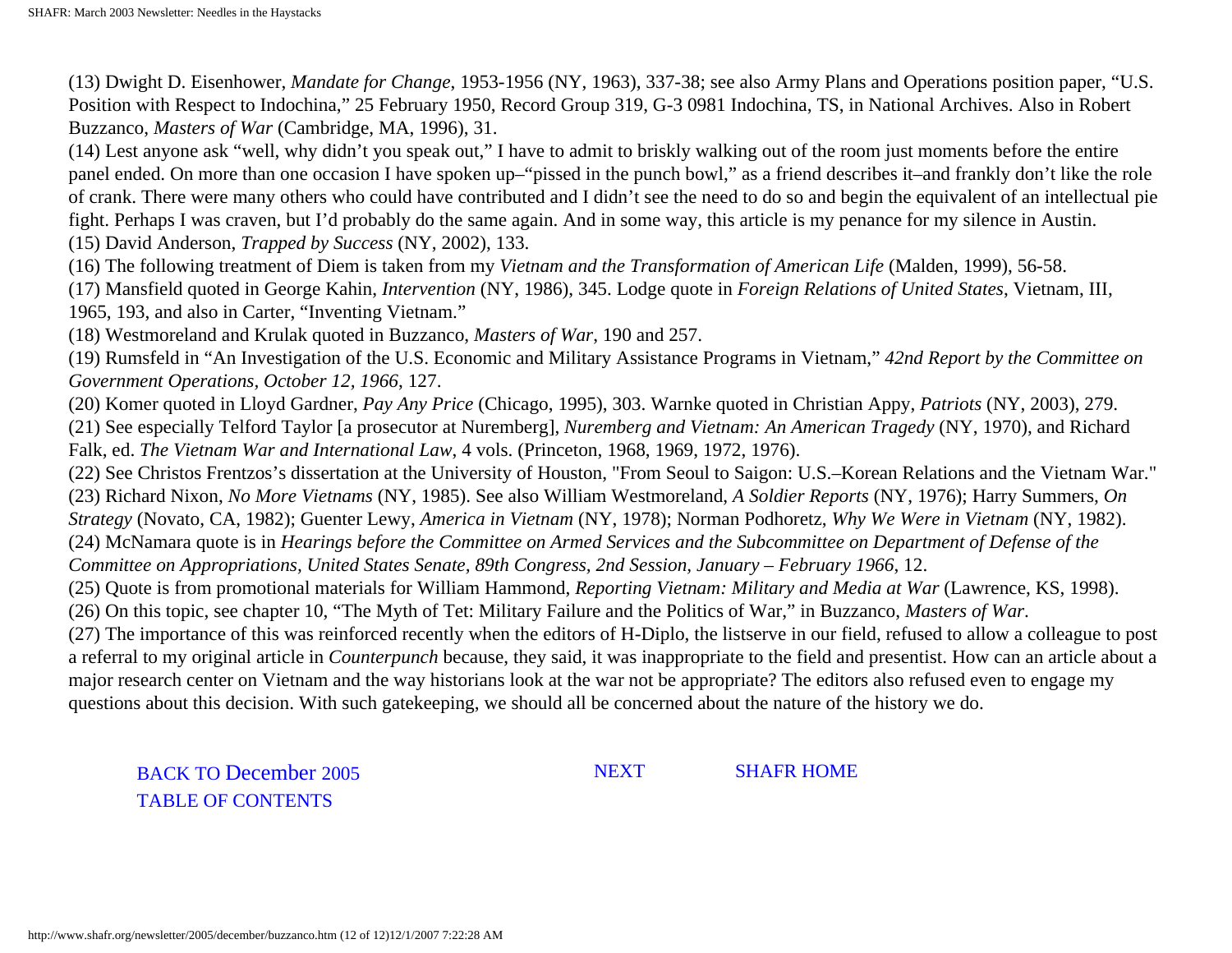# December 2005 Newsletter

# Making History Relevant for the Intelligence Community Colonel William J. Williams, USAF

Why should a government agency have a history office? No government agency is required by law to have one. The Federal Bureau of Investigation did not even have a historian on its staff for most of the 1990s, and only recently did it reestablish a history office. Those federal agencies that employ historians do so not to comply with laws or regulations, but because they believe that there must be some value in establishing a history program.

Of what value is a history office to a government agency? Sherman Kent, a history professor from Yale who left academia to play a major role in the early development of the Central Intelligence Agency, addressed this issue in 1952. "In my view," Kent said, "the only reason for reconstructing the history of a government agency is to further the operational efficiency of that agency. This cannot be history for history's sake. It must be history for the improvement of today's and tomorrow's operations."

I first saw this quotation during a visit to the CIA history office shortly after I became Chief of the Center for Cryptologic History at the National Security Agency. As a career intelligence officer in the Air Force, I never expected to have an opportunity to run a government history office. I did, however, have a lifelong interest in history. I had majored in the subject as an undergraduate and during a break in my military career earned a master's degree in history. After several years as an intelligence officer, I made use of my master's degree and applied for a position on the history faculty at the Air Force Academy in Colorado Springs. Accepted for duty at the Academy, I was later selected for a government-sponsored Ph.D. program and earned my doctorate at the University of Washington. I taught history for several more years at the Academy and then returned to the "line of the Air Force" and other intelligence assignments.

As the time approached for my final Air Force posting before retirement, the commandant at the NSA's National Cryptologic School saw my military record and noted my intelligence background as well as my doctorate in history. Having a Ph.D. in history himself, he wanted the history program at NSA to have a greater impact on the organization, and he invited me to take on the task of expanding its purview. Seeing this as a great opportunity to bring together my backgrounds in intelligence and history, I applied for the position.

My immediate challenge, after arriving at the NSA headquarters complex at Fort Meade, Maryland, was to figure out what the history office should do. To learn from those already supervising history programs in the intelligence community, I visited the historians at the Defense Intelligence Agency, National Geospatial-Intelligence Agency, Central Intelligence Agency, the Army's Intelligence Security Command, and other defense-related agencies. It was the CIA program, however—and Sherman Kent's quote—that most intrigued me.

I asked the chief historian at CIA to give me an example of how his history office improved "today's and tomorrow's operations." In response, he showed me a point paper his historians had recently prepared to meet a requirement he had received from the CIA's leadership. At that time, both the CIA and the Department of Defense (DoD) were preparing to conduct operations related to the global war on terrorism. Coordination between the two organizations was obviously important, and as the CIA's senior leaders began this process they asked the history office to produce a summary that showed how the CIA and DoD had cooperated on similar operations in the past. The CIA leadership was not looking for a 200-page monograph in a year and a half, but for a 5- to 7-page executive summary in a week and a half.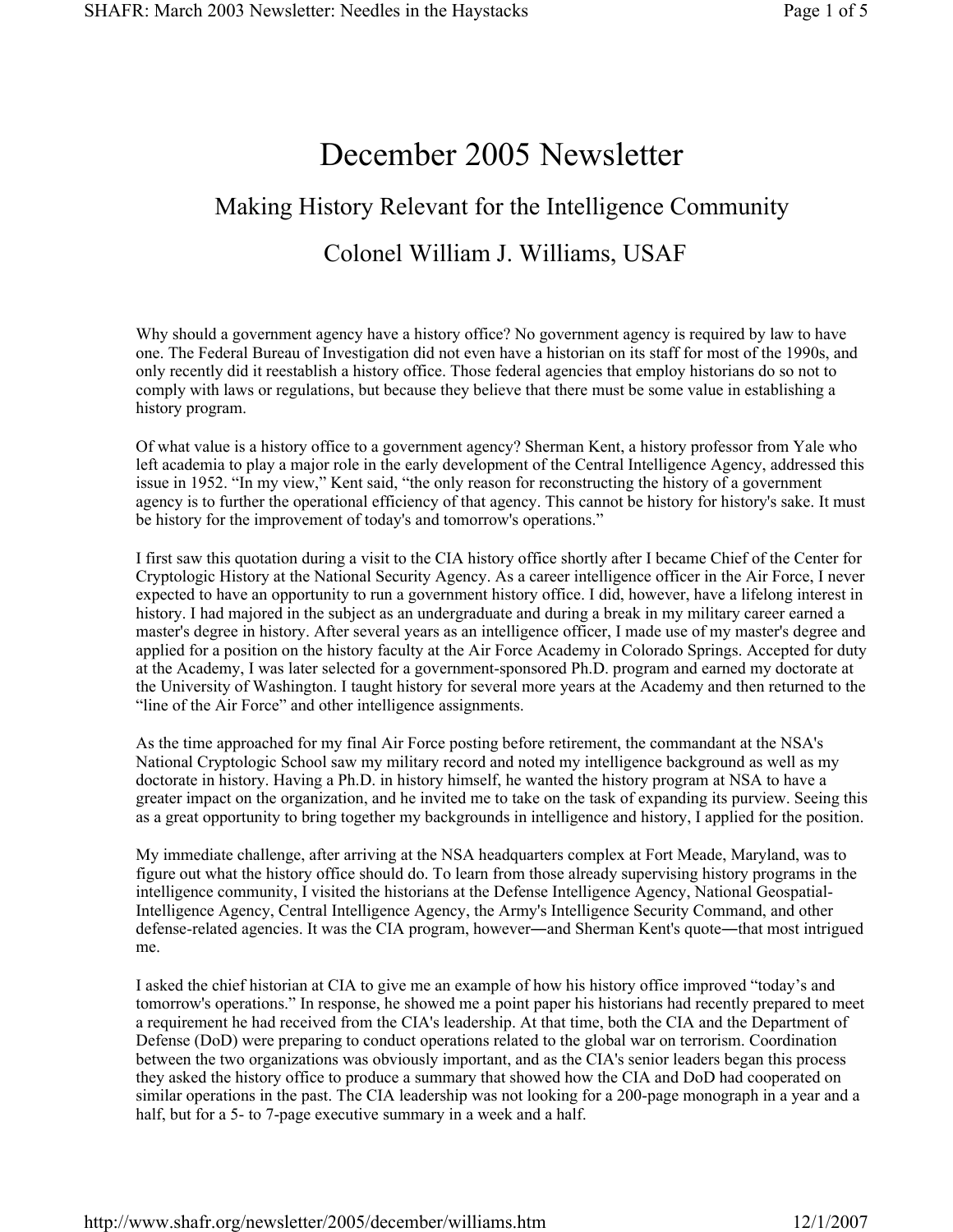I was impressed with the product. Organized into major points, it was brief and easily read, and it included appendices offering additional information. I remember thinking how well prepared the CIA would be for any discussions with the DoD, and I imagined a scenario in which DoD representatives might say, "Let's do it this way," only to have a CIA official respond, "We tried something like that in 1980, but it didn't work for these reasons. We believe this approach provides a better way to proceed."

The CIA's history office, of course, is not the only one that provides this type of historical support to its leadership. At the Pentagon, the Air Force's history office has a detachment that constantly responds to historical inquiries from the most senior levels of the Air Staff. The Army's Center of Military History (CMH) provides the same type of service. Over the past few years, for example, the CMH has produced 2- to 5-page information papers on topics such as "historical examples of [American forces] disarming insurgents," "the Army's experience with constabulary duty," and "public perceptions of U.S. efforts at adjudication of alleged crimes committed by members of the armed services against foreign nationals." One only has to think of the Army's ongoing activities in the Balkans and Mideast to see the relevance of such information to current operations.

This, in short, is the kind of historical support that can make a history program relevant and valuable to a government agency. And this is the kind of historical support the Center for Cryptologic History should provide at the NSA. One of the first things needed to achieve this goal was a clear mission statement. The CCH is fortunate to have a relatively large staff for a history office―six historians and a three-person publication shop. We did not, however, have a clearly defined mission. The staff helped develop a two-part statement that addresses what the center should be doing:

- Provide objective, meaningful historical support to the National Security Agency/Central Security Service leadership and workforce to enhance decision making, cryptologic knowledge, and esprit de corps.
- Preserve and advance an understanding of cryptologic history for the United States Intelligence Community, the Department of Defense, other government agencies, academia, and the general public.

Part of the second section is admittedly "history for history's sake," but providing support to Clio at large while focusing primarily on the agency's requirements is also in the federal government's (and the nation's) interest.

One challenge at the NSA was that with one notable exception―the National Cryptologic Museum―the history program did not have a very high profile among the workforce. The museum, which is located on the site of an old motel just outside the NSA fence line, opened to the general public in December 1993 and hosts over 50,000 visitors a year. It is supported with NSA resources and personnel, and it is the most visible part of the agency's history program, yet it is not part of the history office. It falls under the Public Affairs Office in the NSA's Corporate Communications Strategy Group. The Center for Cryptologic History, meanwhile, is associated with the National Cryptologic School in the agency's Associate Directorate for Education and Training. The third part of the history program–the archives–is subordinate to the NSA's Office of Policy, which also supervises the records management program.

To help ensure that these different parts of the history program function in a coordinated and effective manner, the NSA created a high-level advisory group, the NSA Advisory Board's History, Literature and Museum Panel, to oversee all parts of the agency's history program. The panel's members include the heads of each of the three organizations that "own" a part of the history program (the National Cryptologic School, Corporate Communications, and the Office of Policy), the chiefs of staff of the agency's major operational divisions, senior executives from a variety of agency directorates, a flag-rank military officer, two senior retired officials, and two senior-executive representatives from the CIA. The panel's charter calls for it to "provide recurring assessments of the [NSA] history program" and to submit "an overall evaluation of the history program" annually to the NSA's Director, Lieutenant General Michael V. Hayden. The panel is also tasked with making "recommendations for improving [the] impact and effectiveness" of the history program.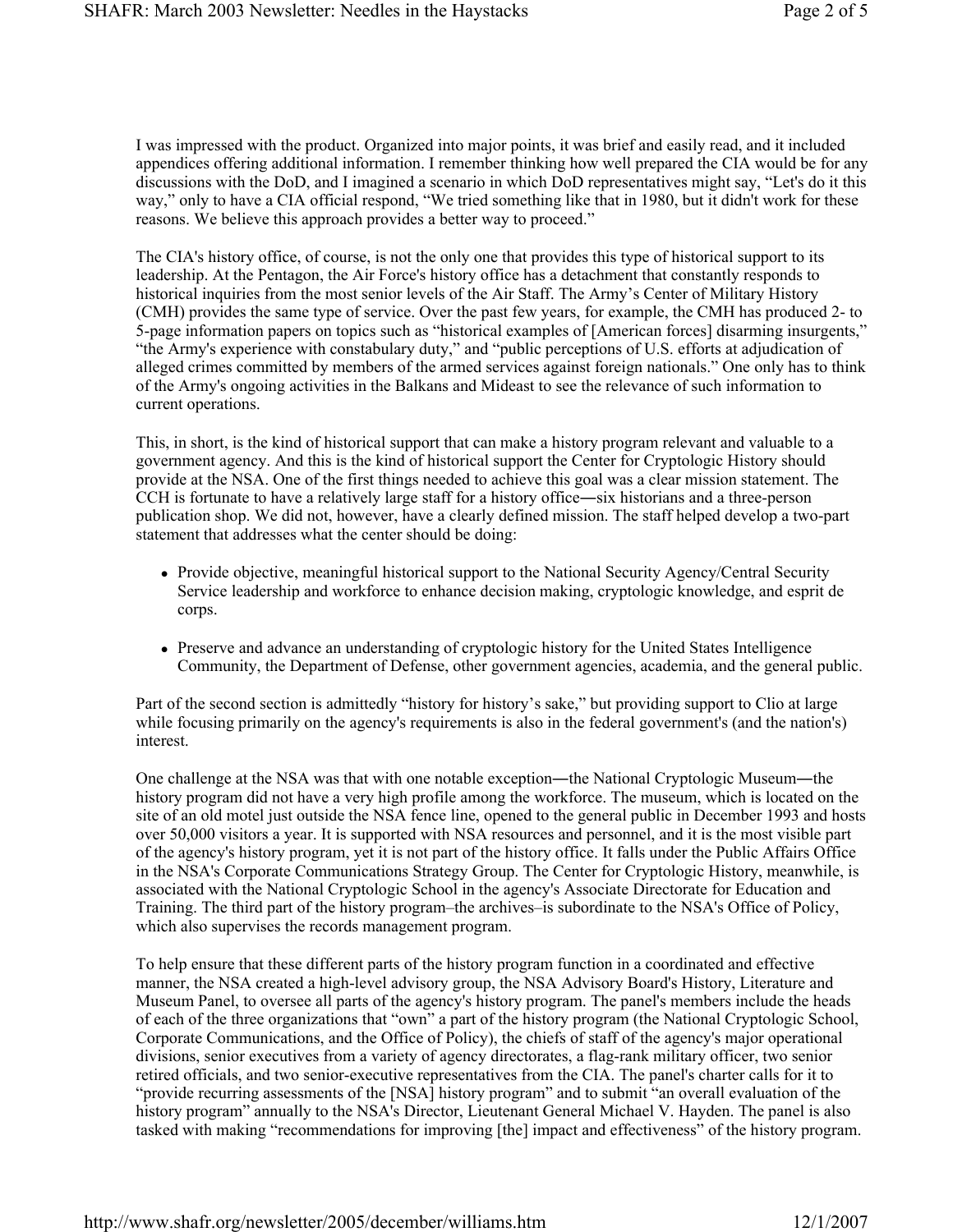The History, Literature and Museum Panel helps give the history program visibility at the agency's highest level and also demonstrates the importance the NSA's top leadership assigns to history. But the existence of the panel and support for history from the topmost leadership are not enough to make the history program successful or relevant. The Center for Cryptologic History is now focusing on creating a culture among the workforce and though all levels of management in which there is an awareness of the agency's history and an appreciation for the value a historical perspective can provide.

A powerful way to increase the visibility of history is to take advantage of the capabilities of what has become the single most important piece of equipment on almost every employee's desk: the computer. Like other government agencies, the NSA has an internal computer network that ties together all the agency personnel working at Fort Meade, as well as those assigned to field sites away from the Baltimore/Washington, D.C., area. The first thing an NSA employee is likely to do after arriving at work is to turn on the computer and log onto "NSA Net." The webpage that comes up initially, the "NSA Daily" page, provides links to key sites, information about recent developments of interest to the work force, short illustrated articles, and a regular feature called "History Today."

Every workday, "History Today" provides a different historical vignette that relates in some way to cryptology. The popularity of this feature among NSA employees has been nothing short of astounding. Many employees report that it is the first thing they read every morning. Several very senior executives have told me that when they are out of the office for travel or vacation, they make it a point to catch up on the "History Today" articles they missed while they were away. Tag lines at the bottom of the feature suggest CCH publications or products that provide additional information on the historical story, and the center receives requests every day--sometimes dozens, sometimes even hundreds--for copies of historical publications. Employees can also send questions or comments about "History Today" to CCH, and they do, almost every day. Informal surveys rarely turn up anyone who is not familiar with this historical on-line feature.

"History Today" has been a tremendously powerful tool for increasing the visibility of cryptologic history at the NSA. It also reveals that there is a latent interest in history among a very large number of employees, and that if historical information is easy to access and presented in an interesting way, as it is on "History Today," there will be a ready audience for it.

CCH has also taken other steps to raise the visibility of the history program for the workforce. One important initiative has been to start an orientation program at the National Cryptologic Museum for every newly hired NSA employee. In the past, new employees would report to an administrative in-processing facility where parking was hard to find, and their first impression of the NSA was a blizzard of paperwork. Now the new hires' first day begins at the museum, where they are welcomed by a senior executive, given the oath of office, and then sent off for an hour-long guided tour of the museum. The message emphasized in the tour is that their cryptologic predecessors changed the history of the world. Some are skeptical about this claim at first, but when they see how brilliant cryptologists broke the ciphers and codes used by the Germans and Japanese during World War II and how the intelligence derived from these sources helped to defeat the Axis powers in campaign after campaign, they can appreciate the importance of the work they are about to begin. Critique forms from the new hires that take the museum tour are overwhelmingly enthusiastic and positive. Many, in fact, mention their desire to return to the museum later (perhaps with family and friends) to learn more about their cryptologic heritage.

Our hope is that the exposure provided by "History Today" and the museum orientation for new hires will help create a culture of historical awareness among the NSA workforce. Other initiatives designed to accomplish this goal include historical posters that are part of a "History in the Hallways" project, a cryptologic history course offered several times a year, historical articles in NSA's quarterly publication for employees and their families (*The Key*), and a user-friendly historical website on the internal network. These initiatives help us move towards accomplishing two goals in our mission statement: enhancing cryptologic knowledge and esprit de corps. But it is also the history program's mission to enhance decision making, and this requires getting the NSA's leaders at all levels to appreciate the value of having a historical perspective.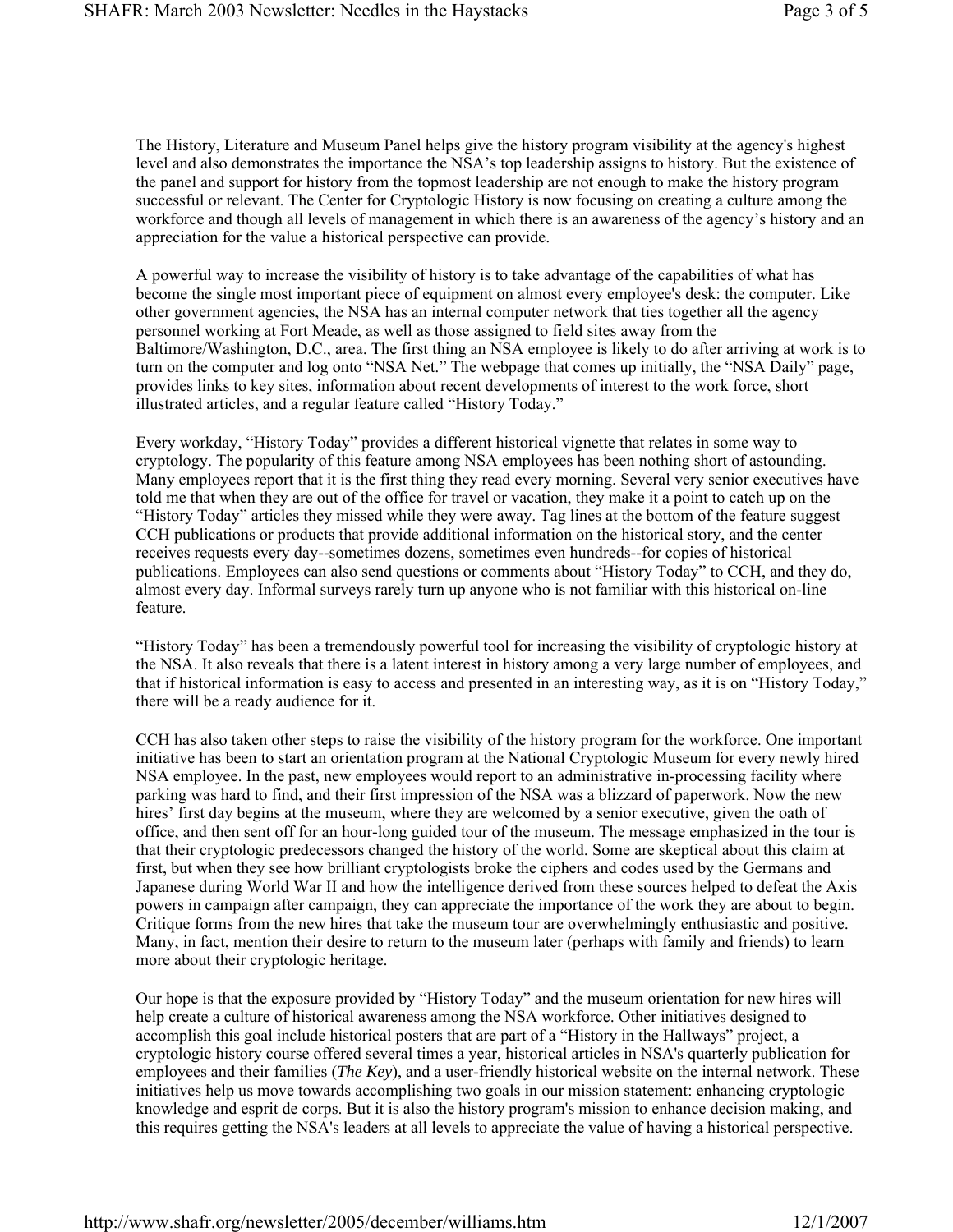One way to do that is to introduce a history component into leadership training at the NSA. A historical approach to teaching leadership is common in professional military education programs at non-commissioned officer academies, command and staff schools, and the war colleges. At the Air Force Academy, both the Behavioral Science Department and the History Department offer courses designed to help cadets hone their leadership abilities, the former by focusing on behavioral research and models, the latter by studying how (and why) historical leaders succeeded and failed. Career military personnel, in both the officer and enlisted ranks, have long believed that it is worthwhile to study great military leaders of the past such as Alexander the Great, Hannibal and Caesar; or George Washington, Napoleon, and Lord Nelson; or George Marshall, Douglas MacArthur and Dwight Eisenhower. Learning why such leaders were sometimes victorious in combat, and why sometimes they were not, is a central aspect of professional military education.

At the National Security Agency, most leadership training at the National Cryptologic School's Center for Leadership focuses on the behavioral science approach. What behavioral skills does a leader need? What types of exercises and discussions can help students learn those behaviors and put them into practice? This kind of training can lead to powerful learning experiences, and feedback from those going through the NSA's leadership courses has been positive. But there is also a growing recognition that history can provide a useful complement to this type of leadership training.

NSA supervisors being groomed for eventual promotion into the senior executive ranks participate in what is called the "Senior Leadership Candidate Development Program." History is now becoming a part of the curriculum for these leaders of the future. For example, they recently participated in a day-long history session that included a couple of short presentations on cryptologic successes and failures during World War II, a case study on Pearl Harbor that enabled them to see problems with the way intelligence was disseminated prior to the attack, and a classified case study that put them into the position of historical NSA leaders who had to deal with a serious problem in intelligence reporting. Those participating found these historical cases fascinating learning experiences, and their feedback on the critique forms was extraordinarily positive. Similar case studies are now being used in the orientation program for NSA's newly elevated senior executives.

Plans are also underway to take the senior leadership candidates on what the Army calls a "staff ride" to the Antietam battlefield. There they will learn how intelligence–both very good and very bad–played a central role in shaping the way General McClellan maneuvered the Army of the Potomac. And by understanding how McClellan interacted with his intelligence leaders (Pinkerton detectives hired by the Union forces), the NSA's future leaders will gain some valuable insights into issues that still challenge intelligence professionals and commanders today.

Working with the NSA's Center for Leadership to introduce history into such programs helps the Center for Cryptologic History create a historical awareness among selected members of the agency's current and future leadership. Our intent is to have these leaders find their engagement with history to be worthwhile so that they recognize the value of having a historical perspective as they make decisions that will shape today's and tomorrow's cryptologic operations. As more leadership candidates go through these programs, it is our hope that our ability to create a culture in the agency's top levels that values history and uses it to help accomplish the agency's mission will increase.

Our ultimate goal is to have NSA leaders turn to us for historical support as they plan and conduct operations. History offices at CIA, the Army, and the Air Force (and, I am sure, other agencies) have been generally successful at accomplishing this. At NSA we still have much to do to get to this level of providing historical support to decision-makers, but establishing a culture of history is not an overnight process. The steps we have taken, however, have been positively received, and we are encouraged by the progress we have made.

There is more, of course, to the NSA history program than what has been discussed here. We have prepared illustrated lectures for courses at the National Cryptologic School, given guest lectures at war colleges, supported the creation of museum displays, helped prepare training videos with historical themes, put together history webpages for NSA's unclassified website (www.nsa.gov), provided a representative to the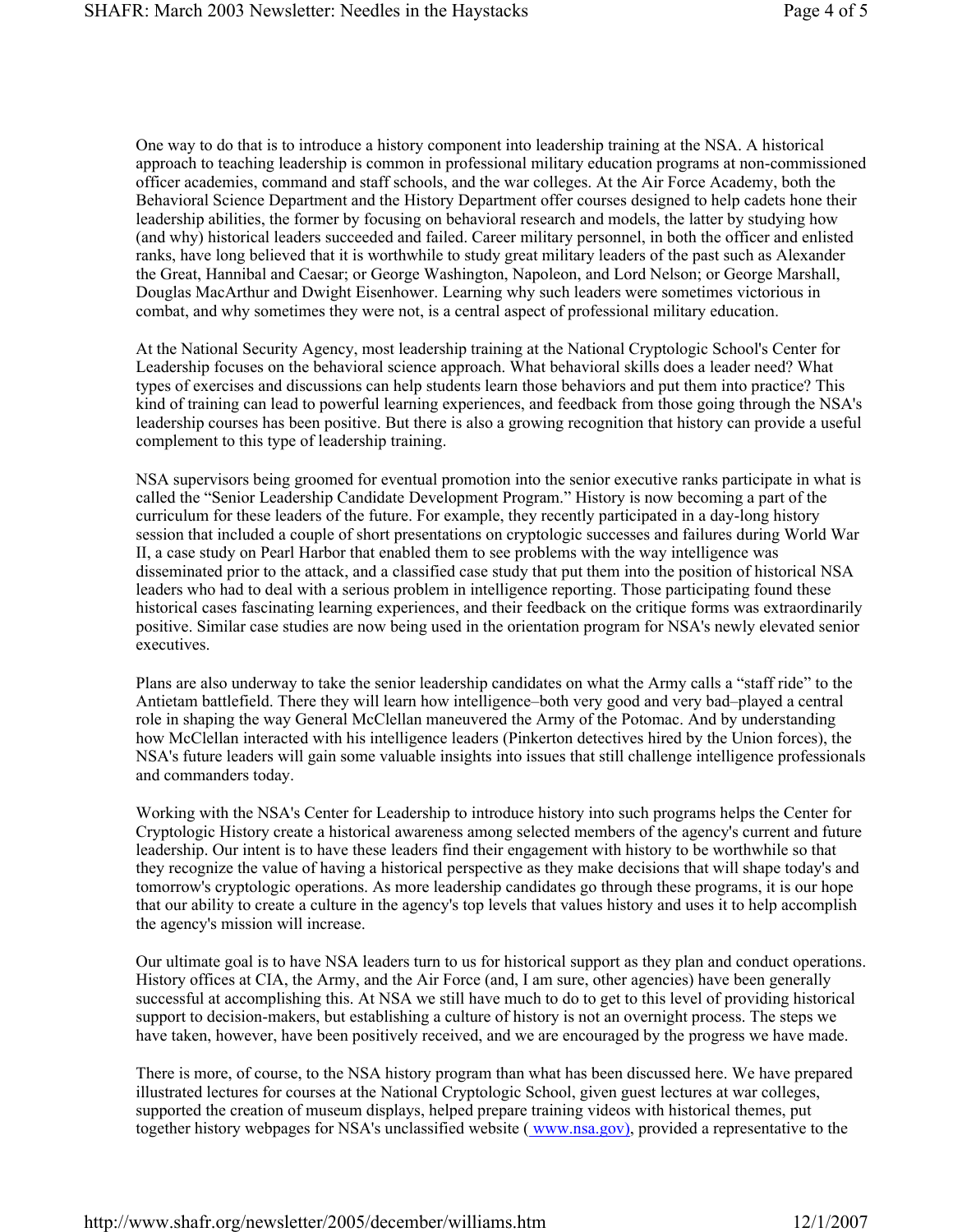Interagency Working Group on Nazi and Japanese War Crimes, helped NSA organizations learn how to document a crisis, conducted hundreds of oral history interviews, and sponsored a biennial cryptologic history symposium open to the general public (the next one is scheduled for October 2005). We have also published numerous pamphlets, brochures and monographs on cryptologic history at both the classified and unclassified levels.

Does the NSA get a return on its investment in its history program? Unfortunately, there are no easily available statistics to point to. The worth of a history program cannot be measured like win-loss records or batting averages in baseball. The true measure of success will be how effectively the National Security Agency accomplishes its mission and whether the experience of the past helps the agency conduct its operations. The Center for Cryptologic History is taking steps to make the history program more visible and relevant at the NSA, but much remains to be done. What is encouraging is that no one has told us to stop (or significantly cut back) what we are doing, and we are often asked to provide additional historical products and services. That trend suggests we are going in the right direction.

BACK TO December 2005 TABLE OF CONTENTS

NEXT SHAFR HOME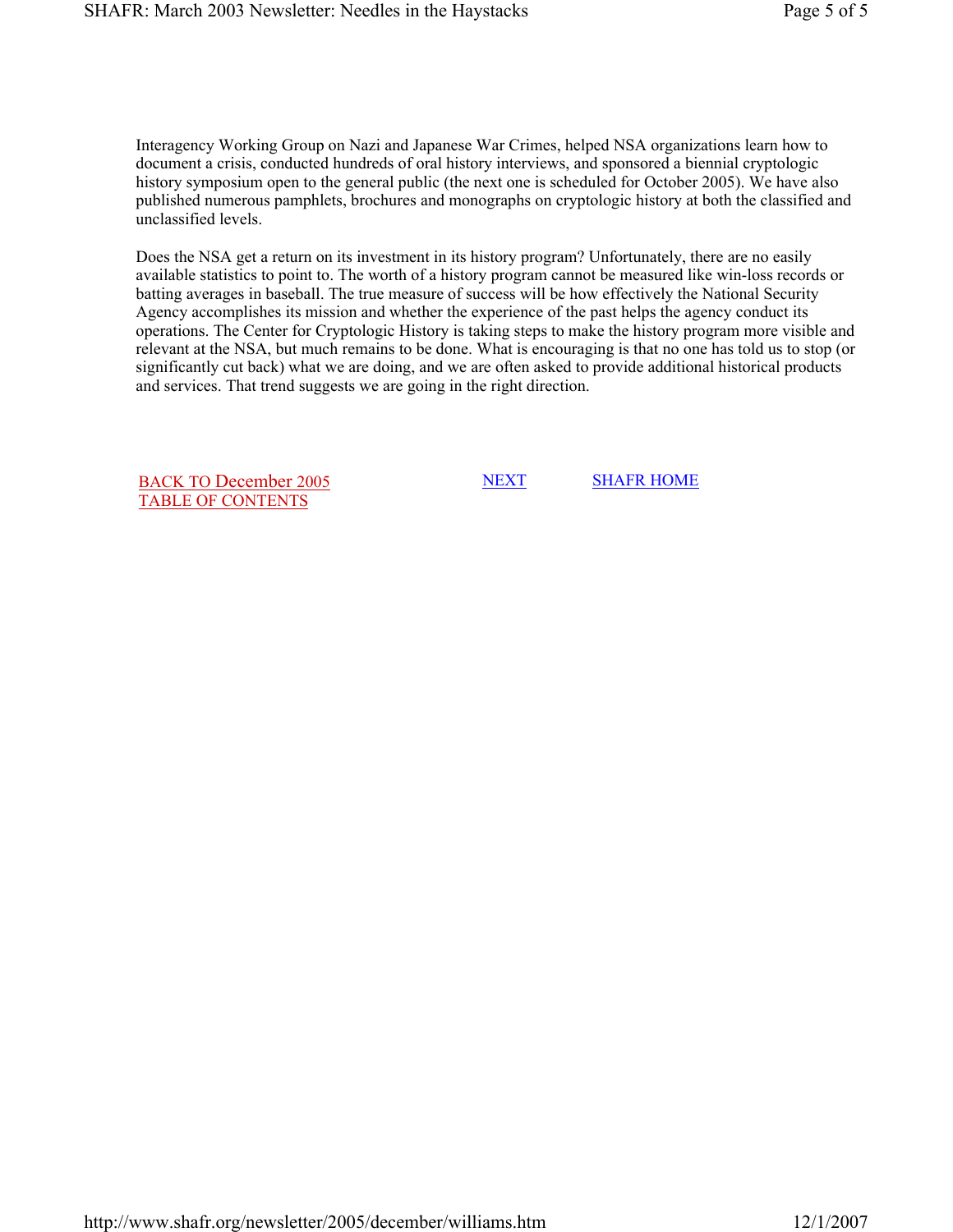# December 2005 Newsletter

## Learning to Bow and Recycle

## Tom Zeiler

<span id="page-18-0"></span>Within twelve hours of arriving in Tokyo, Japan, I got my first taste of a different culture. It was typical of the experiences that lie at the soul of the Fulbright program.

Up early our first morning, I looked out the window of our second-story apartment to see a garbage truck approaching. We had accumulated some cans, bottles, and magazines during the trip over, and so, doing the sensible thing, I put them in a bag and simply dropped it from the window on a waiting pile of trash in the street below. OK, so I'm a heathen (and the Fulbright staff rightly admonished me), but the learning curve shot up when the sacred rite of Tokyo garbage recycling soon became apparent. A few days later, when I walked out the trash, some neighbors joined me at the curb for instruction on the intricacies of recycling. Combustibles are not to be mixed with noncombustibles; big plastic bottles are put in separate bins from small ones; and never combine cans with glass bottles. Never, ever throw a bag from a window.

Whenever I took out the trash over the next year, two or three women from the block would miraculously appear to assist me; if I were a stranger before, now I was an infamous, though redeemable, interloper on harmony and correct process, which the Japanese hold so dear. This was my first lesson in Fulbright-style "mutual understanding," and my education never ceased.

The lesson my family and I will remember best is that perspective is important. First off, we learned more about the United States and ourselves, gaining a view of America that comes from living abroad. Sure, we missed the Red Sox triumph (though luckily I was able to watch it in the offices of Major League Baseball Japan), and we seemed remote from the presidential election, but it was stimulating to place events at home within an Asian context.

Second, the more we grasped at customs and behavior, the more questions we had about Japan. Yet everyone was so accommodating to us, even the watchdog recyclers, that groping toward discovery was enlightening in itself. Above all, we seized the chance to make the most of a very different culture. My wife, for example, took Japanese language lessons, calligraphy, flower arrangement, and pottery, while also working out under the gaze of Arnold at a Gold's Gym. I dabbled in longbow archery, although I realized my personality lacks the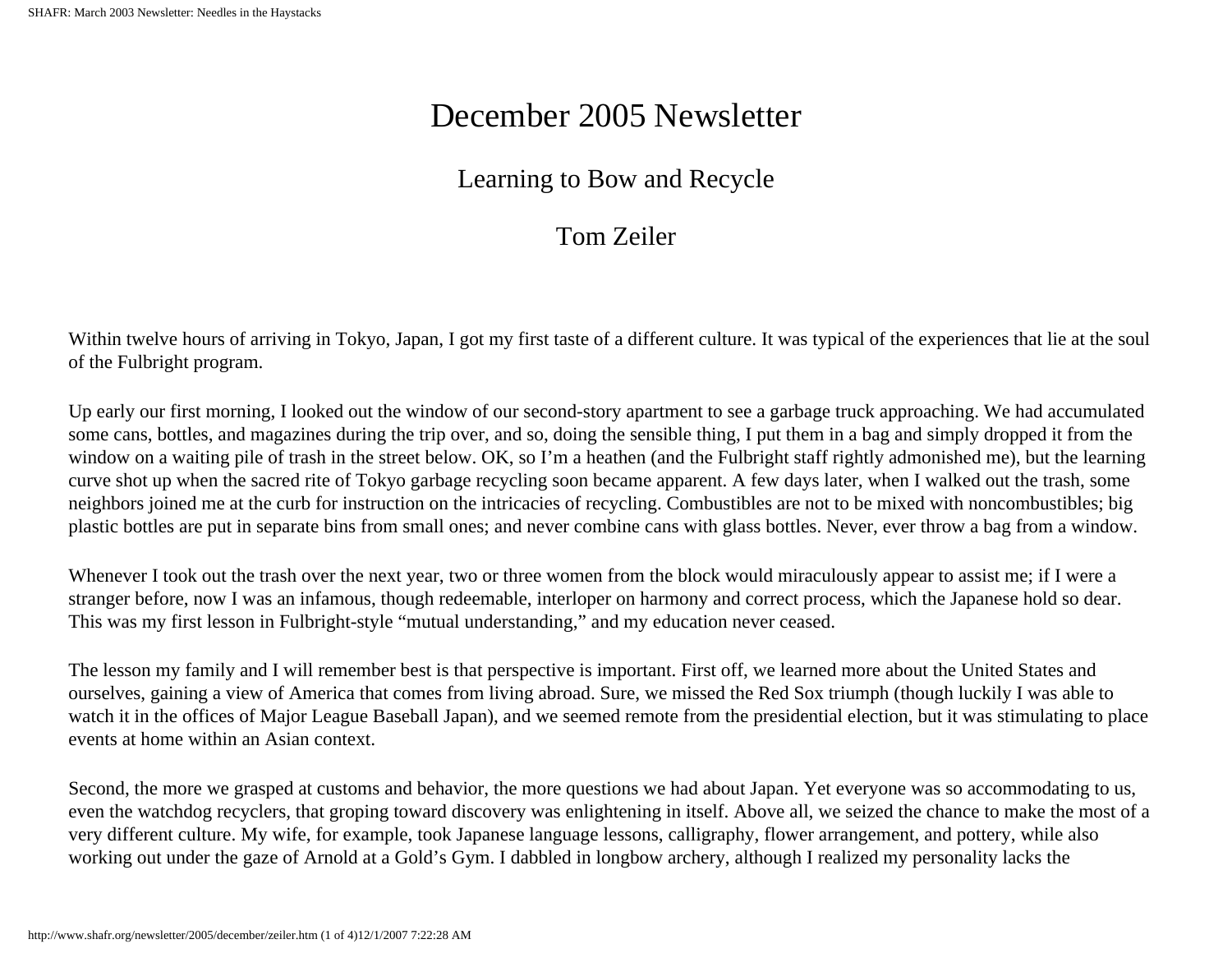appropriate Zen qualities. Still, it was just pure fun to do these things, and they enabled us to meet new people outside and inside of the workplace.

Fulbright fellowships come in varying forms, depending on what is offered in the country of choice. Japan offers half-year or full-year (eleven months) teaching-only grants (for those of us who have no language skills and/or knowledge of the country), research support (you must be able to conduct your work in Japanese, which can be facilitated by partnering with a native academic), or a combination of the two.

As a lecturer, I split my four-course-per-semester load (a graduate seminar, an undergraduate seminar, and two lecture courses) between two universities, teaching ninety-minute classes in each course once a week. I had the freedom to teach whatever subject I wished, although the challenge of teaching in English to students who listened politely but clearly did not understand much of what I said necessitated strategizing about lectures. My students were generally more competent at reading than understanding the spoken word, and certainly speaking was their weak point. This has to do with their English training as well as their customary deferential behavior in class. The language barrier required adaptation on my part. I had students write down answers to questions so they could read them in class, and I taught them how to conduct a debate but allowed it to take place in both English and Japanese phases.

Still, I think undergraduates are undergraduates wherever they are in the world. These students might have slept a bit more in class (apparently, Tokyo residents get fewer hours of sleep at night than anyone else on earth), but they greeted me charmingly in unison when I entered the room and expressed a sense of wonderment when my wife and I invited a group of fifty from both universities to our apartment for a party. They had never visited a professor's house, and they were thrilled by such relaxed American attitudes. It was great for us, too, for they adopted our children, and each one brought food or drinks, even after I told them not to bring a thing. Yet on the whole, the Japanese students were very much like American students. They smiled and chattered before class, loved to socialize with professors and each other at drinking parties, tried every trick (all disappointingly familiar to me) to avoid working or taking exams, and dressed in styles that made me kick myself for throwing away my bell-bottom jeans years ago. Many of the guys wore ski caps, which has always struck me as odd. But I'm getting older.

Being in Japan during the sixtieth anniversary of the end of World War II, as controversy about Japan's role in the conflict erupted in Asia, provided us with excellent classroom opportunities to discuss history's relevance. I learned the depth of Japanese pacifism when we discussed the atomic bombings, and I discovered the extent of the appreciation the Japanese have for American policies after World War II and their widespread disgust with American policies today. Thus, as in any good teaching experience, we all learned, students and professor.

Beyond teaching, the Fulbright program provides a world of opportunities. Paying for a year in Tokyo was an initial worry, but the program gave us a healthy housing allowance, a stipend that more than accounted for the prohibitive costs of the city, full school tuition for both children, and an extra family allowance. Conference travel and teaching support money were available, if needed. We thus lived very comfortably and were able to travel extensively. We visited much of Japan by taking two ski trips, traveling to an island three hours south of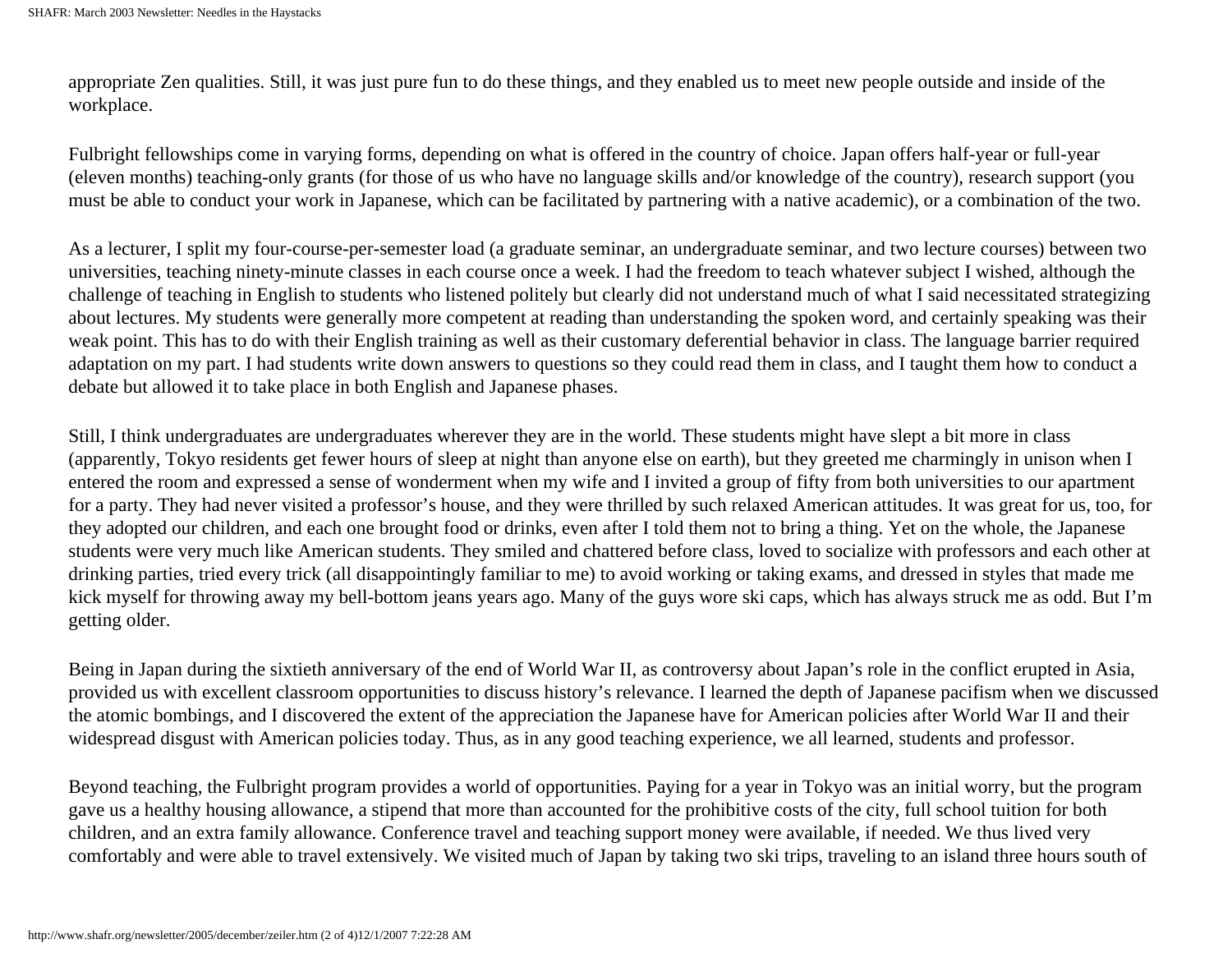Tokyo, and spending numerous weekends away with new friends (both Japanese and foreign) and even some University of Colorado alumni. We also went to Guam, and from Guam I took off with three planeloads of veterans and their families to spend a day on Iwo Jima (a moving experience that commemorated the sixtieth anniversary of that horrendous battle). We also spent two weeks over Christmas in Vietnam and two more in April in China.

In addition, because I teach a course on American history and baseball, and because the Japanese are baseball-crazy, the public affairs section of the American Embassy in Japan sent me to the five consulates around the country to speak on U.S. — Japanese relations and Seattle Mariners outfielder Ichiro Suzuki. That experience introduced me to a variety of people — journalists, fans, sports executives, and television reporters — I would not have otherwise encountered on campus. There were educational advantages, too. Because I had contacts with the embassy and with Major League Baseball's Japan office, I hosted former Mets manager Bobby Valentine, now captain of a Japanese team, in one of my classes . As one of America's major celebrities in Japan, he created quite a stir.

But what about family life? Specifically, how did the kids manage with all these new experiences? Just fine. Our children, a boy of eleven and a girl age seven, made friends with many Japanese and other students at their English-speaking international school, learned Japanese, and certainly discovered the meaning of living in a huge metropolis as they suffered through a one-hour commute, each way, on two trains and a bus. They did this alone, for Tokyo is very safe, although their two grandmothers are still scolding me for maltreatment of their grandchildren. Their daily trip included a train change in Shinjuku station, reportedly the busiest station in the world, with three million people going through it every day. Only once did they get separated. They remembered the emergency plan, however: get off at the next stop and wait until your sibling arrives on the following train. My seven year old daughter jumped on a train one morning and the doors closed before her brother could enter. She got off, crying, in Ikebukuro, a station with a scant two million daily visitors, and nobody came up to help ( unfortunately, many Japanese whose English is poor are afraid to make a situation worse by intervening, even when they see a child in distress), but her big brother rescued her a few minutes later when his train arrived. I have yet to tell their grandmothers about this event out of a fear of being banished from the family. Still, the kids were no worry, and even essential at times, for like dogs in a park, they attracted attention from the kid-crazy, cute-obsessed Japanese,and prompted conversation.

A willingness to adjust is the key to a wonderful time overseas. We knew as little about Argentina, our first Fulbright experience, as we did about Japan, but it did not matter. The Fulbright program is perfect for the blissfully ignorant! In Japan we soon became expert at enjoying an *onsen* (hot springs), bowing and saying "excuse me" in almost every sentence, and making our way around the most efficient urban transportation system in the world. We had wonderful food (including great Italian and French food and some things that are better left to fraternity houses, such as cod sperm sac), spent a lot of money, saw amazing things, and participated in community events. For instance, I was recruited one day to carry an extremely heavy portable shrine, called a *mikoshi*, into our local Shinto temple; because I was taller than everyone else I had to carry most of the weight. The best thing was that there was always somebody around to help us adjust and learn.

Fulbrights are for scholars and students of all post-secondary school ages. For information on getting started on the application process, check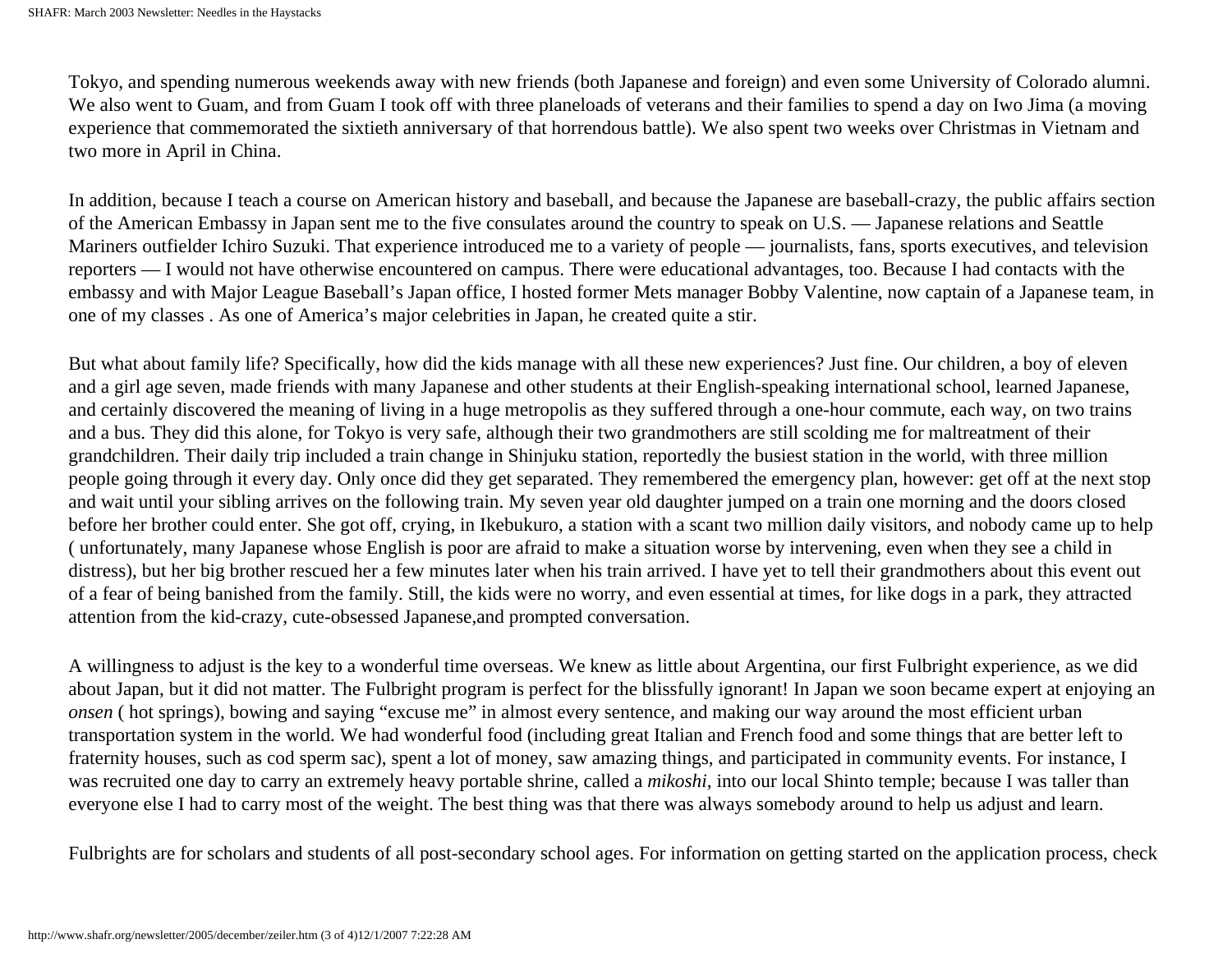out the Fulbright website at http://exchanges.state.gov/education/fulbright/commiss.htm. And remember to separate those newspaper inserts from the main sections when you take out the trash.

BACK TO December 2005 TABLE OF CONTENTS

NEXT SHAFR HOME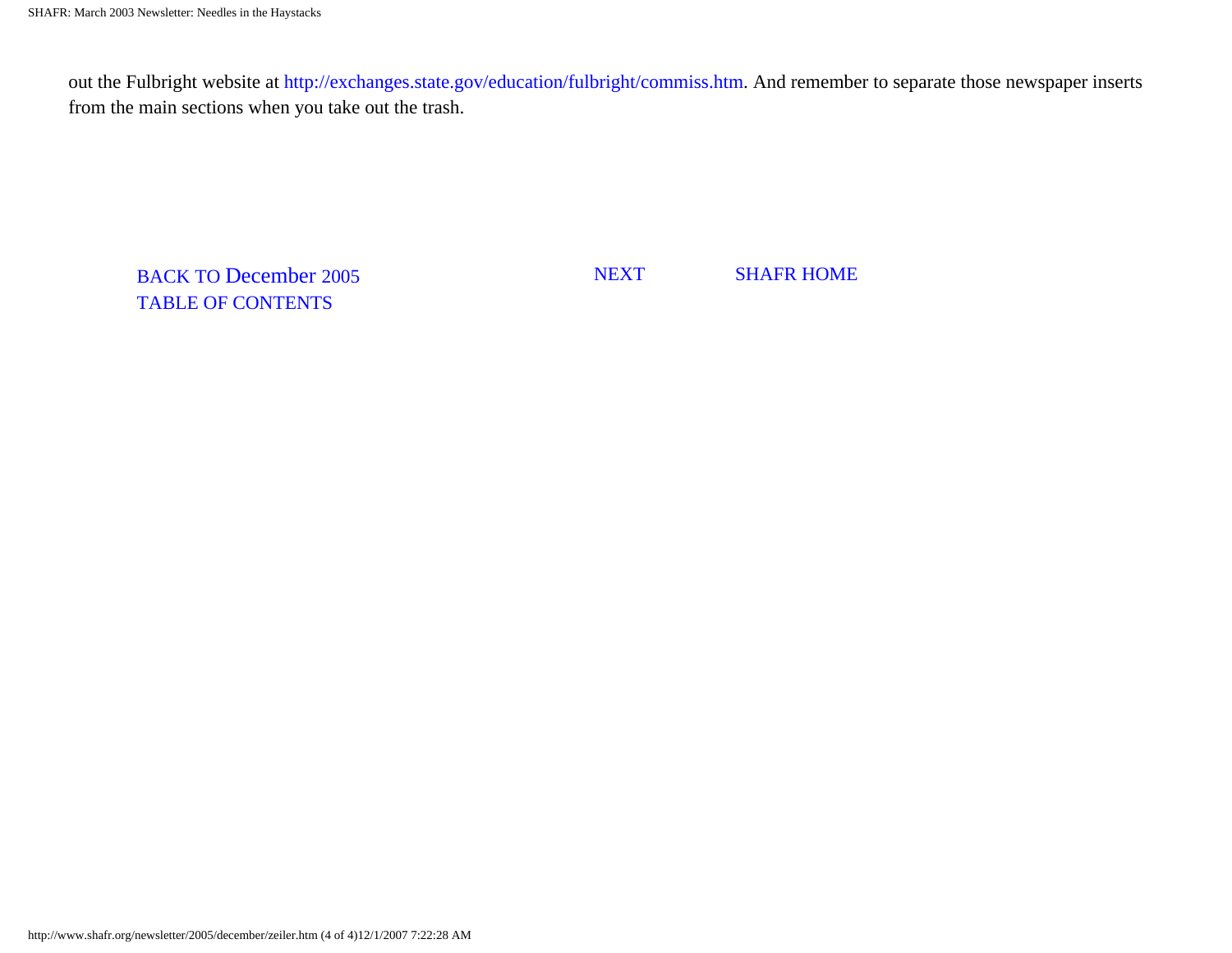# December 2005 Newsletter

### <span id="page-22-0"></span>The View from Ottawa: Researching U.S. Foreign Policy in Canada

## Greg Donaghy

While Canadian records are an obvious and necessary source for American historians working on bilateral relations with Canada, I am often surprised by the dismissive reaction of many scholars of U.S. foreign policy to the suggestion that a visit to Ottawa might add considerably to their research. Few countries in the world have such similar political, cultural, and economic values as Canada and the United States. This convergence has made them especially close allies for much of the period since 1945. In the decade after World War II Canada's relative economic and military strength made it a useful American ally in NATO, where it was one of the three founding nations, and at the United Nations, where its accomplished foreign minister, Lester B. Pearson, was often helpful in American efforts to mobilize the world body behind the West. Canada was the fourth largest Western contributor to the conflict in Korea, was active at the 1954 Geneva Conference, and enjoyed a unique perspective on the wars in Vietnam, Laos, and Cambodia by virtue of its membership in various international supervisory commissions, which lasted until the spring of 1973.

While Canadian power faded during the 1960s as Europe and Asia recovered fully from the war, Canada remained an active internationalist and a willing, if sometimes difficult, U.S. partner. A committed peacekeeper, Canada was involved in almost every international peacekeeping operation between the Suez Crisis of 1956 and the disintegration of Yugoslavia in the early 1990s. Canadian troops were kept particularly busy minding Western interests in the Middle East and Cyprus from the mid-1960s to the late 1980s. Successive Canadian governments pursued a strong free-trade policy and actively cooperated with Washington to promote a liberal international trade order through multilateral instruments like the GATT/WTO, the OEEC/OECD, and the World Bank. This shared outlook on the world economy accounts in part for President Gerald Ford's decision to sponsor Canada's membership in the G-7 in 1975.

From the American perspective, Canada's contribution to the U.S. effort to create a liberal world order has been important on occasion but rarely decisive. Usually, Washington could afford to proceed as it wished, without paying too much attention to its much less populous northern neighbour. This has never been true for Canada, whose economic or political fortunes have often been profoundly affected sometimes inadvertently—by American decisions. Consequently, Canadian policymakers have made it a priority to know what their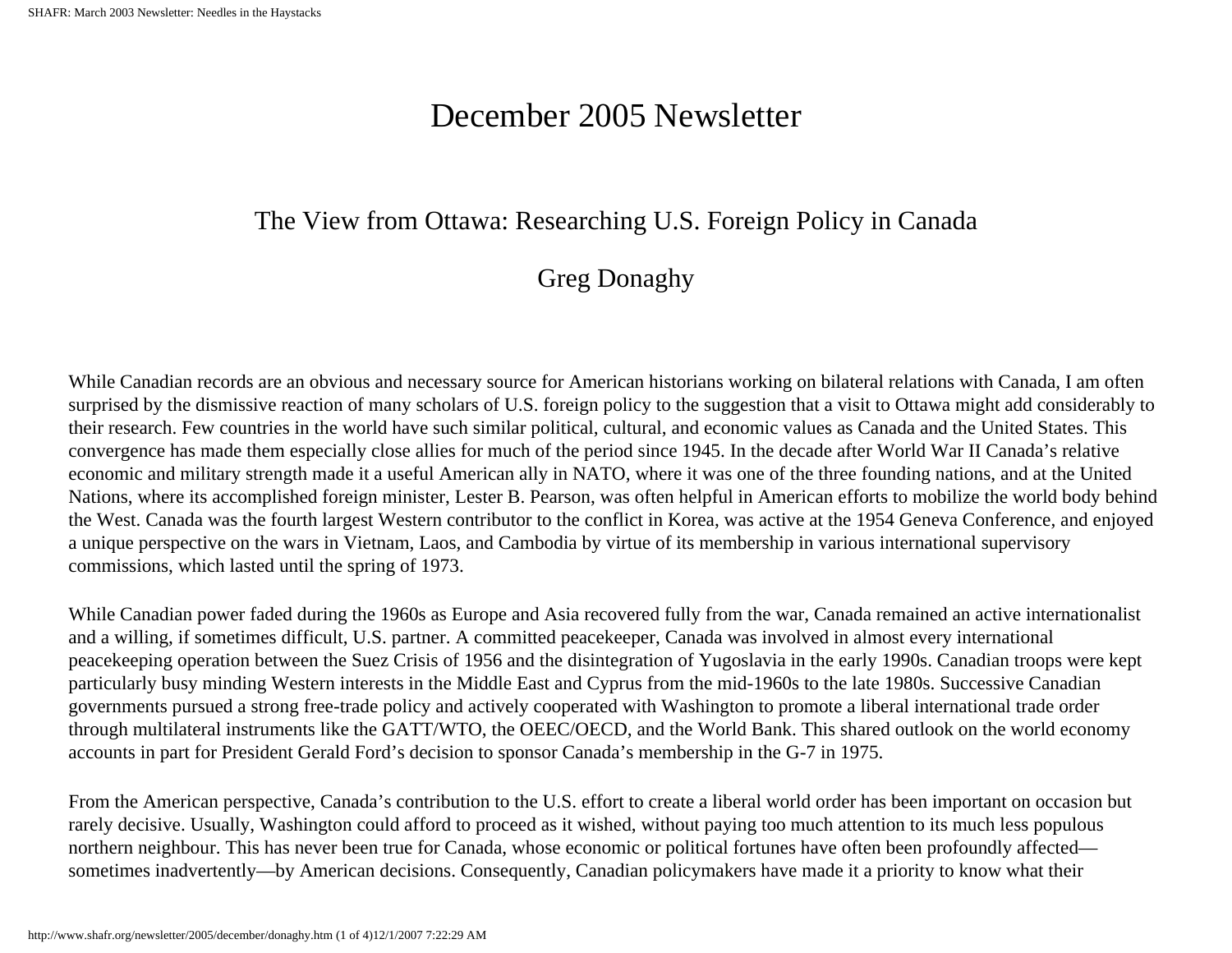American colleagues were thinking and doing the world over. Canadian politicians, diplomats and soldiers, as well as trade and treasury officials, have cultivated close, productive relations with their American counterparts, sometimes attending the same graduate schools and frequenting the same vacation retreats in northern Canada or Florida. Comparing notes and trading information, Canadians worked hard at developing an appreciation of the divisions among American policymakers, of the distribution of power in Washington, and of the likely course of American policy. The Library and Archives of Canada (LAC) in Ottawa contains many of their observations and conclusions and represents an extraordinarily rich source of documentary information on the evolution and implementation of American foreign policy.

Researchers interested in examining Canadian records should begin at the LAC's webpage, http://www.collectionscanada.ca/index-e.html , where an online finding aid, dubbed ArchiviaNet, can help scholars both identify and order the government and private records that they need. Those interested in international affairs should focus first on the departments of External Affairs (Record Group 25), Trade and Commerce (RG 20), Finance (RG 19), and National Defence (RG 24). The records of the cabinet and the Privy Council Office (RG 2), which oversees policymaking within the bureaucracy and provides nonpartisan advice directly to the prime minister, are also vital. With the exception of Privy Council Office (PCO) records, material from each of these departments through to the 1980s has been shipped to the LAC, though not all material has been entered into the online finding aid. This is especially true of the LAC's more recent accessions. The PCO declassifies cabinet documents and minutes under a thirty-year rule, with the latter available online at the LAC website. It has also retained its central registry files for the period after 1959. Researchers who do not find what they are looking for should contact the responsible archivist. Names and contact information will be provided if researchers request this information through the Reference Inquiry Form found at: http:// www.collectionscanada.ca/contact/index-e.html .

Having identified the relevant records, researchers should be careful to order them by file rather than box or volume number as this will hasten declassification, an often slow and confusing challenge at the LAC. Not all material transferred to the archives is declassified by the originating department, which leaves it to LAC staff to review and release material in response to individual requests. This process proceeds in accordance with the provisions of Canada's access to information and privacy legislation, modeled on similar U.S. laws, and may include lengthy consultations with the originating department and other governments, depending on the nature of the files under review. Rising demand over the past few years has placed a severe burden on the LAC, which, despite recent efforts to address this problem, still has a declassification backlog of almost eighteen months.

Researchers should not get too discouraged, however, on learning that a requested file is "closed" and must be processed through the LAC's infamous "Access to Information Unit." "Closed" can actually mean several different things. As the open/closed description is normally applied at the box or volume level and not to individual files, access officers may find that a requested file is actually open, transfer it to an interim box, and make it quickly available. "Closed" may also refer to a file that has been reviewed and partly declassified since closed material is normally stored with its original file. In this case too, a review officer would remove the closed portion of the file, place the remainder in an interim box, and make it available, normally within a few weeks. Unfortunately, however, "closed" sometimes means precisely that, and the long wait times involved in clearing material can make it very difficult for historians working on more recent or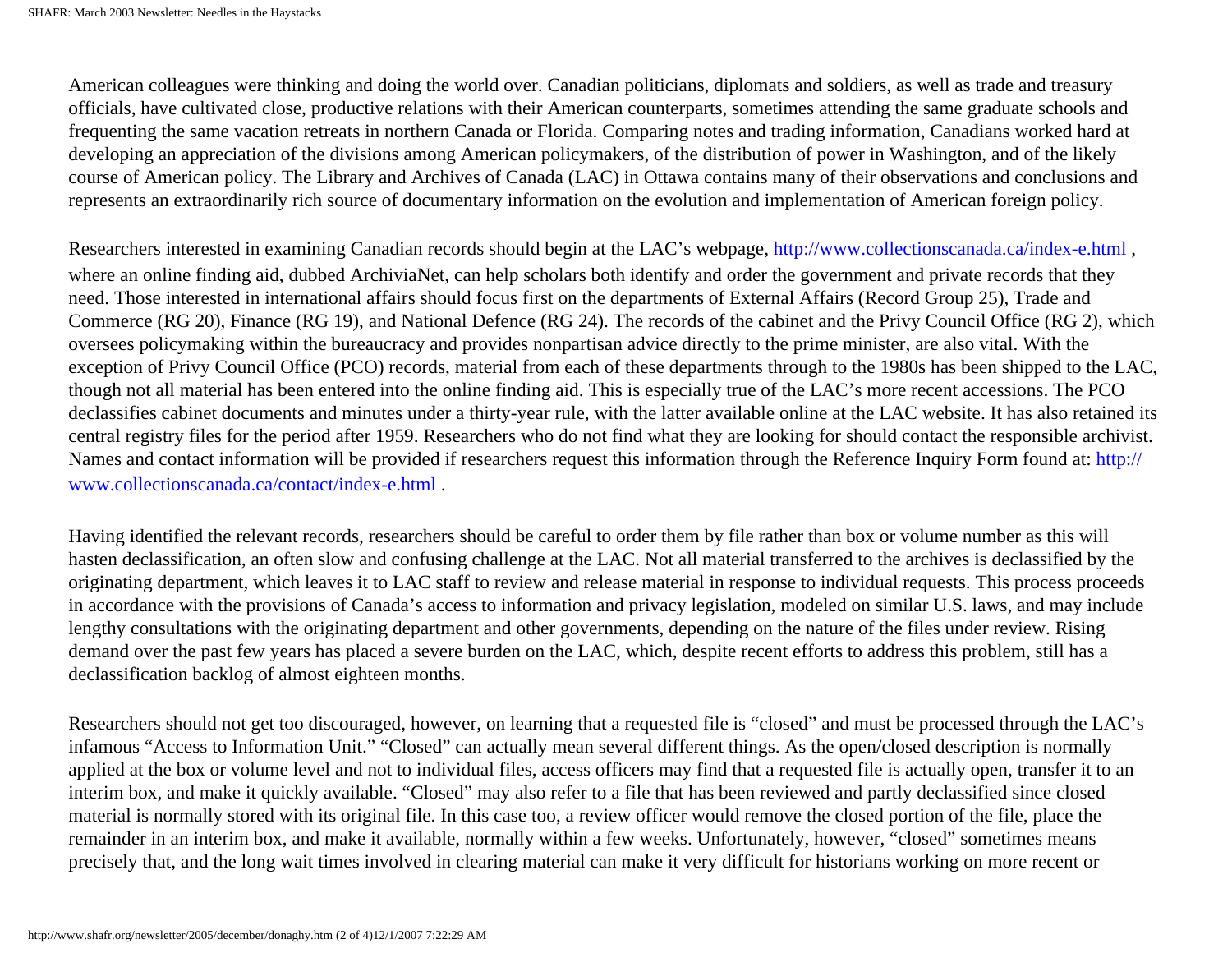specialised topics. Needless to say, it can be very useful to consult regularly with access staff on the status of requests. Researchers may even wish to point out similar records from other collections that are available elsewhere.

The personal papers of Canadian politicians and officials are not subject to the access and privacy legislation, although LAC archivists normally apply the spirit of the legislation to government documents within private collections. While collections from policymakers active in the 1950s and the 1960s are largely open, more recent collections remain closed, requiring researchers to seek access from donors or their literary heirs. Nevertheless, the rules governing personal collections often remain a little more flexible than the regime in place for official papers, and with the help of a supportive donor and a friendly archivist, researchers can find their way into a surprising number of collections.

Although working conditions and service at the Library and Archives of Canada have declined over the last decade or so, it remains a congenial place to conduct research. The bright and airy reading room, with its panoramic views over the Ottawa River, remains one of the best working spaces for researchers in the world. Open from 7 A.M. to 11 P.M. seven days a week, the LAC's reading room is also one of the most accessible. Unfortunately, as most of its material is now stored off-site, retrieval times are often long, with material ordered after 10:30 A.M. usually unavailable until the following morning. A decision to move much of the LAC staff to a new suburban facility means that archivists too will soon be off-site, with obvious consequences for researchers needing assistance. Photocopying is permitted but is neither cheap nor fast. Regular orders, which can take as long as eight weeks to process, cost 40 cents Cdn/page, while overnight rush orders can be had for 80 cents Cdn/page. In contrast with most major archives, the LAC is still wrestling with the question of digital cameras, which remain banned.

There are other sources for good material on international affairs in Ottawa. Several government departments, including the PCO, Foreign Affairs, and Environment Canada, offer informal access programs through which senior graduate students and academics are sometimes allowed to consult closed material on a background basis. Although normally restricted to Canadian citizens, these programs have occasionally been able to help American scholars gain limited access to restricted Canadian records on a number of subjects, including the trafficking of illegal drugs, North American environmental regulation, and the Conference on Security and Cooperation in Europe. The Directorate of History and Heritage (DHH) at the Department of National Defence operates a small but excellent military archive, which contains a good deal of material on continental defence as well as on NATO and Canadian peacekeeping operations. Happily, DHH has its own declassification authority, which means that records can often be made available expeditiously. DHH maintains a website at:

http://www.dnd.ca/hr/dhh/engraph/home\_e.asp . The Bank of Canada, the country's central monetary agency, also maintains a very good archive, with considerable material on international financial issues. More information on the Bank's archives can be found at www. bankofcanada.ca/archives/english .

Finally, researchers who cannot get to Ottawa might be interested to learn of the series *Documents on Canadian External Relations (DCER),* published by the Historical Section of Foreign Affairs Canada (FAC). Inspired by *FRUS*, the Canadian series is designed to give scholars a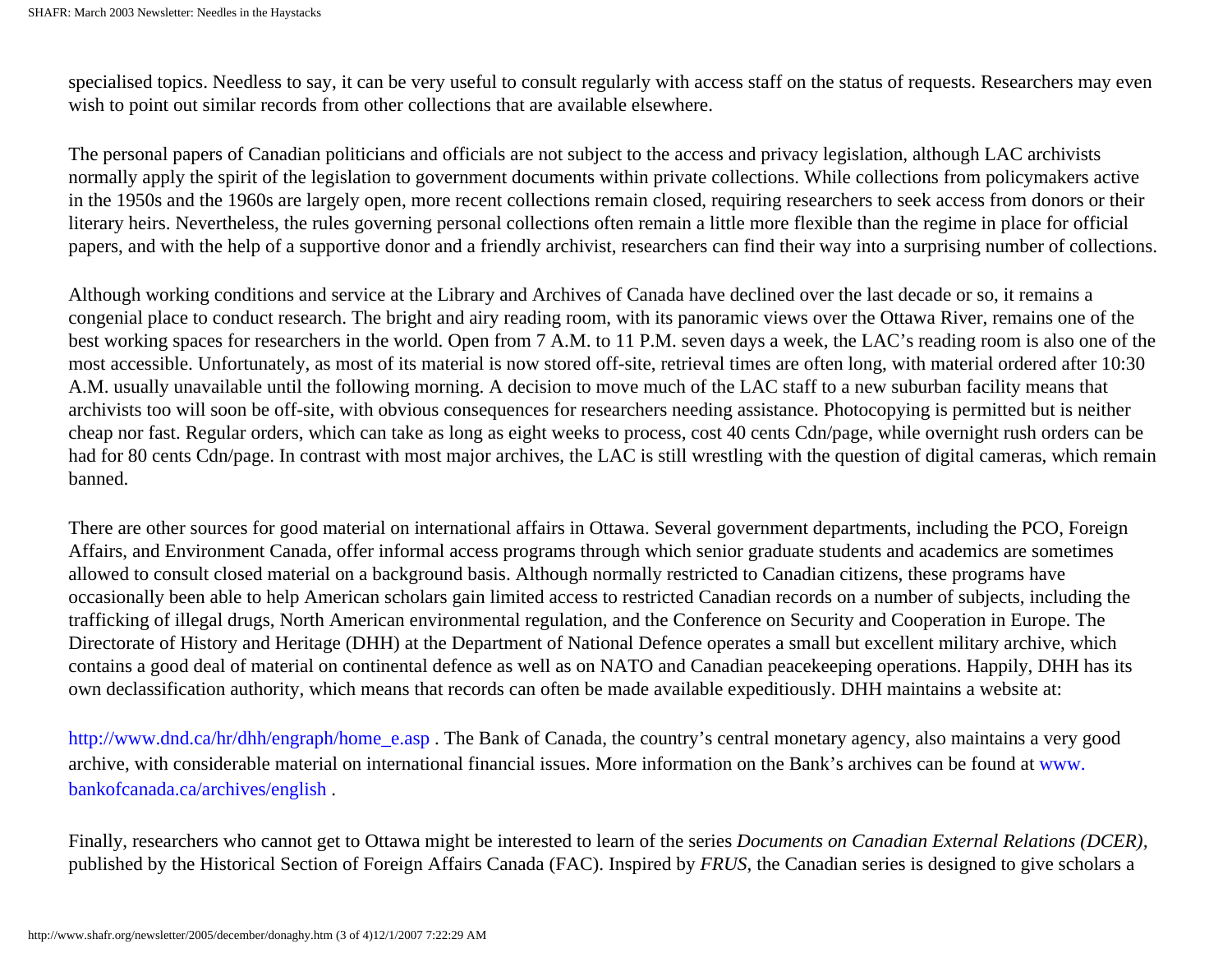comprehensive record of the government's major foreign policy decisions and their underlying rationale. The first six volumes, which stretch from 1909 to 1939, trace Canada's effort to become an autonomous dominion within the British Empire. Volumes 7 through 11 document Canadian diplomacy during World War II, while subsequent volumes, which now cover the period until the late 1950s, follow Canada's diplomatic fortunes in the Cold War, which provides them with a thematic unity. Widely available in libraries in the United States and Europe, recent volumes are also posted online at www.dfait-maeci.gc.ca/department/history . A limited number of printed volumes for the post-1945 period may be purchased through Government of Canada Publications at http://publications.gc.ca/control/publicHomePage? lang=English .

BACK TO December 2005 TABLE OF CONTENTS

NEXT SHAFR HOME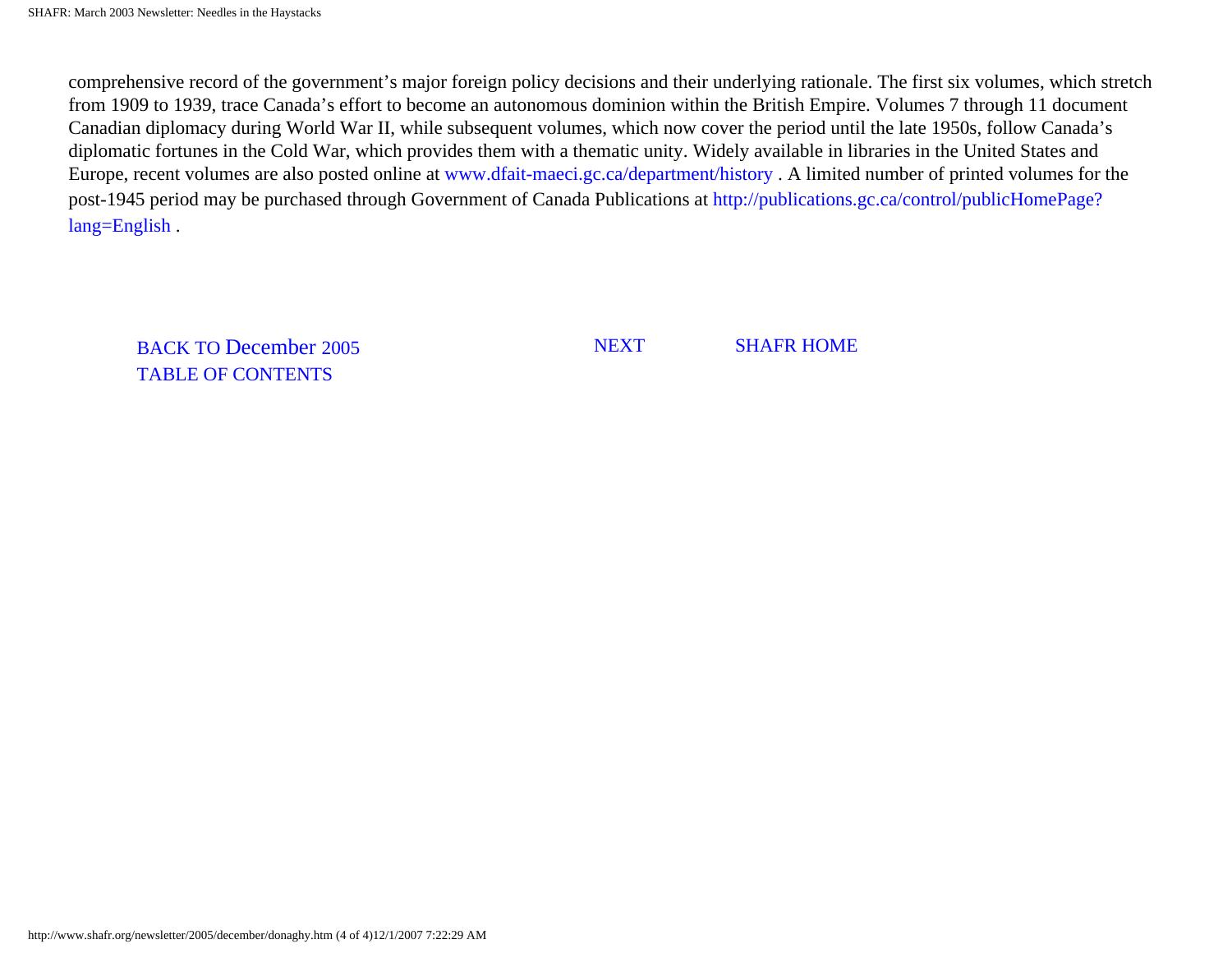# December 2005 Newsletter

# <span id="page-26-0"></span>What We Teach and How We Teach It: Indications and Opportunities from the SHAFR Survey of Teaching

### Richard Hume Werking and Dustin Walcher

When confrontingthe SHAFR Survey of Teaching several months ago, some of our colleagues may have been reminded of Samuel Johnson's famous assessment of John Milton's *Paradise Lost*: "None ever wished it longer than it is." If so, the connection is understandable**.** The survey contained 106 questions, not counting those in the supplement, and some of them were open-ended. Nevertheless, some 150 hardy souls responded and completed many of the questions, furnishing data on more than three hundred courses dealing with the history of American foreign relations.

SHAFR's Teaching Committee conducted the survey from April to June of this year, with indispensable support from the SHAFR business office. As noted in the introductory letter from Teaching Committee chair Mark Gilderhus, the purpose of the survey was to ascertain *what* courses were being taught and *how* they were being taught. Members were encouraged to respond to the survey via the SHAFR website, while a paper version was published in *Passport*. Six respondents chose to use the paper version, and their responses were entered into the online database by the graduate assistant.

Unfortunately, it is not possible to determine the survey's response rate. Although SHAFR has about 1,500 members, a large number of these individuals do not teach, according to SHAFR executive director Peter Hahn, and hence would not have been in a position to respond. Moreover, since SHAFR does not maintain data on its members showing occupation, longevity of teaching experience, highest degree earned, etc., it is far from certain how representative the respondents are of the whole SHAFR membership or even that portion of the membership that teaches undergraduates.

This article provides a summary of some of the survey results. We encourage you to view for yourself the responses available **o**n the SHAFR website at www.shafr.org. Along with a copy of the questionnaire, numbers and percentages are posted for the responses to the questions for which respondents were asked to select a single answer (e.g., "type of college/university where you teach"), and there are lists of answers to the more open-ended questions (e.g., descriptive titles of courses offered). A follow-up article analyzing correlations among some of the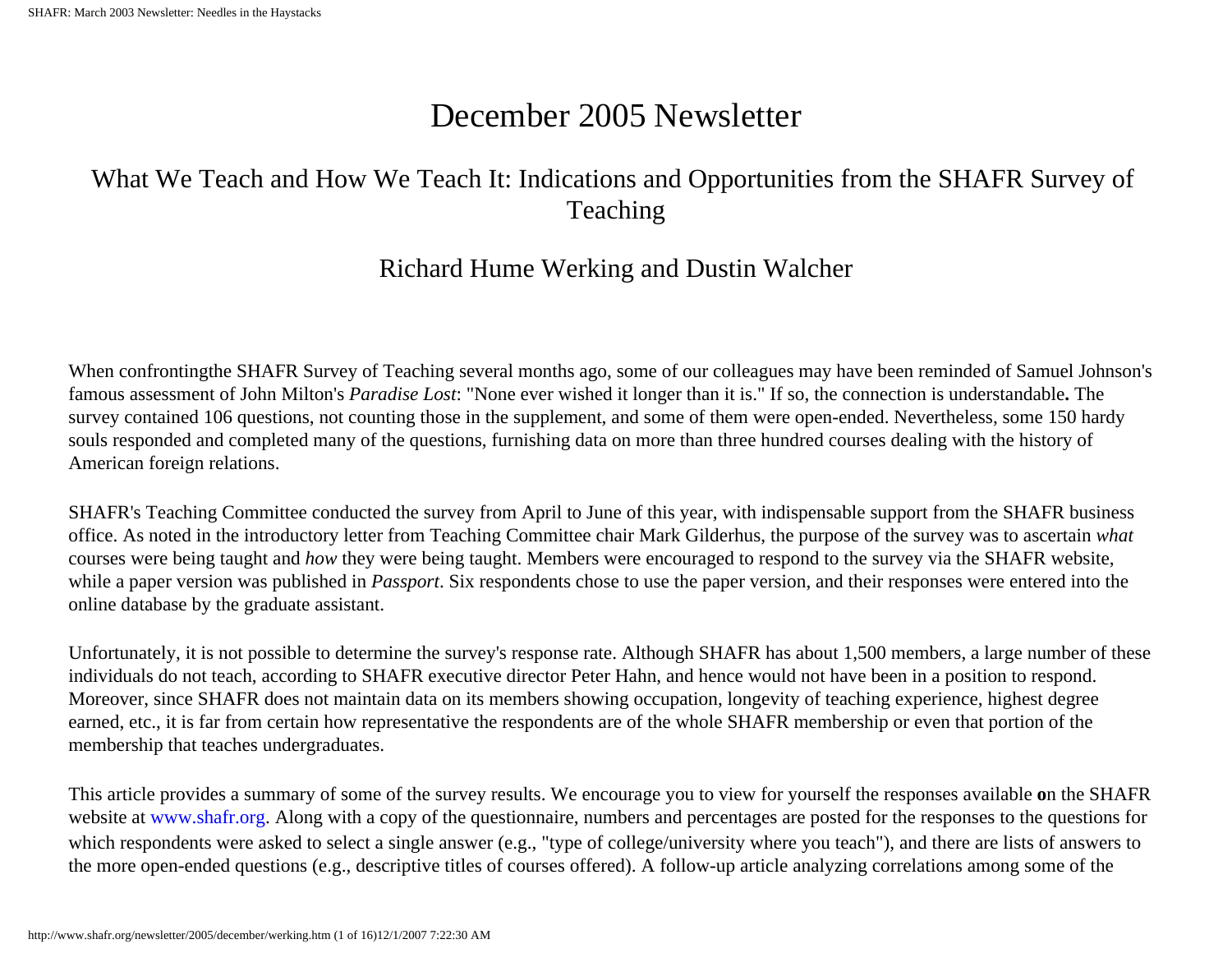variables and responses may appear in a future issue of *Passport*.

#### **Part I**

*The web survey was divided into three parts to enable respondents to answer one part at a single sitting and take up other parts later. Part I of the web version comprisedquestions 1-69. Part II continued the main body of the survey and had its own numbering sequence, 1-37. Part III, the survey supplement, was designed to gather for additional courses the same information sought in portions of Parts I and II.* 

#### **Section I. Faculty and Institution Information**

*Numbers on the left below are the question numbers used in the web version of the survey; answers are not provided here for every question.* 

3. **Member of SHAFR?** Yes: 99%. No: 1%. (N=151)

4. **Year that you began teaching at the college level?** The answers in the aggregate were surprising: the median year (with half the respondents beginning teaching before, half after) was calculated to be 1993. Three-quarters of the respondents began their teaching career in 1981 or later, one-quarter in 1999 or later. The earliest year given was 1962, the most recent 2005 (four such respondents). (N=153)

5. **Highest degree?** Ph.D.: 90%. Master's: 9%. Baccalaureate ("B.A. Honours"): 1% (a single respondent). (N=154)

7. **Full-time/Part-time?** Full-time: 87.5%. Part-time: 12.5%. (N=152)

8. **Male/Female?** Male: 82%. Female: 18%. (N=150)

#### 9. **Type of college/university where you teach?** (N=154)

Doctoral/research: 46%

Masters: 24%

Baccalaureate: 20%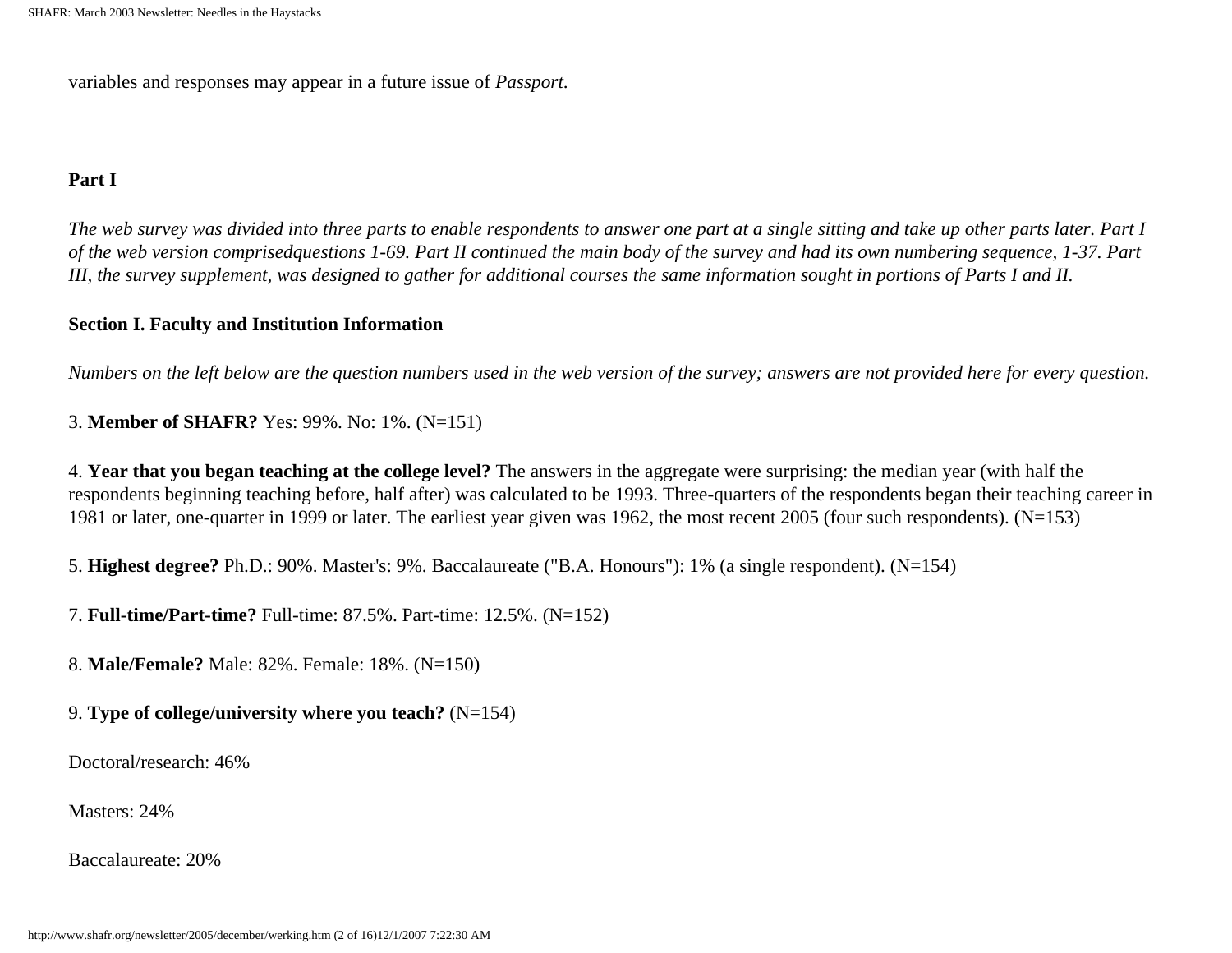#### Community College: 5%

Other: 5%

#### 10. **Length of school's term?** (N=151)

Semester: 85%

Quarter: 11%

Other: 4%

#### **Section II. Basic Course Information**

*In this section, respondents were asked to answer six questions about each of their undergraduate courses that deal to a significant degree with the history of U.S. foreign relations. The main body of the questionnaire was designed to collect information for three courses, and the supplement had space for three more. Hence the frequent appearance of three question numbers on the left in this section.* 

*These numbers track the pertinent questions in the main part of the survey; where applicable, the few answers from the supplement (which drew seven respondents) have been folded in. In the sections below (questions #12 through #64 and in Part II, #2 through #23), the answers to a particular question have almost always been combined for all courses. With about 150 respondents and a total of 323 courses identified, the "typical" respondent thus provided information on two courses.*

*In a couple of instances, the process of rounding resulted in percentages that do not total exactly 100%.* 

12., 18., & 24. **Descriptive course title?** Some 207 of the 323 responses fell

into one of five categories, as follows:

a. Twentieth-century U.S. Foreign Relations: 64 (with chronological coverage

usually beginning with the 1890s, or 1900, or the 1910s)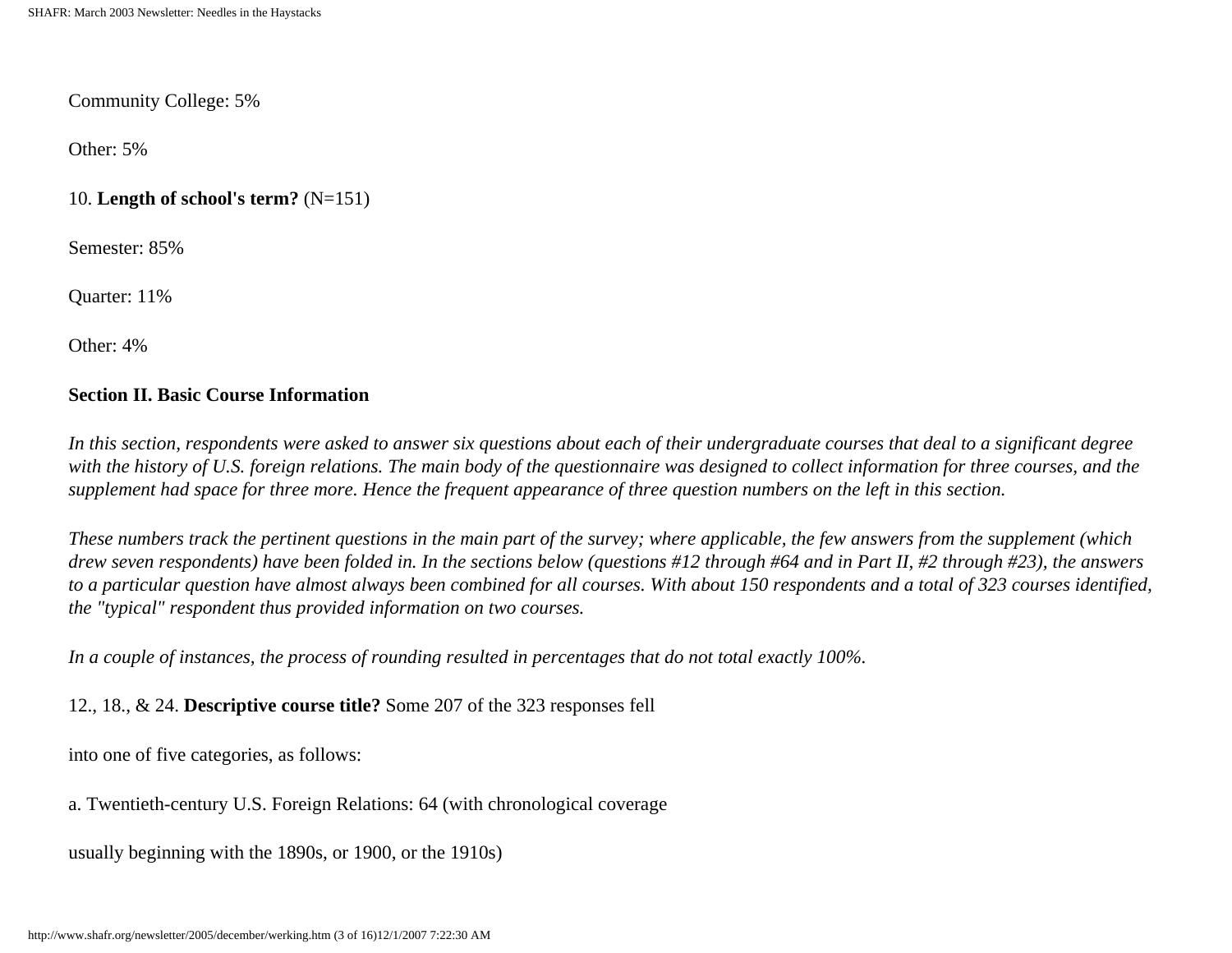- b. 1945 to present: 45
- c. Vietnam: 44
- d. U.S. Foreign Relations, beginnings to present: 27
- e. U.S. Foreign Relations, beginnings to 1914 or 1920 or 1900: 26
- 13., 19., 25. **Distance education?** No: 97%. Yes: 3%. (N=313)
- 14., 20., 26. **Typical class size?** (N=309)
- a. fewer than 18 students: 18%
- b.18-30 students: 36%
- c. 31-50 students: 29%
- d. 51-80 students: 6%
- e. more than 80 students: 11%
- 15., 21., 27. **With teaching assistants?** No: 81%. Yes: 19%. (N=313)
- (Hence 54% of these classes had 30 students or fewer. While 17% had more than 50 students, 19% had teaching assistants.)
- 16., 22., 28. **Typical enrollment by major?** Mix of History and other majors: 87%.
- History majors only: 7%. No History majors: 6%. (N=310)
- 17., 23., 29. **Typical enrollment by level of student?** (N=314)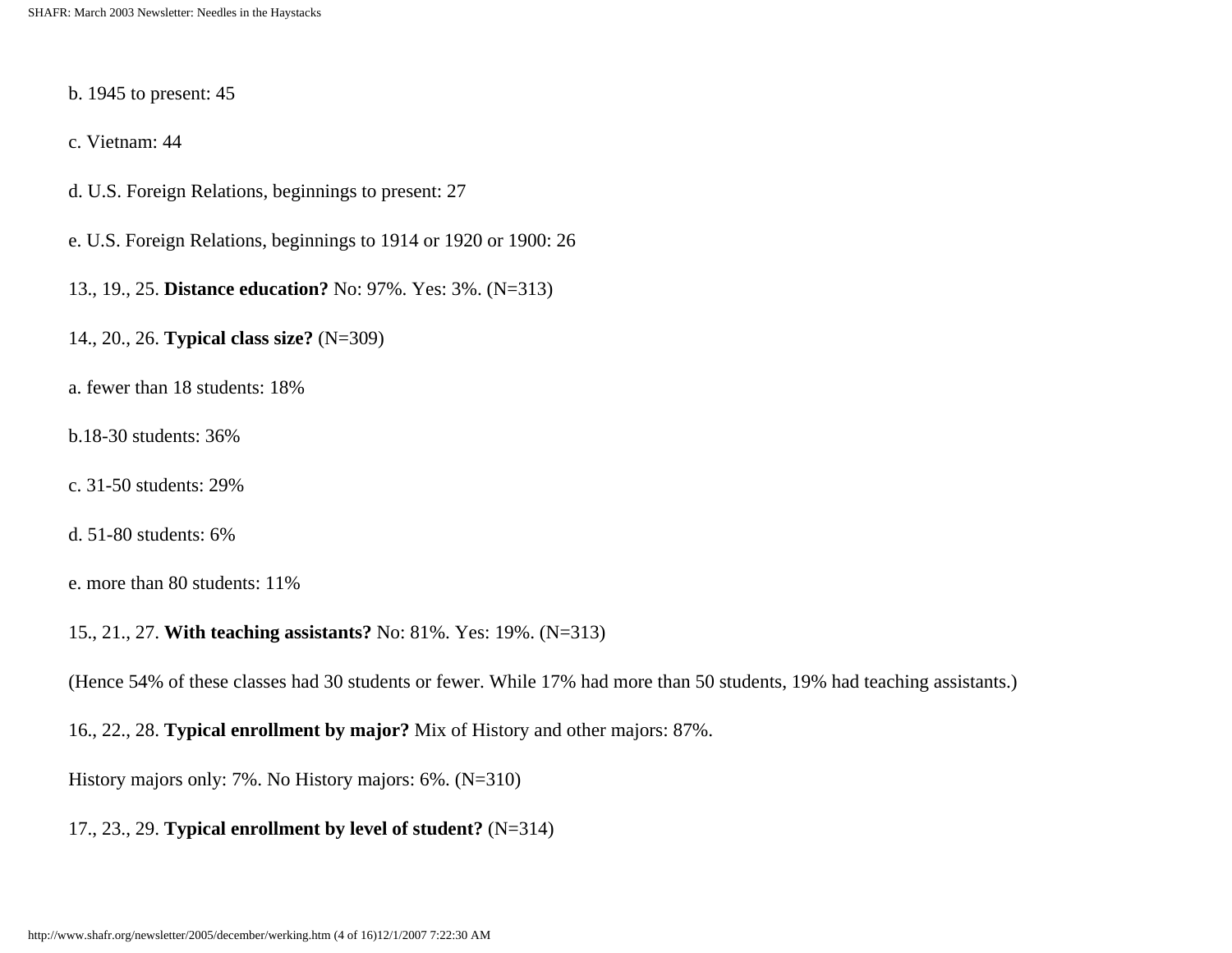Chiefly juniors or seniors: 70%

Chiefly sophomores or juniors: 13%

Chiefly freshmen or sophomores: 7%

Other: 10%

#### **Section III. How Courses Are Taught**

#### **A. Required Materials**

31., 32., 33. **Principal textbook?** Responses numbered 305. Of these, 253 indicated use of a textbook. The two most commonly used texts were Paterson, Clifford, and Hagan, *American Foreign Relations: A History* (with 50 references) and Walter Lafeber, *The American Age*  (with 28). The full list is available on the website.

34., 35. 36. **Other principal readings that are especially important or interesting?** Of the 273 responses, only 9 indicated that no additional reading was used. For details, see the website.

37., 38., 39. **Principal viewing/listening?** Of the 199 responses, 37 indicated that they did not use such materials. Again, see the website for details.

40. **In addition, any especially effective primary sources?** There were seventy responses, with most of them listing one or more documents; eighteen responses noted the use of various online collections. Most frequently cited was the time-honored *Foreign Relations of the United States*, including its online version, with 19 mentions.

One particularly interesting example offered by a respondent: "NY Times front page article from Dec. 1943 that discussed plan of sending interned Japanese-Americans to the midwest to teach farmers to bathe and be clean is always a hit."

#### **B. How Courses are Taught: Types of Assignments**

41., 49., 57. **Research papers (i.e., students going beyond specified readings)?**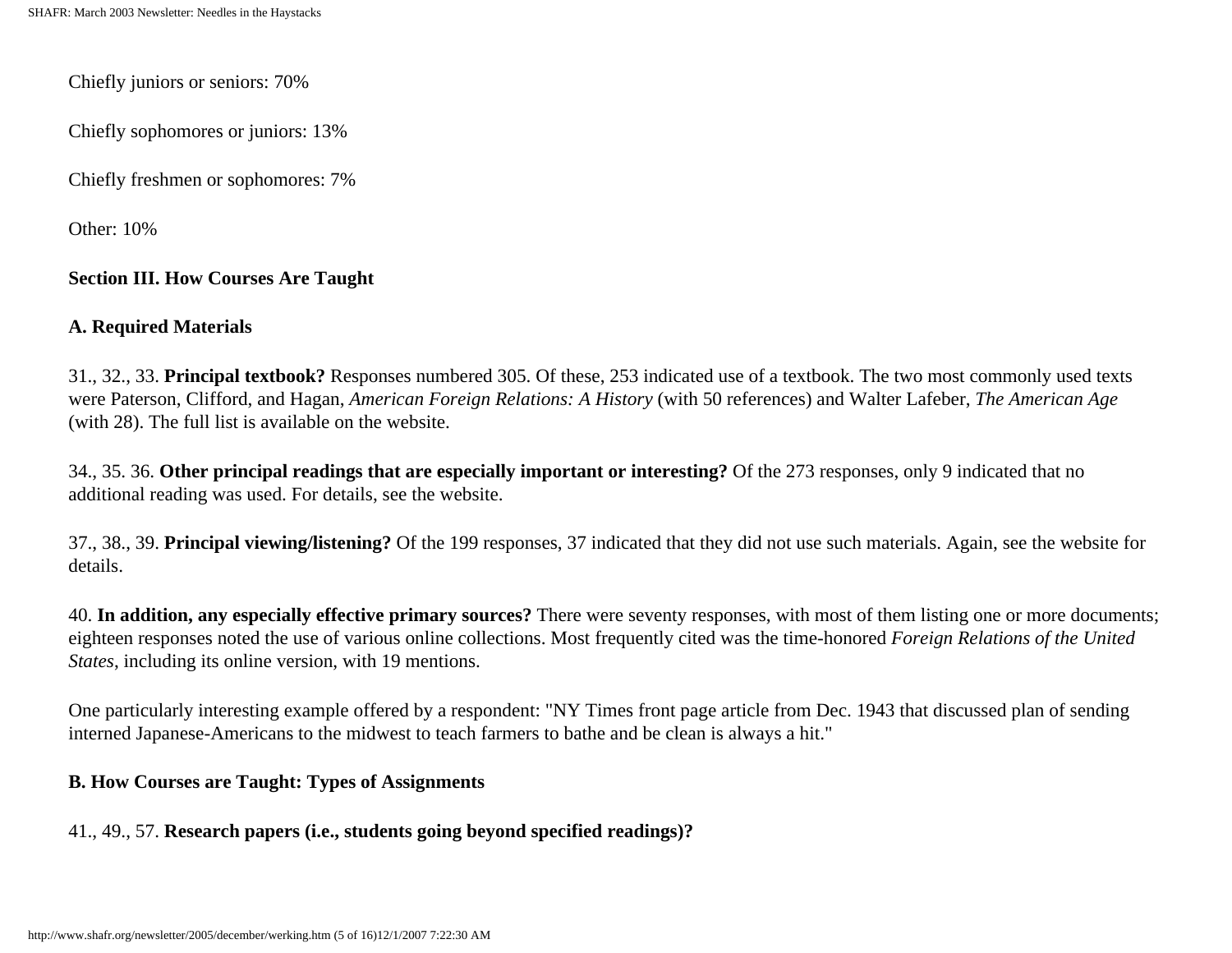#### **(**N=255)

10 or more pages each, including primary sources: 49%

Fewer than 10 pages each, including primary sources: 26%

10 or more pages each, secondary sources only: 15%

Fewer than 10 pages each, secondary sources only: 11%

(Hence at least 255 of the 323 identified courses (79%) required research in materials beyond those specified by the professor**;** of these, threequarters required research in primary sources.)

42., 50., 58**. Book reviews?** No: 53%. Yes: 47%. (N=298)

43., 51., 59. **Article reviews?** No: 76%. Yes: 24%. (N=291)

#### 44., 52., 60. **Other writing assignments from** *specified* **readings?** (N=227)

Fewer than 5 pages each: 67%

5-10 pages each: 25%

More than 10 pages each: 9%

45., 53., 61. **Require use of electronic resources?** No: 65%. Yes: 35%. (N=308)

#### 46., 54., 62. **Require examination of specialized websites?**

No: 77%. Yes: 23%. (N=304)

47., 55., 63**. In-class student presentations?** No: 54%. Yes: 46%. (N=308)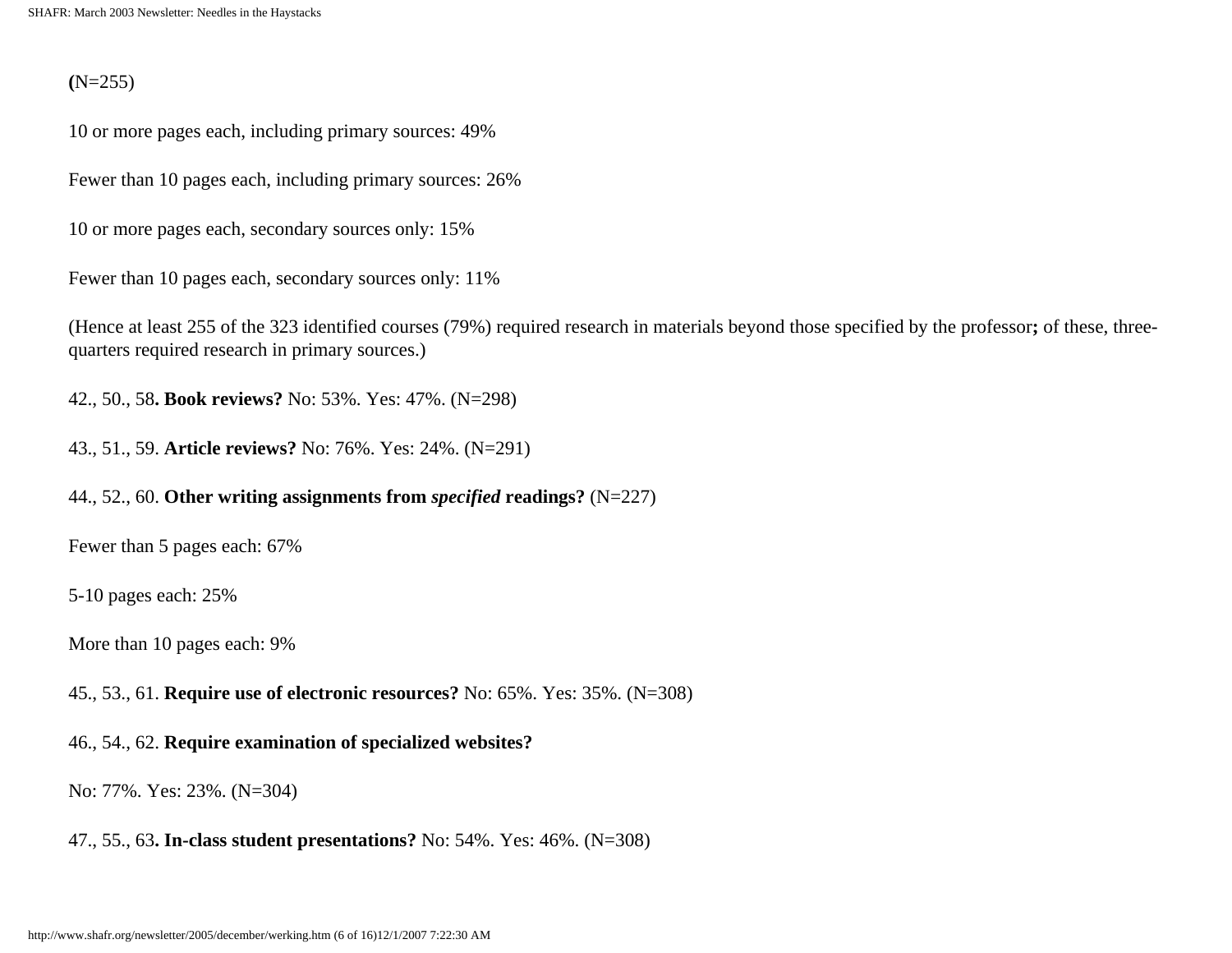48., 56., 64. **Group projects?** No: 78%. Yes: 22%. (N=307)

#### 65, 66. **Do you use 'how-to' books for any classes? If so, which one(s)?**

No: 71%. Yes, recommended: 20%. Yes, required: 9%. (N=148)

Forty-one responses provided specific examples. The most frequently referenced works were William Strunk, Jr. & E. B. White, *The Elements of Style* (16 respondents); Richard Marius, *A Short Guide to Writing About* History (7); Jules Benjamin, *A Student's Guide to History* (6); and Kate Turabian, *A Manual for Writers* (6).

#### 67, 68. **Do you use course-management software for any classes? If yes, for what purposes?** No: 54%. Yes:

46%. (N=149)

The most common uses were to post syllabi (94% of respondents did so), to post assignments (91%), and to send students email (75%). Other possibilities were chosen or offered by fewer than half the users.

#### **Part II.**

#### **Section III C. How Courses are Taught: Use of In-Class Time**

*Respondents were asked to provide the percentage of time spent in class on six activities for each course they identified above. Naturally, such percentages varied according to the size and type of class taught.* 

*Below are the percentages for each activity, across all course types and course sizes. The answers for each question were copied onto a spreadsheet and sorted in order to determine the median and quartile values (the values between the median and one end of the range). The last figure in the long row is the number of "zero" answers that respondents gave for the activity.* 

*For example, for "professor's lecture" half the responses provided 50% or a lower figure, while half gave 50% or a higher figure; the percentages ranged from 0-95% (with no one claiming to lecture for 100% of the time); one-quarter of the responses were at 37.5% or below, three-quarters at 70% or below; and 17 of the 286 usable responses reported that zero time was spent on this activity.* 

*These and other data may be analyzed more thoroughly in a future article. For instance, one would generally expect more lecturing in*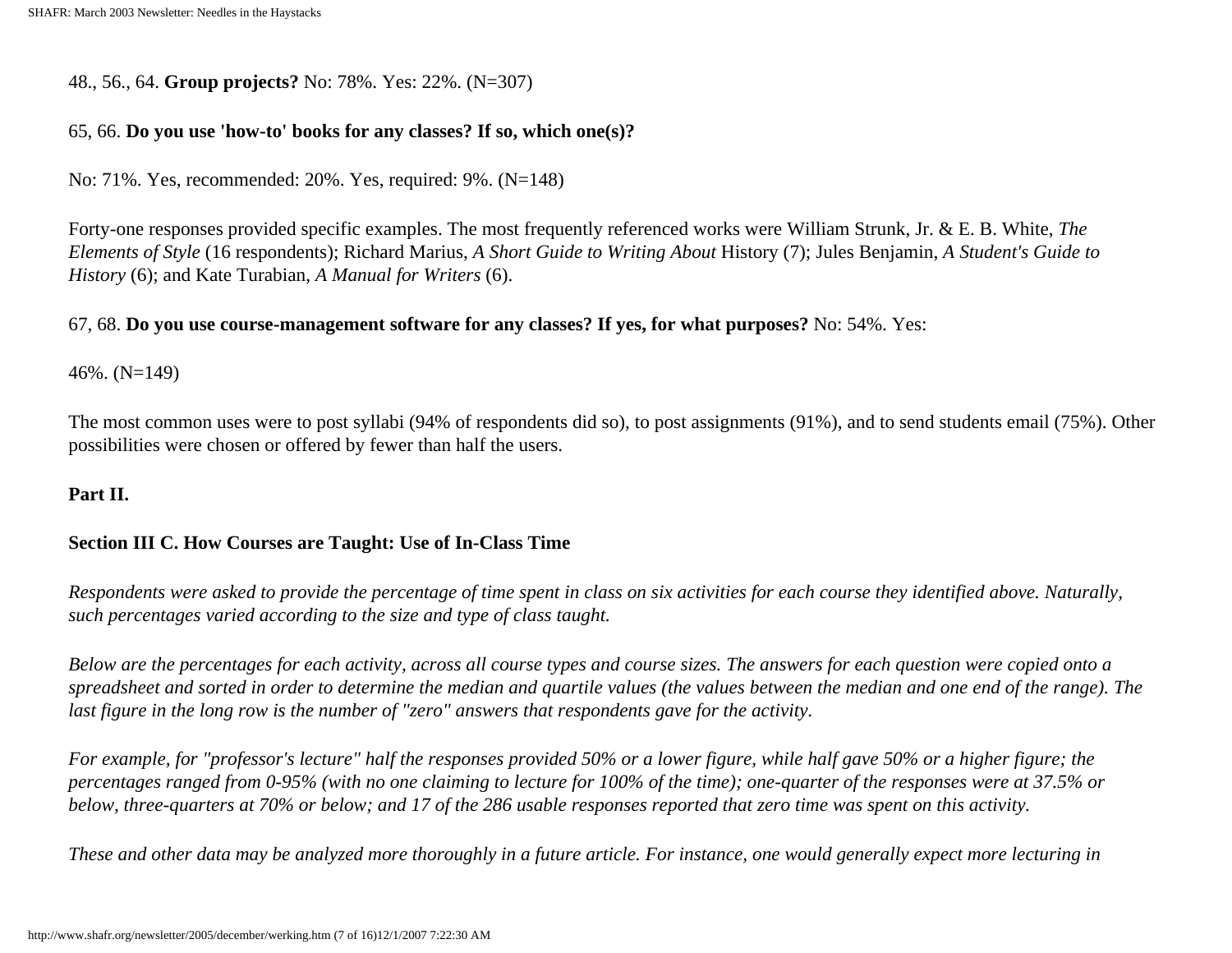*classes with larger enrollments, less in smaller classes. But our analysis in this article does not distinguish between what is done in or with classes of different types and sizes.* 

*Questions 2-23 in Part II were devoted to this section of the questionnaire.* 

**Professor's lecture:** M=50%. Range: 0-95%. Q1: 37.5%. Q3: 70%. # of "0": 17.

(N=286)

**Class discussion:** M=25%. Range: 0-96%. Q1: 15%. Q3: 33%. # of "0": 1.

(N=275)

**Small group activities:** M=5%. Range: 0-38%. Q1: 0%. Q3: 10%. # of "0": 77.

(N=178)

**Student presentations:** M=5%. Range: 0-60%. Q1: 0%. Q3: 10%. # of "0": 76.

(N=193)

**Viewing or listening to** 

**audiovisuals:** M=10%. Range: 0-33%. Q1: 5%. Q3: 15%. # of "0": 35.

(N=212)

**Testing or other evaluation:** M=5%. Range: 0-25%. Q1: 3%. Q3: 3%. # of "0": 42.

(N=235)

Two of the replies to the **Comments/Clarifications?** question in this section **were as follows:**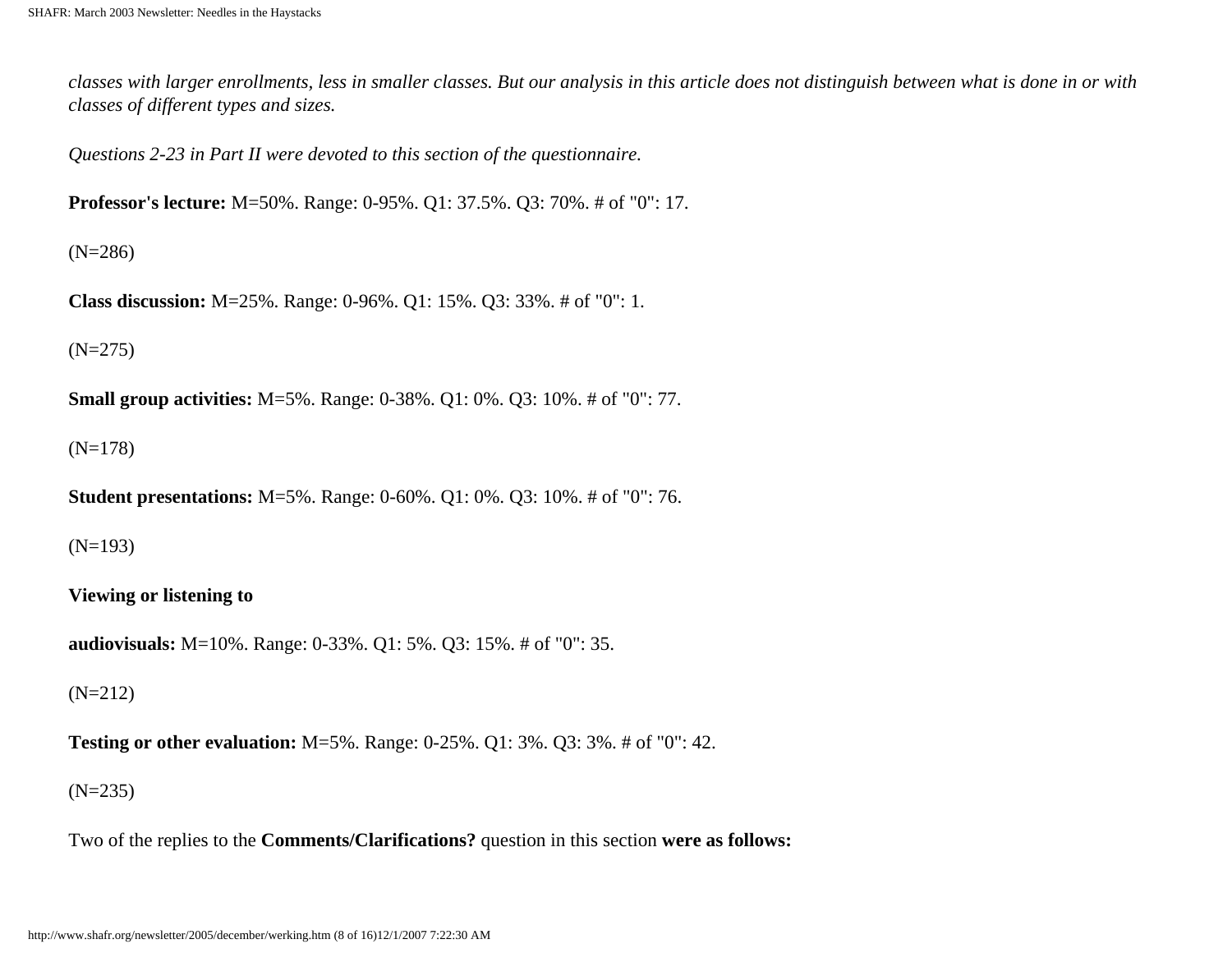"I tend not to use videotapes, but provide visuals through PowerPoint that spark discussion. I have found that student presentations vary so significantly in quality that they can waste time. When I do arrive in lecture at a topic I know a student is writing about, I ask them to lead the discussion (briefly), if I feel they are capable."

"Students have to do research for a character within one of seven groups (press, US military, US government, Peace protesters, South Vietnamese, NLF, North Vietnamese) and then they are responsible for an end of the semester press conference set in December 1969. Notes (with citations) and bibliography are due as well."

#### **III. D. How Courses Are Taught: General**

*In this section, respondents were asked to respond to a series of open-ended questions. The results may be viewed on the SHAFR website. The questions and a few of the answers are reproduced below.*

#### 24. **What topics, themes, or interpretive frameworks most interest your students currently? (e.g., World War II, gender, NGOs, personalities of leaders, military, economics?)**

(N=130)

"US military intervention/foreign policy, globalization, human rights."

"Students are most interested in anything that can be related to the present. They also like the novels and technological-moral issues, and a certain segment are always into the wars, especially World War II, Vietnam, and the Civil War."

"Students enjoyed Cold War themes (reflecting my own interests) in the foreign policy class; overall, students really get into political history and even military history, though I cover less of that in my surveys; interestingly enough, though, they tend to do better on social history topics when exam time comes."

"My personal reactions, particularly how wrong my opinions have often been, to political, economic, and diplomatic events since about 1960."

25. **Are there new topics, themes, or interpretive frameworks that you expect to introduce into one or more of your courses in the next year or two?**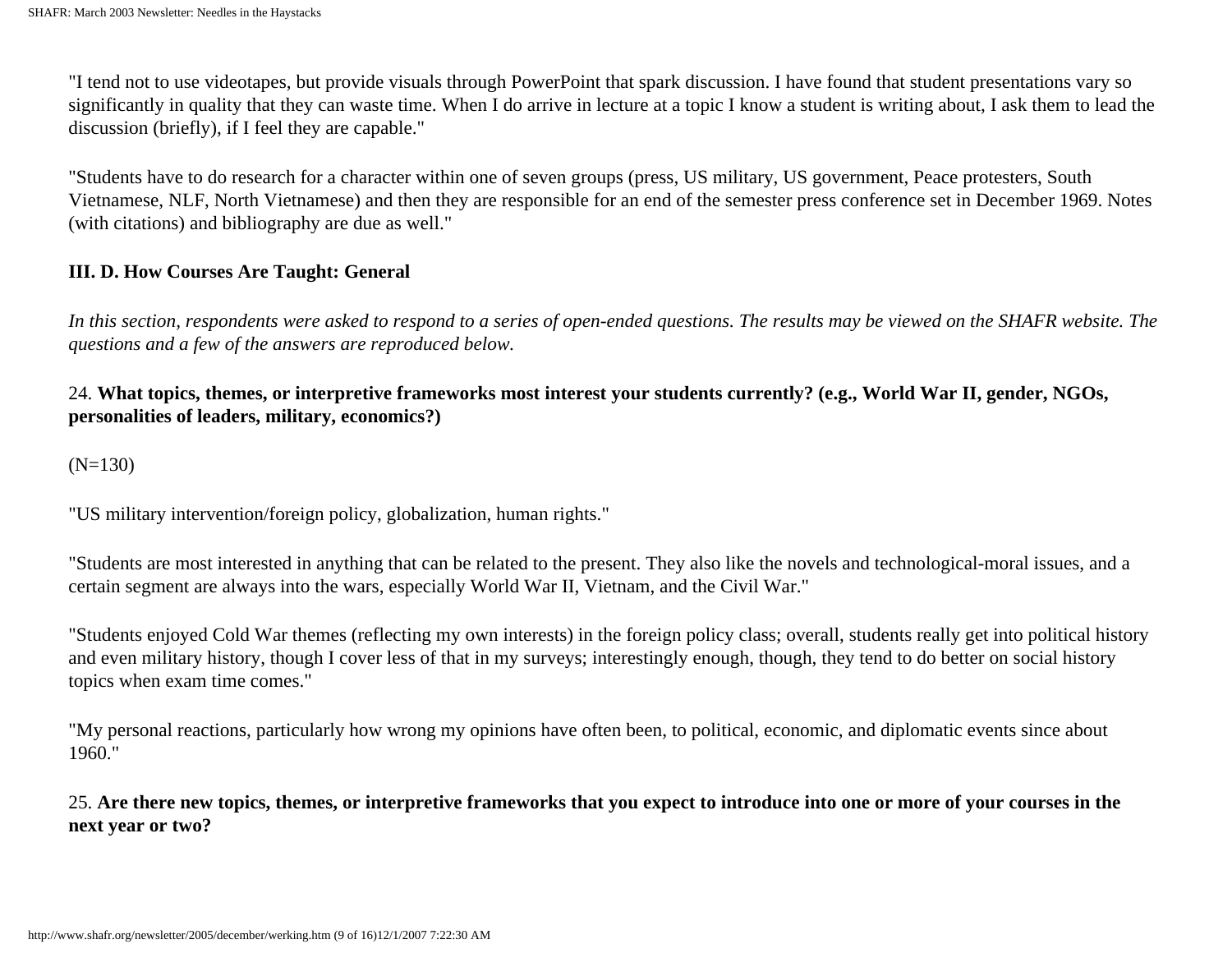#### (N=92, with 72 responding in the affirmative)

"In an undergraduate class of 250 students it's difficult to be fancy. As we move on, I am more and more inclined to start the course from 1945 and come up to the present rather than stop at 1991."

"What I want to ensure is students think critically about foreign policy and have support from documents for their positions. I have added more on the Middle East."

"I tried tourism, which turned out to be a big flop."

26, **Are there new required readings or viewing materials that you expect to introduce into one or more of your courses in the next year or two?** (N=85)

"Nick Cullather's book on Guatemala, mentioned by Robert Shaffer in that good December Passport article."

"Not thrilled with Sherry, which at times is too much a polemic and a bit heavy on the holy race-class-gender trinity. But no other book covers the breadth of subjects that he does over as long a period. In the past, I have used "The Manchurian Candidate" in place of "Dr. Strangelove" for the Cold War class, and I hope to introduce "The Fog of War" this year, using materials developed by SHAFR."

"Was contemplating Kristin Hoganson's book on the Spanish-American War; I can only feasibly switch out one book a semester given my own work load, so that's one I may consider in the future; perhaps Walter Hixson's Parting the Curtain to integrate culture and diplomacy."

"I change my readings every semester/year to stay fresh. Also to defeat plagiarism-repeat papers."

#### 27. **Are there new assignments?** (N=72)

"More research--lost skill."

"The kind of assignment Shaffer discussed in that article--especially having students compare Bemis with Williams."

"Smaller, more frequent writing assignments, sometimes written in the first person as a memo recommending a specific policy to the president at a key turning point."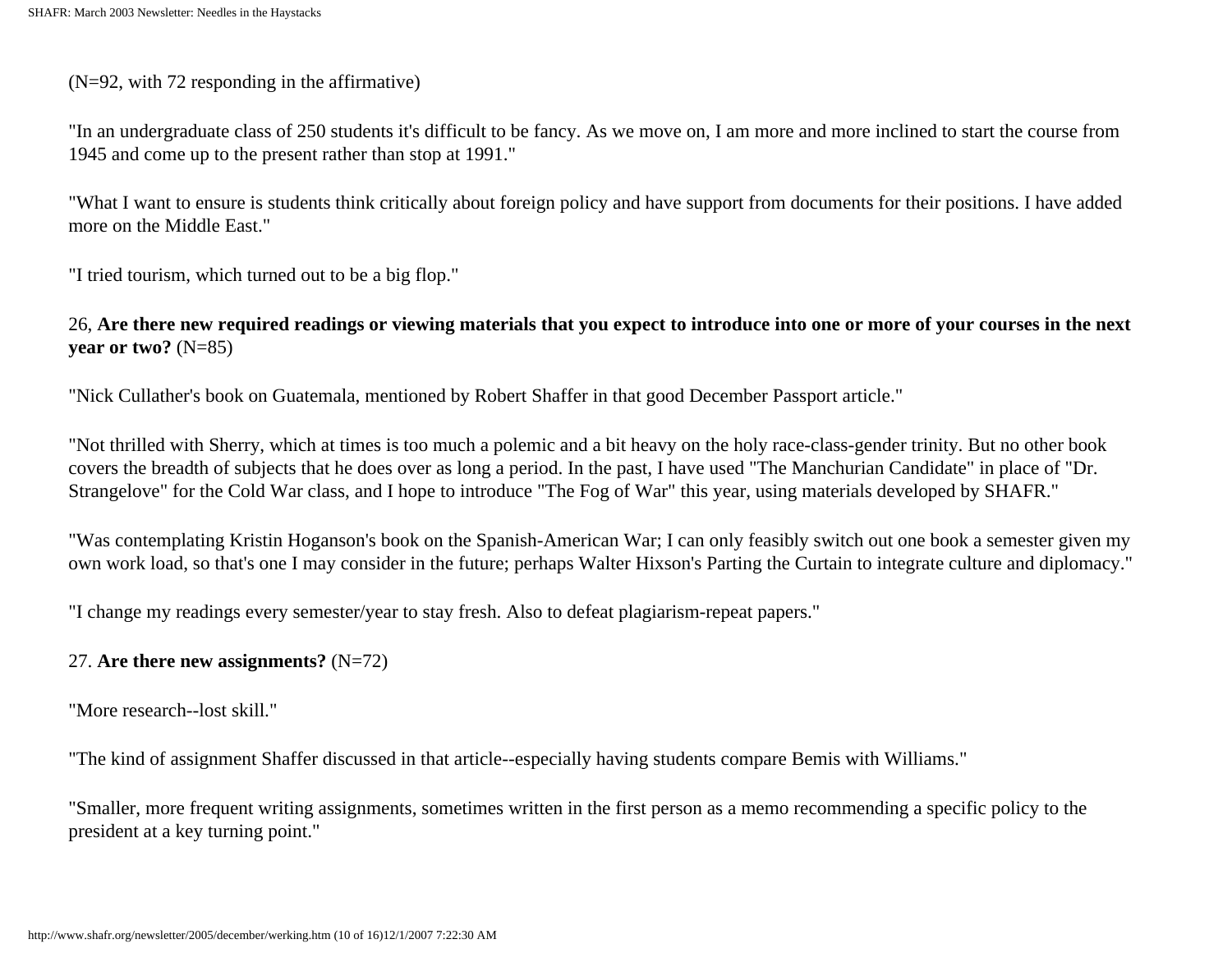"I often require students to create a "Major Problems" chapter on a topic not covered in the assigned reader--complete with introductions, documents, essays, and bibliography."

"None that I've planned. I feel 'bad' about not assigning a research paper, but our students actually can work with primary sources quite well given our own departmental emphasis; I assign book reviews in part because they are less equipped to deal with secondary sources and understanding their use in developing new arguments or areas of research, not to mention framing big historical issues."

"I have begun to insist on non-American (translated) primary sources to be included in final papers. They are available on the web. In some cases I am asking for foreign-language sources. I am working with colleagues in the modern languages department to link assignments using foreign-language primary documents. This is an issue we need to take more seriously, even at the undergraduate level."

"No. The revised papers (after class discussion and my personal critique) tend to be of very high quality."

#### 28. **Are there new in-class teaching methods?** (N=68)

"Not really. I enjoy, maybe too much, explaining the concepts and ironies in international affairs. What could be more fun than Reagan and Gorbachev?"

"Using more in-class, low-stakes writing assignments to assess how well students are absorbing material."

"Expanding small group assignments, including peer review of written work."

"Introducing 'syndicates' for fortnightly meetings. Students will work in the same group over the course of the semester and present their findings to the class."

"This dog is too old to learn new tricks. I get by just fine with a map and a piece of chalk."

"No–the ones I use appear to continue to work very well."

#### 29. **If applicable to your situation, in a few words please describe how the advent of electronic resources (e.g., full-text journal**  articles, primary sources, other websites) has affected your teaching or how your students learn. (N=94)

"JSTOR is their nearly unique source of articles and reviews here. They are very well versed in using the web--the challenge is to implant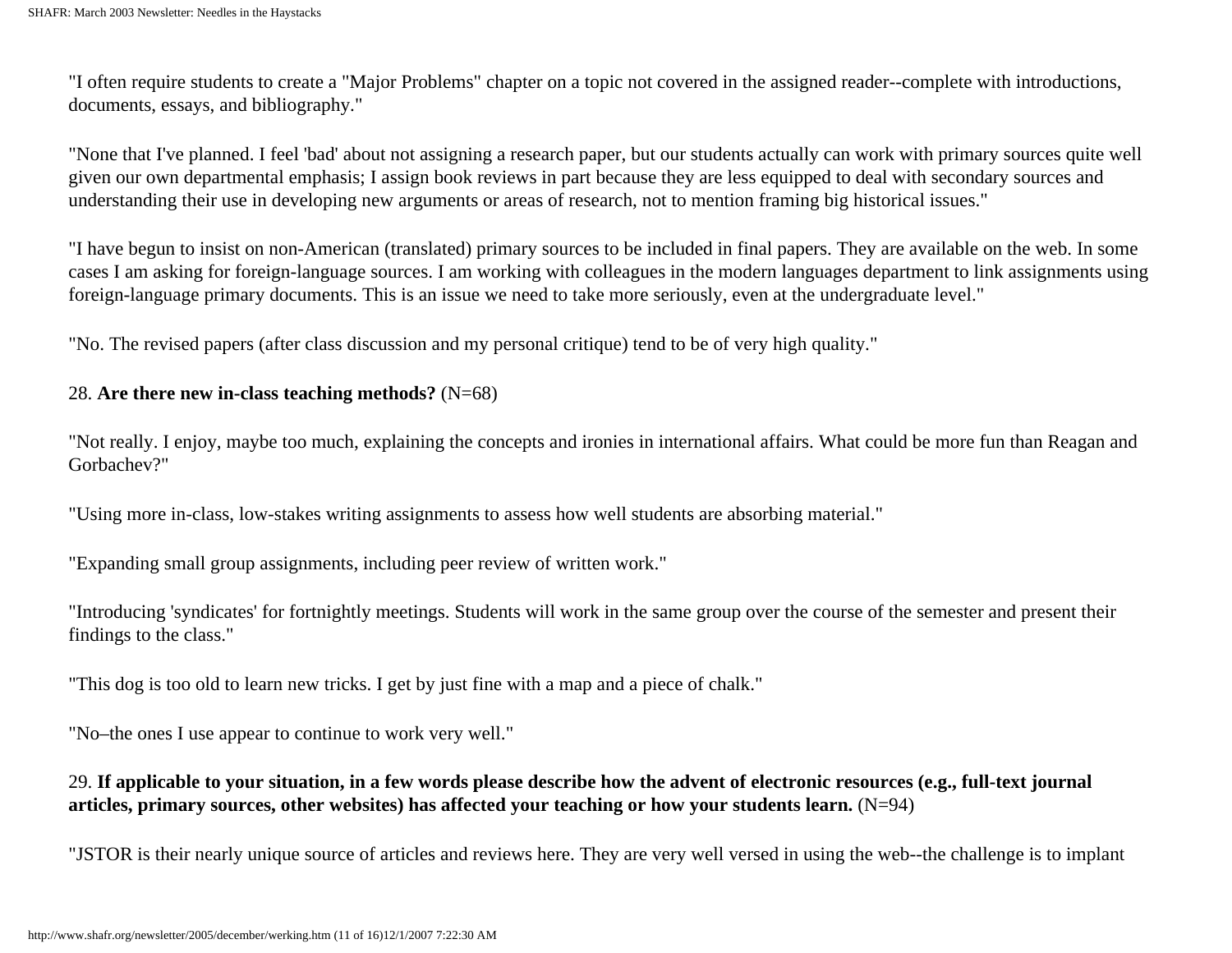circumspection in choosing legitimate sources of information."

"They/we do not have access to JSTOR etc. I try to keep them off the computer and into their books."

"Nothing has had a greater impact on my undergraduate teaching, and on undergraduate research, than this. I am able to get 75-80 undergrads (with TA support) per class to do nothing but research assignments--no exams, etc. but all research--which would not be possible for me to do without electronic access to research materials. These projects start small, with assigned topics (for example a short paper on the use of the internet in public diplomacy by a nation other than the USA) and build to an individual 20 page research paper by the end of the quarter."

"Not at all--don't use them."

"Very important to me. My courses are moving towards full web integration, with online discussion groups, links for each week's readings, and extensive use of JSTOR and pdf-format articles."

"I really don't care for internet sources and I discourage my students from using them in papers."

"At a small liberal arts college with a small library, electronic resources have allowed the teaching of research techniques in upper level seminars that more closely approximate those at large universities. As a result, I am finding it easier to get students into graduate programs and, once there, they tend to thrive because they have already seen all the necessary research tools."

"Great! Except for Google, which is a temptation unto 'evil.'"

"It has not affected my teaching at all. It HAS affected how my students conduct research."

"I use material available on the web in all my classes. Online maps have been extremely helpful. I play Johnson audio tapes, available through the CSPAN web site. I give assignments that ask students to use various web resources, such as documents on the Korean War available on the Harry S. Truman Library web site, as the basis of analytical writing assignments."

*[The next two comments brought home to the survey's principal composer an unconscious assumption built into the question's wording that reflected the fact that he went through school and began his teaching career decades ago.]* 

"As a new professor, I make extensive use of electronic resources, but this isn't 'new' to me, it's just how I was trained as a student from the mid-1990s-present."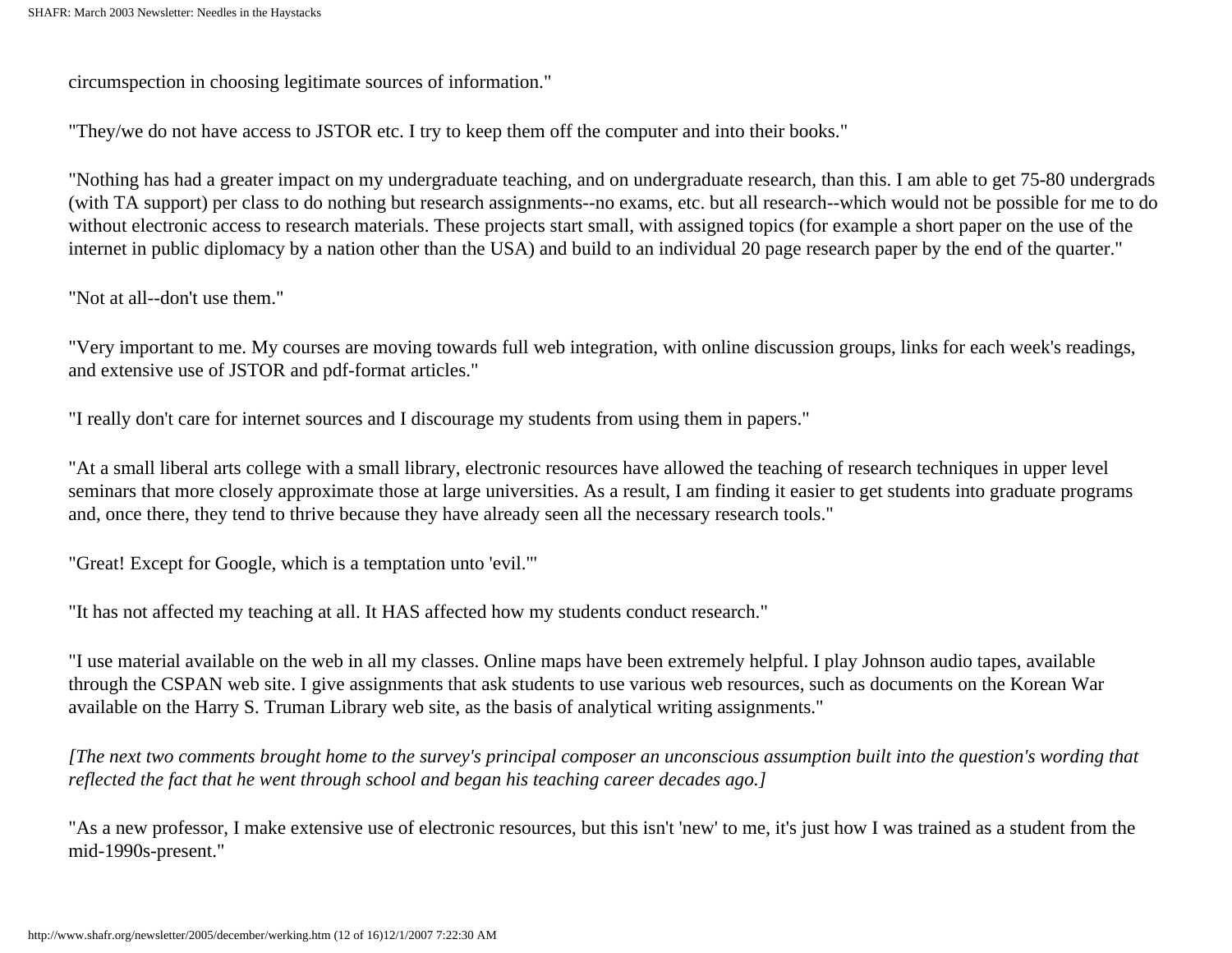"Full text journal articles, digitalized sources and web sites have been available since before I started teaching. I take them for granted, as do my students, and we avail ourselves of them."

#### 30. **If you require your students to use these electronic resources, which ones do you consider most important?** (N=66)

Heavily represented in the answers are websites of one kind or another, JSTOR, other journal articles, and the *Foreign Relations* series.

#### 31**. Are there other materials you would like to see available online, or more easily accessible online than at present? (e.g., all of the FRUS series, certain collections of photographs)** (N=79)

In the closest thing to unanimity found in the answers to this survey, 60 of the 79 respondents specified the *Foreign Relations* series.

There was also this reply: "Not certain, as I prefer that they learn to use the library and open books."

#### 34. **In what ways is your teaching evaluated other than the traditional end-of-semester student evaluations? (e.g., mid-term student evaluations, "one-minute papers," peer visits to classes)** (N=98, with 28 explicitly indicating none)

Peer visits were mentioned by 44 of the respondents (not including those cases when they seemed to be used only as part of the promotion process).

#### 35. **With enough time and resources, what would you like to do differently, if anything, in terms of topics/themes/frameworks, materials, assignments, in-class activities, evaluation, or other?** (N=96)

The most frequently identified areas were the following. Thirteen respondents would like to do more with discussion, twelve would do more group work, and ten more writing.

#### 36. **SHAFR AND TEACHING**

*The last section of the survey invited respondents to tell the Teaching Committee how SHAFR might assist them with their teaching. Once again, all responses are on the SHAFR website. The respondents to this question appeared strongly interested in having SHAFR help to support their teaching.*

#### **The SHAFR Task Force on Teaching is considering recommending to the SHAFR Council a number of initiatives to promote and**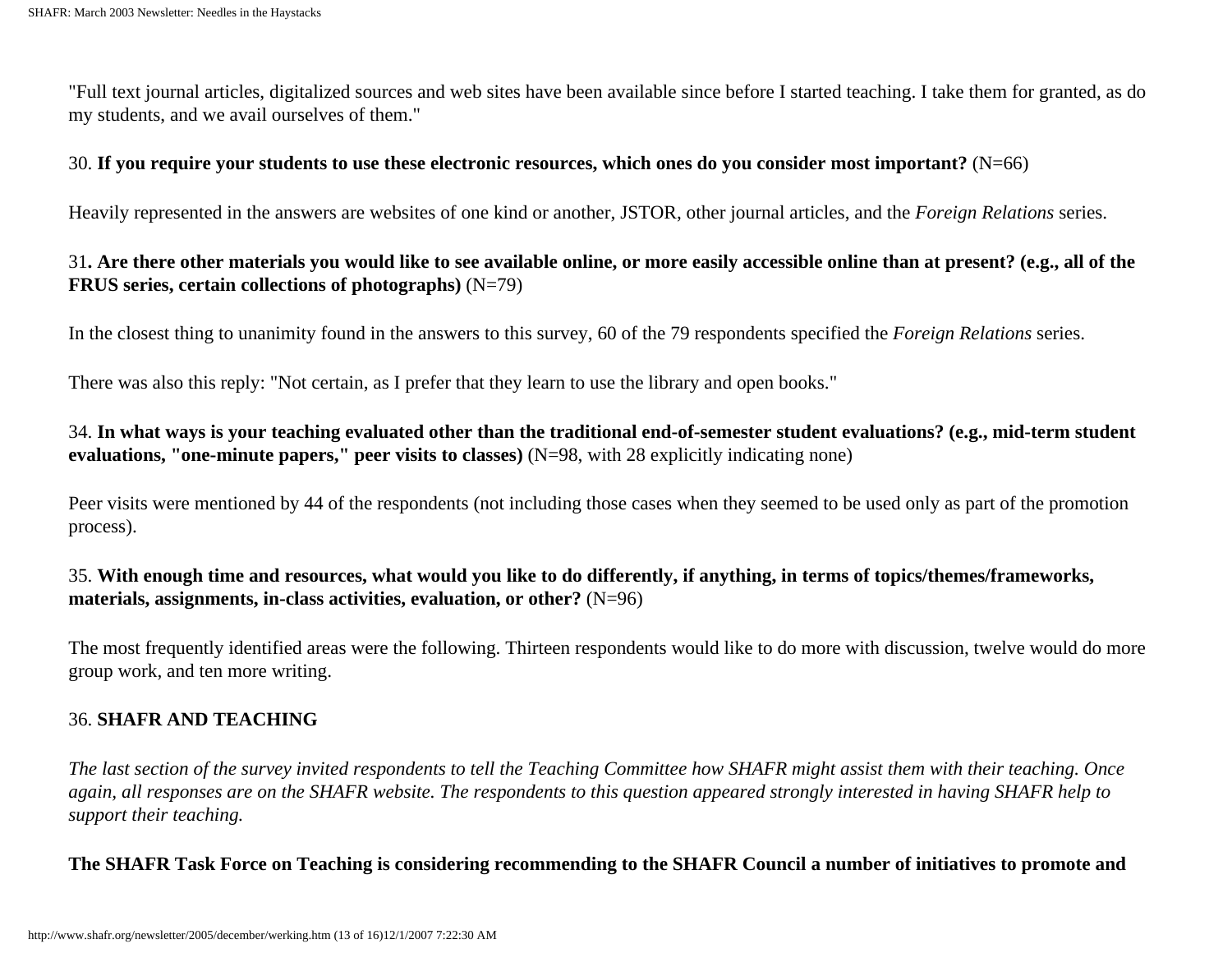**support teaching, such as a regular column in** *Passport***, workshops or programs at annual meetings, and the like. A "Syllabus Initiative" has begun, is growing, and is acceptingcontributions at**http://www.shafr.org/syllabusinitiative.htm .

**What topics would you most like to see addressed by these activities (e.g., use of particular documents or types of documents, especially worthwhile audiovisual products, bibliographic instruction combining the traditional with the modern electronic library, innovative assignments or in-class activities, etc.), and in what venues?** (N=97)

"Survey students five or ten years after graduation and ask them what they learned in college that's been especially worthwhile, and why; and what changes they'd suggest."

"A SHAFR web site that would offer not just links to other sites that have primary materials, but primary materials themselves, which would include anything in the public domain such as maps, charts, photos, documents, etc."

"All the listed topics would be GREAT. Also: assessing Web sites; 'lessons learned' from long-time successful professors."

"It would be terrific to see more essays in *Passport* or DH, and SHAFR panels devoted to the art of teaching. I have always felt that those of us at liberal arts colleges are on the fringes of SHAFR."

"Novel ways to approach certain topics; examples of interesting/different assignments; lists of monographs undergraduates can grasp and will read. This could be presented at the SHAFR or even through special email--teaching bulletins."

"A more extensive web portal dedicated to teaching resources and links."

"I'd like to see sessions at SHAFR conferences about teaching. Other major professional associations have such sessions. Topics to be addressed could include new electronic resources and new kinds of assignments that electronic access makes available. I'd also like some attention to readings that have been particularly successful. I'm always looking for books and articles that stimulate student interest."

"Document use, use of technology, assignment sharing (including in-class activities), good AV items would all be good topics. The Passport column would be good, esp. focused on teaching, encouraging presentations at the annual meetings (perhaps even an open sharing session), or update "column" distributed via H-Diplo."

\*\*\*\*\*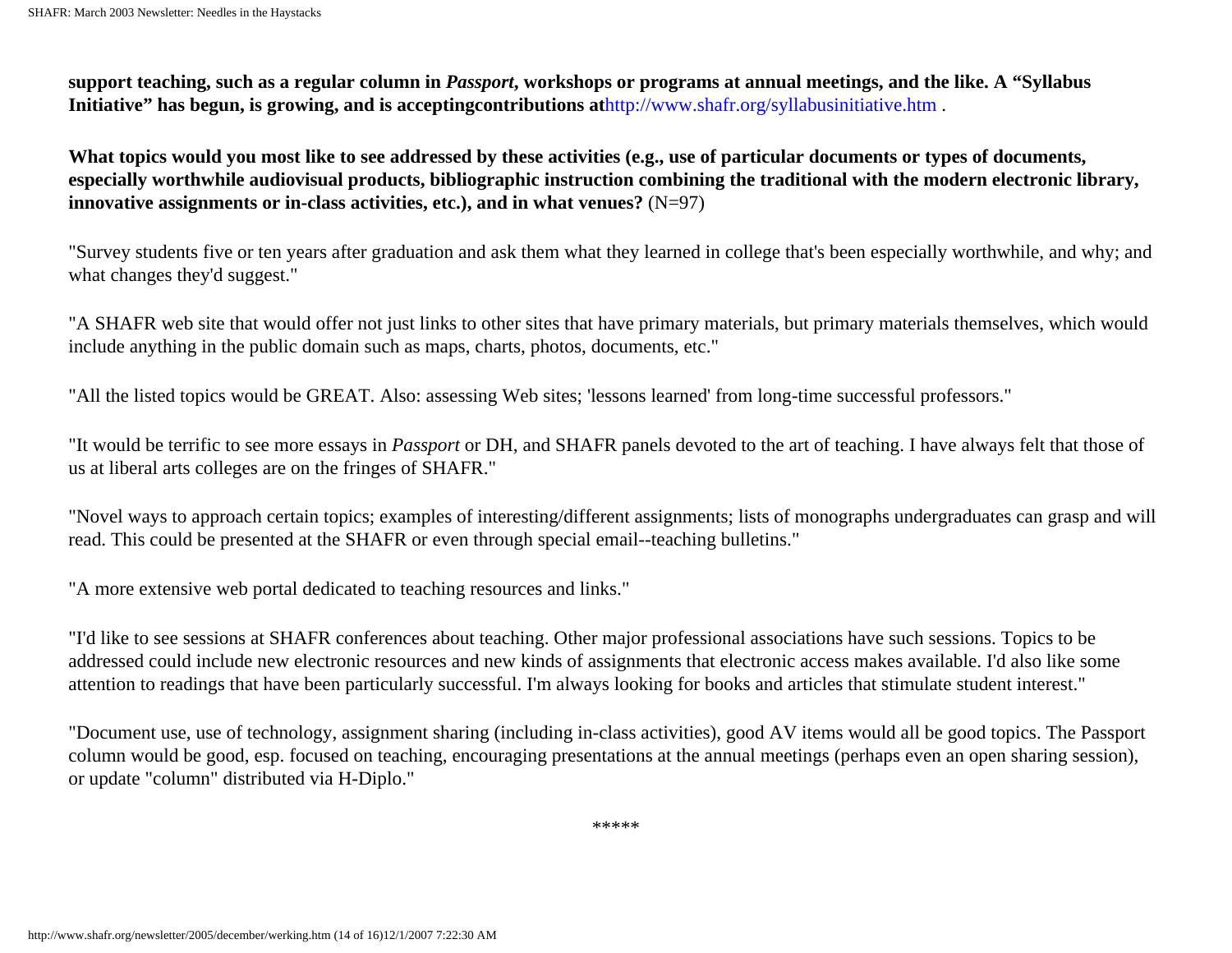In order to avoid summoning again the ghosts of Samuel Johnson and John Milton, this report is now concluded. Although complete responses are available on the SHAFR website, the Teaching Committee hopes that this article will provide SHAFR members with a useful overview of the survey. As noted above, additional analyses of the survey results may appear in future issues of *Passport*.

Readers with questions, comments, or suggestions are invited to contact either author (see addresses below) or the Teaching Committee via chair Mark Gilderhus of Texas Christian University (M.Gilderhus@tcu.edu ). The committee expresses its appreciation to all who took the time to respond to the survey. We believe that it will have been time well spent if the survey and its results contribute to the growing conversation about teaching the history of American foreign relations.

*Richard Hume Werking is Library Director and Professor of History at the U.S. Naval Academy in Annapolis (rwerking@usna.edu). He was the survey's principal designer. Dustin Walcher is a doctoral candidate in the History Department at The Ohio State University (walcher.8@osu.edu ). He designed and implemented the web version of the survey and managed it once it was launched.* 

*The authors would like to thank the many individuals who made the survey possible: Peter Hahn, Mitchell Lerner, and Julie Rojewski of the SHAFR Business Office; George D. Kuh, Thomas F. N. Laird, and John Kennedy, all of Indiana University, who shared generously their expertise, drawn partly from their experience conducting the Faculty Survey of Student Engagement and similar surveys; the Ohio State University Library; Professor Keith Swigger, Texas Woman's University; Dr. Peter Gray, Director of Academic Assessment at USNA; Professor Craig Symonds of the USNA History Department; Robert Robinson, doctoral candidate in history at Ohio State, who set up the*  web pages on the SHAFR site; and the many other individuals at USNA, Ohio State, and elsewhere who provided advice, other assistance, *and encouragement.* 

The Department of State website (http://www.state.gov/r/pa/ho/frus/c1716.htm ) identifies 53 *FRUS* volumes in electronic form, only four of them with coverage before the Kennedy administration (three for portions of the Eisenhower administration and one for the Truman years). The State Department apparently has no plans to go back and digitize the older volumes, so the University of Wisconsin Library is attempting to fill this gap by digitizing *FRUS* volumes covering the years before 1961. As of this writing, 157 of them are available on the website of the UW Library at http://digicoll.library.wisc.edu/FRUS/About.shtml .

Teachers who would like assistance in assessing websites will probably appreciate *Choice* magazine's ninth annual issue reviewing what it considers "some of the most important sites in major disciplines." A book-reviewing journal, perhaps best known to faculty in all disciplines for its "reviews on cards," *Choice* has been published since 1964 by the Association of College & Research Libraries. See *Choice*, Web IX, vol. 42, no. 12 (2005), 4-5, for details about this annual web-review issue. Many SHAFR members will likely be interested in some of the worthwhile sites reviewed in the History, Geography, Area Studies, Political Science, and International Relations sections of this same issue (see pp. 187-217).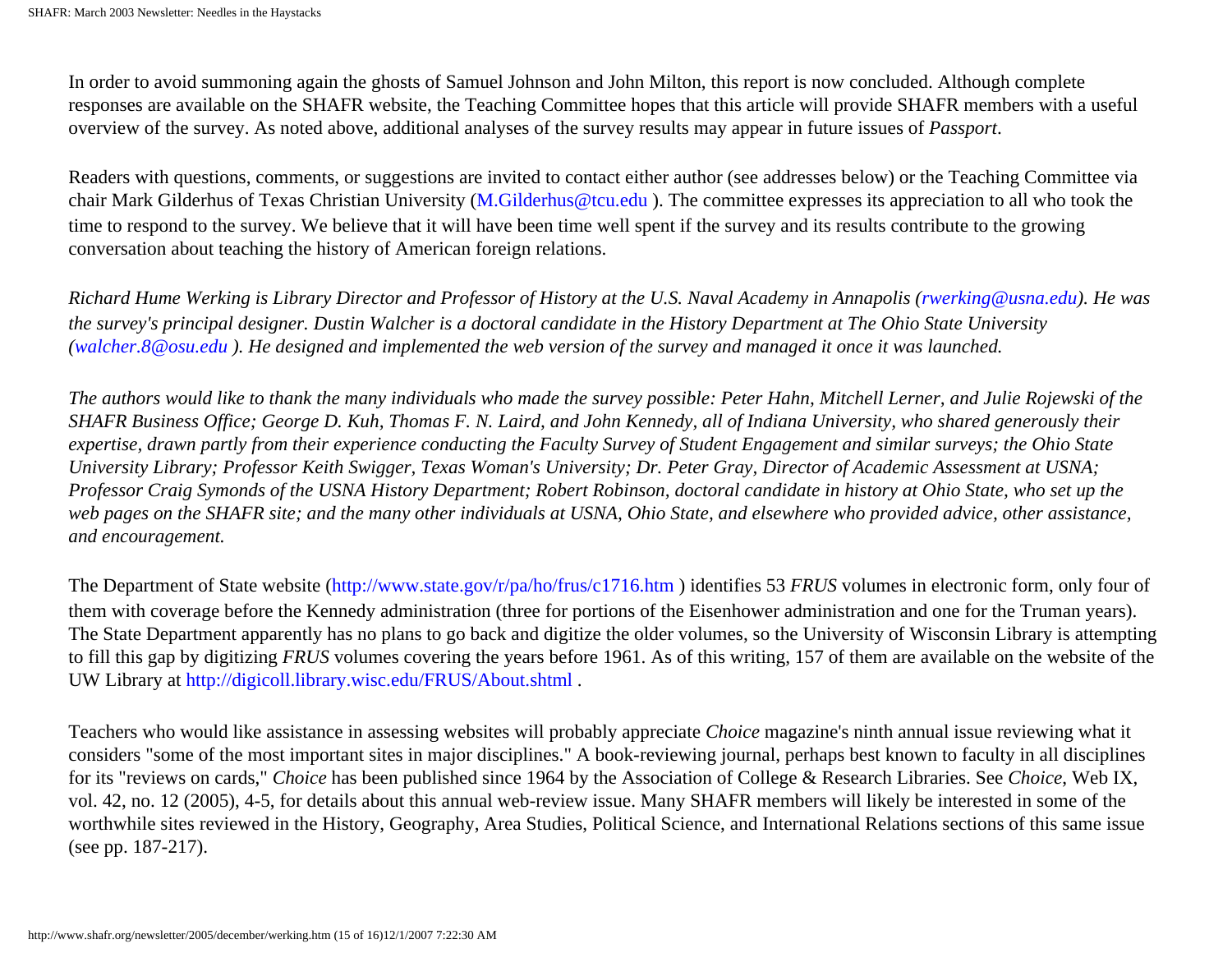In addition to Mark Gilderhus, members of the Committee are: Carol Jackson Adams, Ottawa University; Catherine Forslund, Rockford College; Mitchell Lerner, The Ohio State University–Newark; John McNay, University of Cincinnati; Richard Werking, U.S. Naval Academy; and Thomas Zeiler, University of Colorado.

BACK TO December 2005 TABLE OF CONTENTS

NEXT SHAFR HOME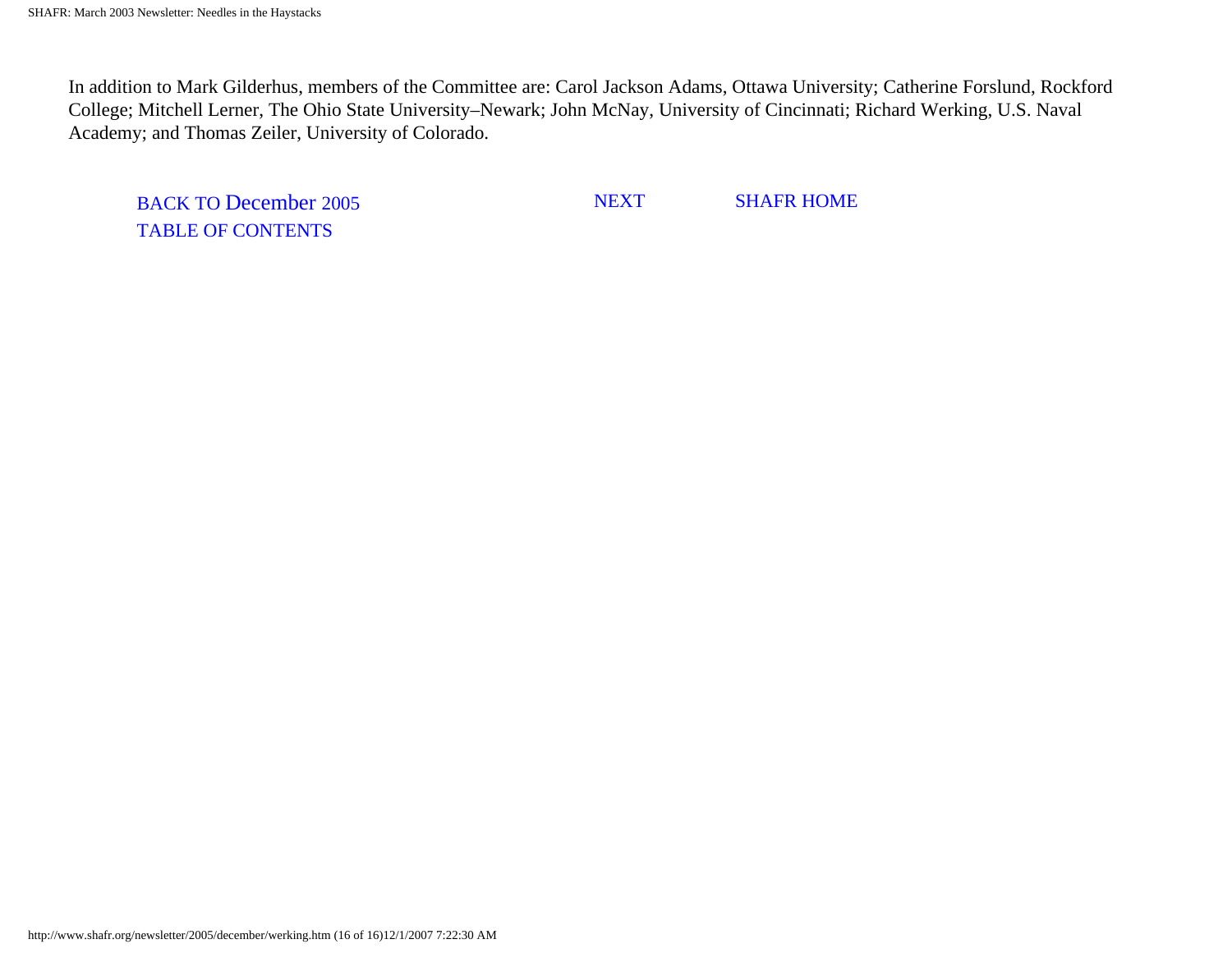# December 2005 Newsletter

### SHAFR SCHEDULED FOR THE LAND OF OZ

## Ted Wilson

<span id="page-42-0"></span>Yes, Dorothy, the Society of Historians of American Foreign Relations annual meeting will convene next year in Kansas. As the call for papers recently sent to all members of the society indicates, the next SHAFR conference is scheduled for June 23-25, 2006, at the University of Kansas (KU). The program committee, headed by Frank Costigiola of the University of Connecticut, is making excellent progress in organizing a stimulating list of scholarly sessions and special events, and we trust that many of you will join us in Lawrence.

My happy assignment as local arrangements chair is to extend a cordial invitation in this brief space on behalf of the SHAFR Council, the Local Arrangements Committee, and KU to come to historic Lawrence for the conference. We also invite you to take advantage of the opportunity, should that prove appealing, to conduct research in one of the various repositories at KU or within easy driving distance. And finally, we offer the special thrill of a sojourn in Lawrence, now and for the foreseeable future pluckily upholding its "free soil" traditions.

#### **Lawrence, KU, and the surrounding region**

Lawrence, Kansas is a community of 80,000 located some thirty-five miles west of the Kansas City metropolitan area and twenty-five miles east of Topeka, the Kansas state capital. Founded in the 1850s chiefly by "Free Staters," settlers sponsored by Amos Lawrence and the New England Emigrant Aid Society, Lawrence was an outpost of abolitionism huddling on the slopes above the Kansas River. It was at the center of

the conflict known as "Burning Kansas" and thus played a pivotal role in the coming of the Civil War. Arising from the ashes after being burned and pillaged by Quantrill's Raiders in August, 1863, Lawrence secured its future three years later by winning the bid for the first public university when Kansas achieved statehood. Though many had hoped that Lawrence would be named the state capital or at the very least be assigned the state prison, over time Lawrencians became reconciled to the university atop Mount Oread, a hogback ridge rising ninety feet above the Kansas River bluffs.

One hundred and forty years later, Lawrence is flourishing, celebrating its diversity and doggedly protecting its identity as a political and cultural oasis against the westward march of the Kansas City metropolitan area. A recent article in the National Geographic Traveler singled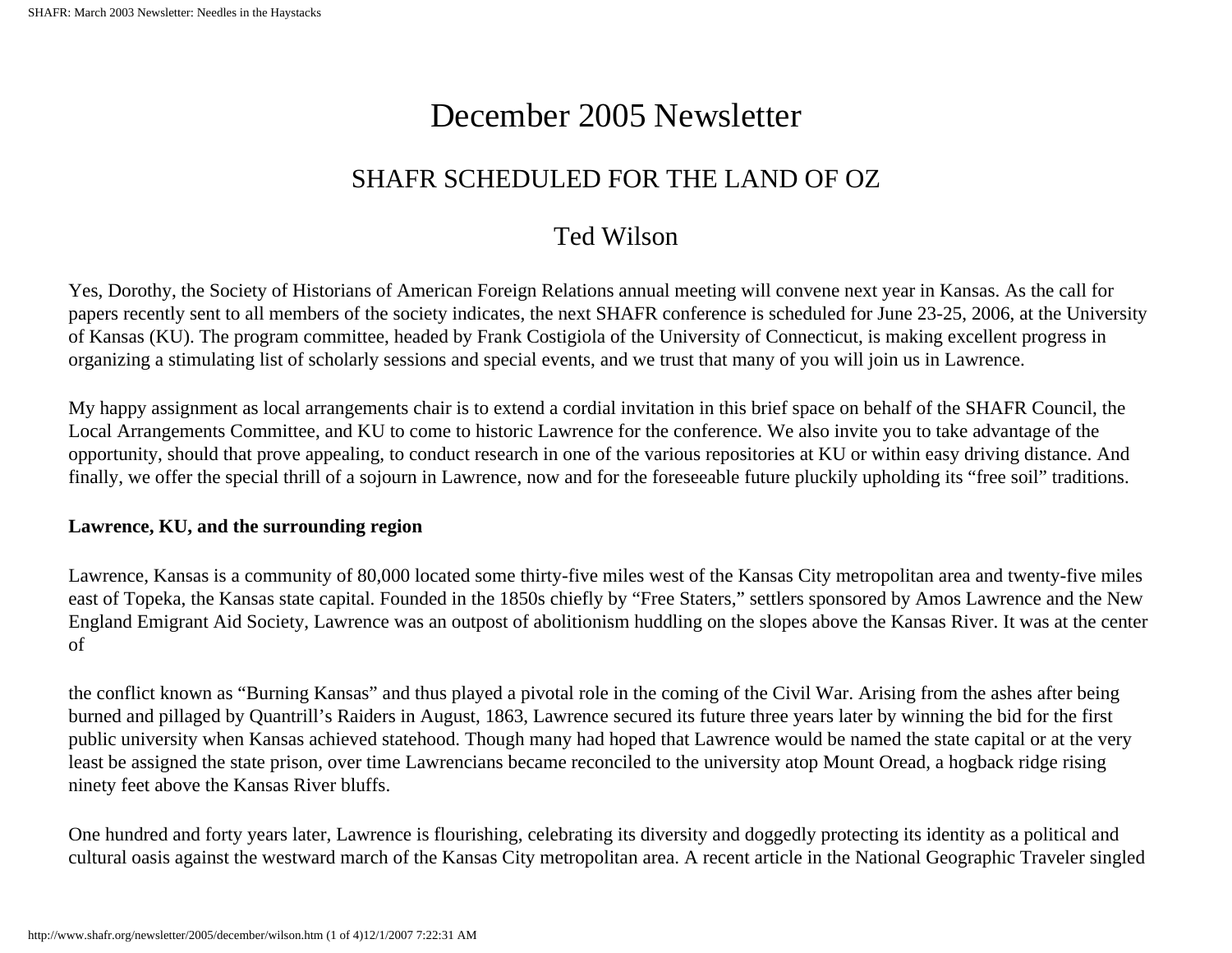out Lawrence as one of four dynamic river towns worth a visit. "Set in undulating green hills, with public artwork on every corner, sophisticated shops, and a wide range of live music every night of the week, the vibrant college town of Lawrence blows the Kansas-is-flatand-boring stereotype right out of the water," the article proclaimed. "A variety of boutiques, galleries, coffee houses, book stores, and bistros create a "boho-hip feeling" along the town's main thoroughfare, Massachusetts Street, or "Mass," as it is known." Since Lawrence has been avowedly "wet" since the 1970s, there is also a plethora of bars (of special note is the Free State microbrewery) catering to students, locals, and visitors.

SHAFR 2006 will be held in the recently refurbished Kansas Union and nearby Adams Alumni Center on the eastern edge of the main campus, a ten-block walk from downtown. Parking will be provided between the Union and the Alumni Center. The KU

campus, sprawling across and down all sides of Mount Oread, has been acclaimed as among the most beautiful in the country and features such attractions as the Spencer Museum of Art, the Spencer Rare Books Library, the Hall Center for the Humanities, and the Dole Institute of Politics. KU currently enrolls 29,000 students–26,000 of them on the Lawrence campus–and has internationally known programs in international relations, Russian, East European, and Eurasian Studies, Latin American Studies, and East Asian Studies.

Collections of significant interest to scholars of American foreign relations at KU include the papers of Kansas senators Robert Dole, Frank Carlson, and James Pearson, the papers of international affairs commentator Ernest Lindley, the Wilcox Collection of political ephemera, especially valuable for the American peace movement, and Vietnam protest literature. The Kansas State Historical Society in Topeka houses the papers of numerous individuals and agencies relevant to the history of American foreign policy. And of course, Lawrence is centrally located for those desiring to work in the Harry S. Truman Presidential Library in Independence, Missouri, the Federal Area Records Center in Kansas City, the Combined Arms Research Library at Fort Leavenworth, and the Dwight D. Eisenhower Presidential Library in Abilene, Kansas.

#### **Getting here**

Lawrence is reached easily by automobile. The city is located between Kansas City and Topeka and has three exits off Interstate 70 (the Kansas Turnpike). Just a forty-minute drive to the east, Kansas City is a crossroads for I-70, I-35, and I-29. Themost convenient airport is Kansas City International Airport (MCI), located north of Kansas City and a little more than an hour from Lawrence. All of the main rental car companies have offices at MCI, and pickup/dropoff is relatively painless. MCI is served by such major airlines as American, Continental, Delta, Frontier, Midwest, Northwest, Southwest, United and US Airways. Shuttle service from several operators is available (the price is currently \$29-\$30 one way and \$59-\$60 round trip), and contact numbers will be provided well in advance of the meeting so that bookings can be confirmed.

#### **Accommodations**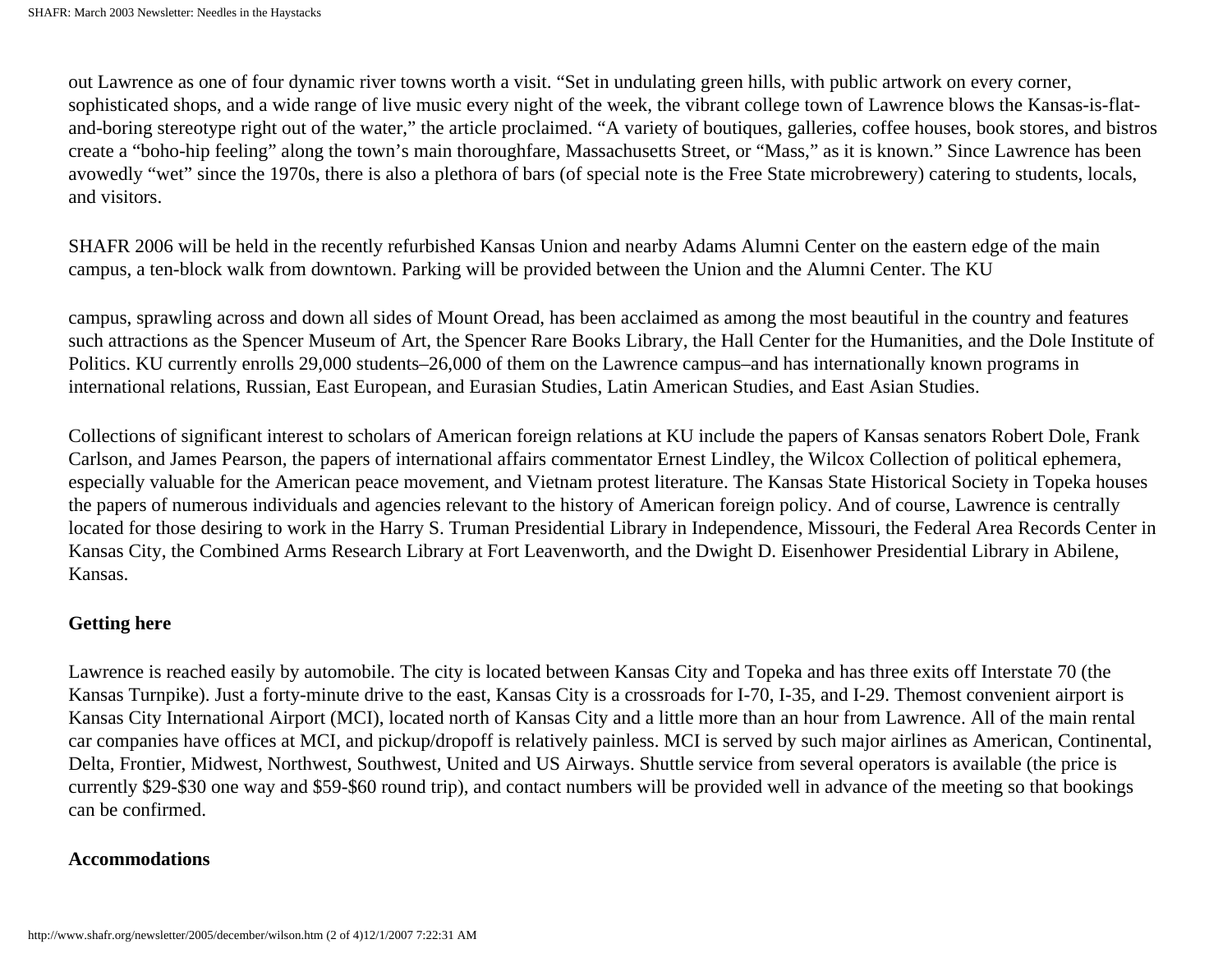Blocks of rooms for attendees have been reserved in two downtown hotels, the historic and recently renovated Eldridge, housed in a building that dates back to the Civil War era, and the Marriott Springhill Suites, a nearby riverfront hotel. These hotels are conveniently located to Massachusetts Street and shops and restaurants. The conference rate ranges from \$77.00 (double occupancy) at the Springhill Suites to \$120.00 (all suites) at the Eldridge. Blocks of rooms have also been reserved in several motels on the west side of campus, with prices in the \$55.00-\$70.00 range, including breakfast. Although all hotels and motels are within walking distance of the campus, free shuttle service will be available each morning and evening to return attendees to their accommodations. Shuttles will also be available to transport attendees to and from the opening reception/plenary session at the Dole Institute on Friday evening and the social occasion that will close SHAFR 2006 at the Lied Center on KU's west campus on Sunday evening.

#### **Culinary Options**

SHAFR 2006's scheduled events include the opening reception/plenary session at the Dole Institute, a luncheon on Saturday, June 24, in the Kansas Union, at which Randall Woods will deliver his presidential address, a Sunday luncheon at the Union featuring Professor Mahmood Mamdani of Columbia University, and a Sunday evening social occasion, with Kansas City-style barbeque and all the trimmings, in the Lied Center (air-conditioned and with great vistas) on KU's west campus. For lunches and evening meals, Lawrence presents a wide array of dining options: Thai (sample Zen Zero's noodles or the upscale menu at the Thai House, both on Mass), innumerable Tex-Mex restaurants, several well-regarded and inexpensive Indian restaurants, various Chinese, Mongolian, Japanese, and Asian fusion eateries (the oddly named "Scarlet Orchid" is excellent), Italian (both pizza/pasta and such upscale locales as Teller's and Paisano's), numerous steak and chop houses (Ten in the Eldridge and the Hereford House, to name but two), Kansas City-style barbeque, and, for serious foodies, Pachamama's just off Mass. Liquid refreshment may be found along Mass in restaurants, brewpubs, and bars offering live music, such as the Bottleneck, the Eighth Street Taproom, the Gaslight Tavern and the Jazzhaus.

#### **Area attractions**

The Kansas City metropolitan area is home to many cultural and educational venues. Of particular note are the Nelson-Atkins Museum of Art, the Kemper Gallery, the Kansas City Art Institute, the Liberty Memorial and Museum (the nation's official World War I memorial), the KC Jazz Museum, and summer programs at the Starlight and Lyric theaters. For those who enjoy the ambience of a major league stadium (and are willing to watch a Triple-A team), the Kansas City Royals will be hosting the Milwaukee Brewers over that weekend at the "K," located on the east side of Kansas City, Missouri.

For the SHAFR 2006 Local Arrangements Committee:

**Ted Wilson**, Professor of History, University of Kansas, Chair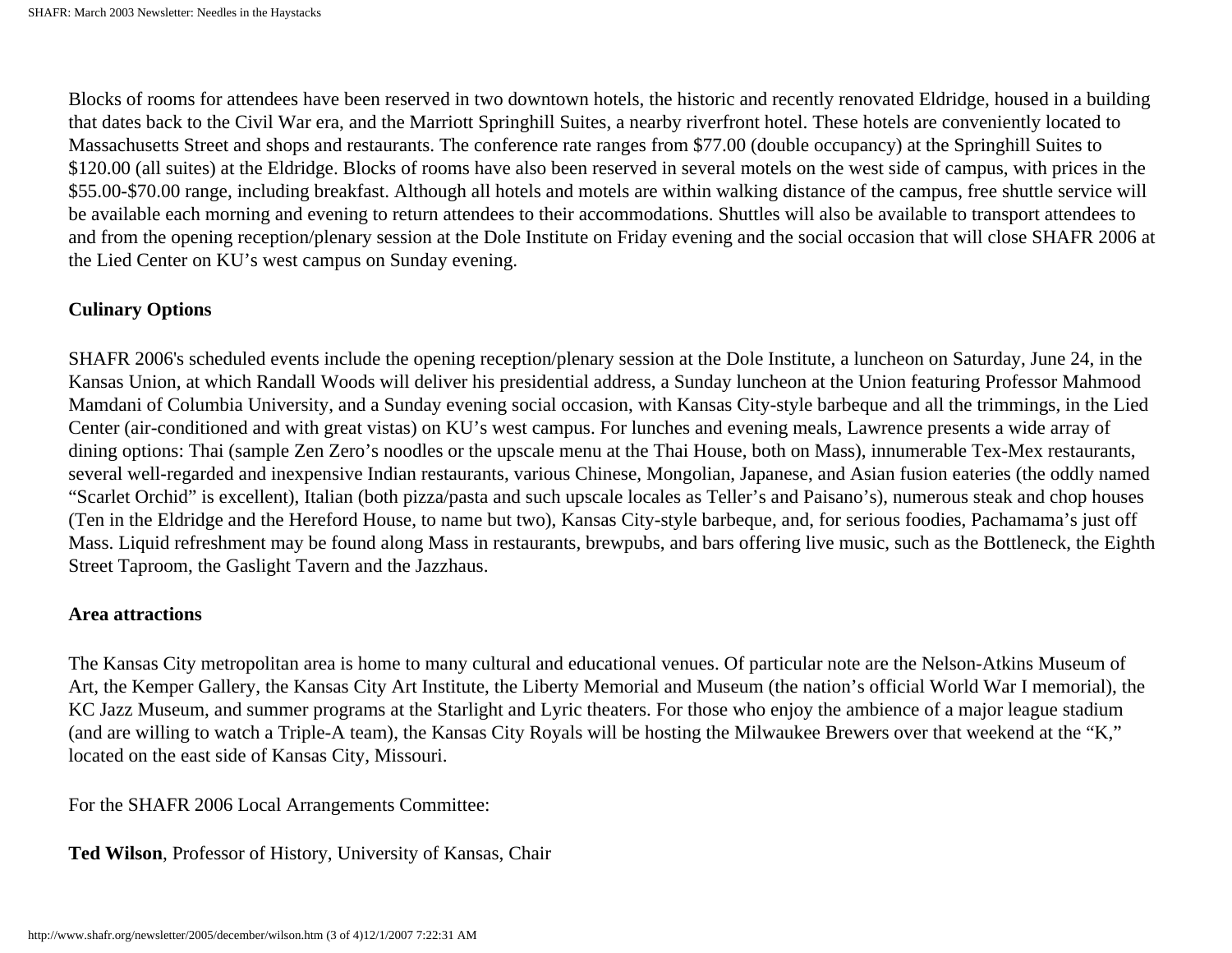**Carol Jackson Adams**, Assistant Professor of History, Ottawa University

**Nicole Anslover**, doctoral student, University of Kansas

**Alice Butler-Smith**, Assistant Professor, School of Advanced Military Studies, Fort Leavenworth

**Dennis Merrill**, Professor of History, University of Missouri-Kansas City

**Hal E. Wert**, Professor of History, Kansas City Art Institute

**Lawrence Yates**, Emeritus Professor, Combat Studies Institute, U.S. Army Command and General Staff College, Fort Leavenworth

BACK TO December 2005 TABLE OF CONTENTS

NEXT SHAFR HOME

http://www.shafr.org/newsletter/2005/december/wilson.htm (4 of 4)12/1/2007 7:22:31 AM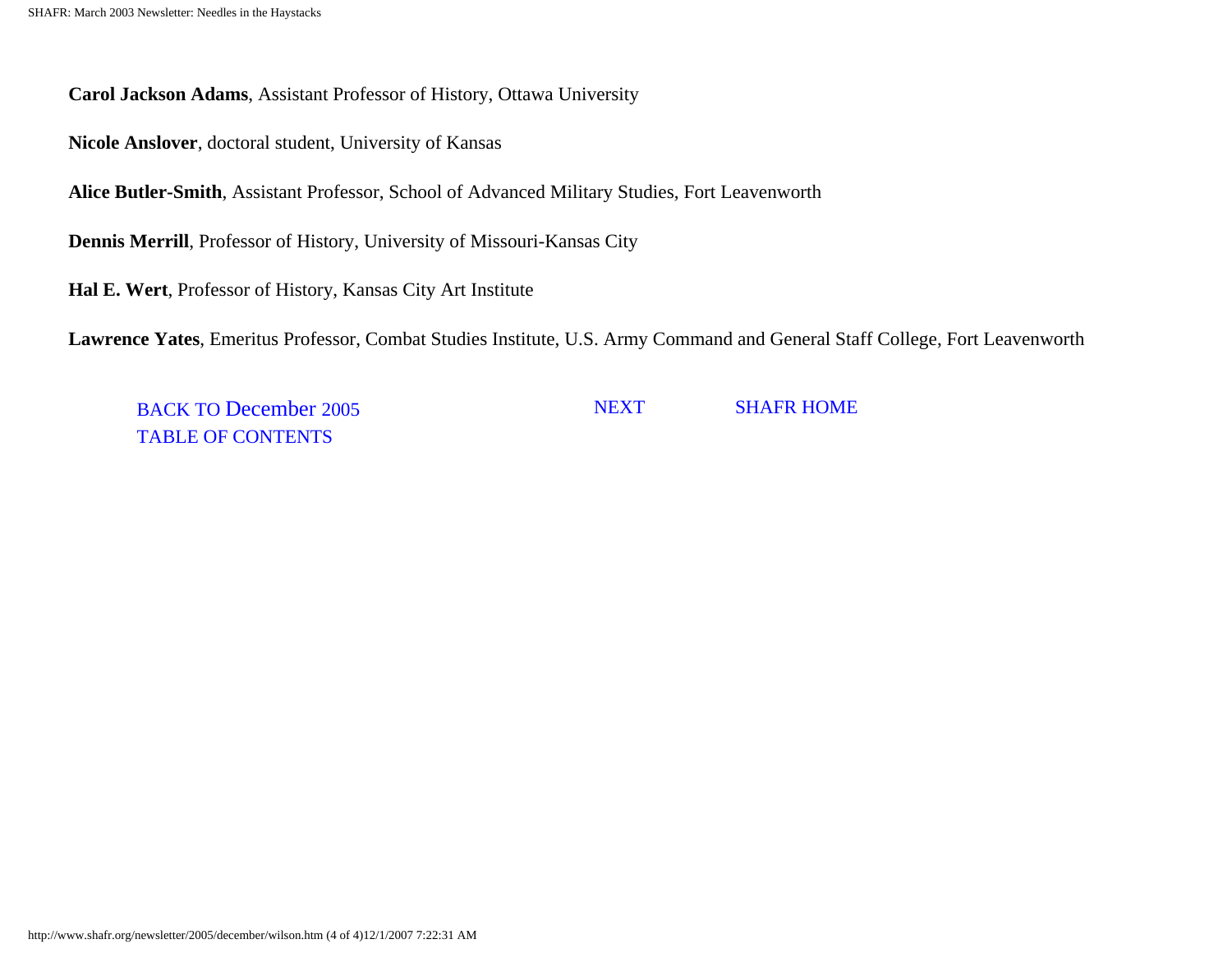# December 2005 Newsletter

# Program Update for SHAFR's 2006 Annual Meeting

## Frank Costigliola

<span id="page-46-0"></span>On behalf of the SHAFR Program Committee, I am pleased to report that the program for the 2006 annual meeting of SHAFR, to be held June 23-25 at the University of Kansas in Lawrence, will include several noteworthy sessions and events. The committee is working hard to make the 2006 conference memorable and it encourages every member of SHAFR to attend.

The program will consist of a core of conventional sessions on all aspects of U.S. diplomatic/foreign relations history in all areas of the world and in all time periods. The quality of the panels so far organized suggests that conference attendees will have a rich menu of sessions from which to choose.

The conference will also feature several signature events:

- On Friday, June 23 there will be a trip to the Harry S. Truman Presidential library. The tour at the Truman library is designed particularly for SHAFR members who have not yet had a chance to do research there. A similar excursion to the Dwight D. Eisenhower Presidential library is planned for Monday, June 26.
- At the Saturday luncheon, SHAFR President Randall Woods will deliver his presidential address, entitled "Politics and Idealism: Lyndon B. Johnson and International Affairs."
- A plenary panel will feature Walter LaFeber and Emily Rosenberg speaking on the historical roots of post-9/11 foreign policy. Michael Hunt and Robert Schulzinger will comment, and Arnold Offner will chair the panel.
- A second plenary is entitled "Doing International History across the Scholarly Generations," and it features Mark Bradley, Carolyn Eisenberg, Robert McMahon, and Jeremi Suri. The two senior scholars, Eisenberg and McMahon, will each present a paper that critiques the work of one of the younger scholars, and vice-versa.
- Mahmood Mamdani of Columbia University, an eminent scholar of Africa and of human rights issues, will give a talk at the Sunday luncheon. Matthew Connelly will introduce Mamdani.
- Seven additional panels are already organized. Robert Brigham, George Herring, and Fredrik Logevall will present a session entitled "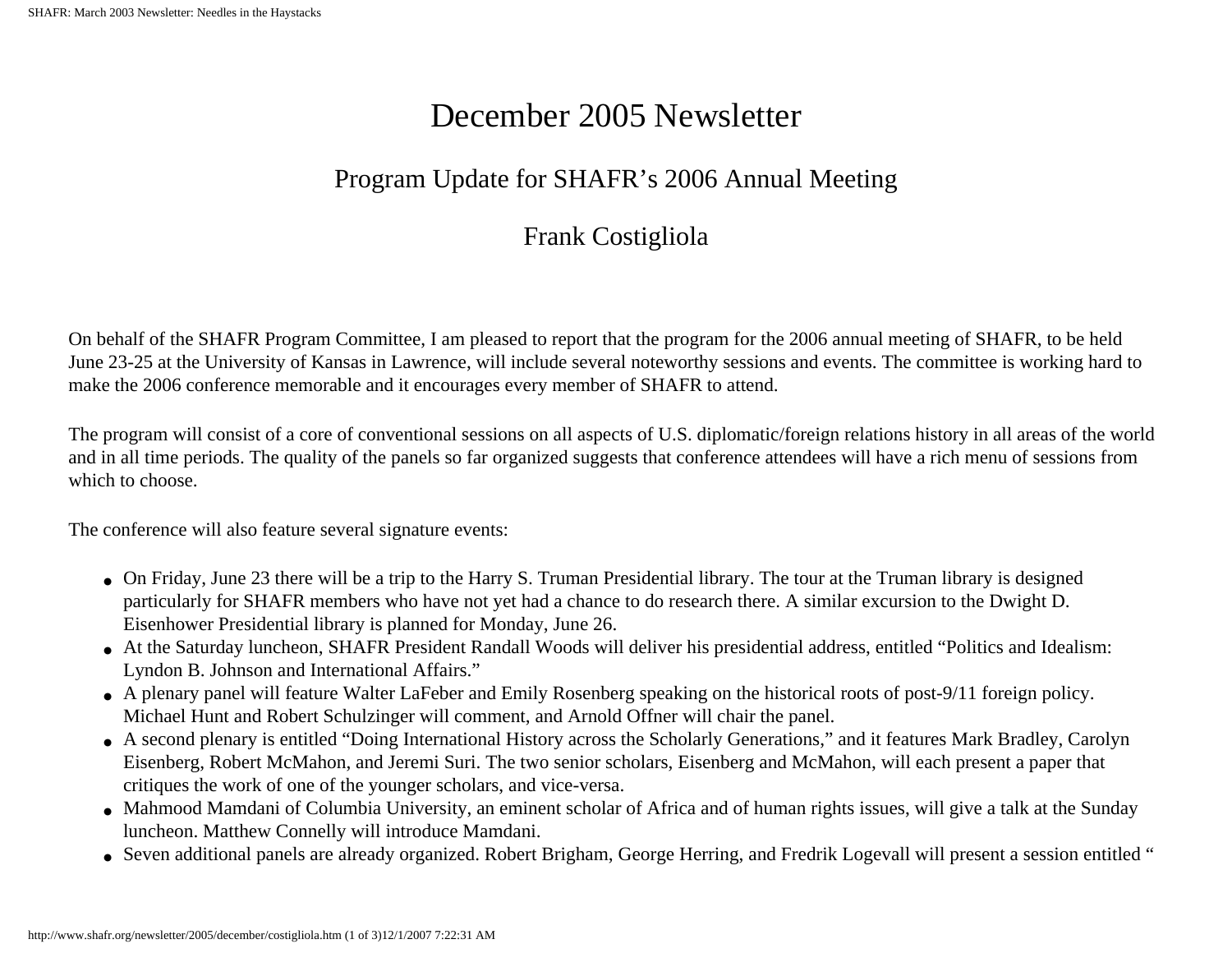Reading Vietnam." Peter Hahn, Mary Ann Heiss, and Douglas Little are doing a panel on the Middle East. Nathan Citino, David Ekbladh, and Nils Gilman (with David Engerman as commentator) will offer "Modernization, Liberalism, and the Totalitarian Threat." There will be a panel on Korea with Greg Brazinsky, James Matray, Yasuyo Sakata, William Stueck, and Robert Wampler. A panel entitled "Empire, Globalization, and Sport" will feature Theresa Runstedtler, Sayuri Guthrie-Shimizu, and Thomas Zeiler giving papers, with Christopher Endy as commentator and Walter LaFeber as chair. Former graduate students of Robert Ferrell -- including Garry Clifford, Arnold Offner, and Theodore Wilson – will present a session honoring and appraising the work of this giant of our field. Lawrence Kaplan will offer a perspective as Ferrell's near contemporary. There will be a roundtable on the challenges of making the transition from Ph.D. student to employed professional. The panel consists of recent Ph.D. recipients Curt Cardwell, Scott Laderman, Jennifer See, and Douglas Selvage.

While the deadline for submitting paper/panel proposal passed on December 1, it might prove possible for the committee to consider additional proposals on a space-available basis. And while the deadline for graduate students to apply for assistance from the conference travel fund has also passed, it is possible that surplus funds might still be available in early 2006. Interested parties may contact me to consult on either of these matters.

In addition to offering a sterling program, the 2006 conference will also feature many opportunities to enjoy a good time, as Ted Wilson and the rest of the local arrangements committee have arranged a blue grass band, a barbeque, and many other chances to get to know one of the great mid-west college towns. (See accompanying article for more details.)

If you have questions about the conference program, please contact any member of the committee:

**Frank Costigliola**, University of Connecticut, frank.costigliola@uconn.edu,

SHAFR2006@uconn.edu, tel. 860-486-4356; fax 860-486-0641

**George White, Jr.**, University of Tennessee Knoxville, jwhite16@utk.edu

**David Engerman**, Brandeis University, engerman@brandeis.edu

**Dennis Merrill**, University of Missouri-Kansas City, merrilld@umkc.edu

**Katherine Sibley**, St. Joseph's University, sibley@sju.edu